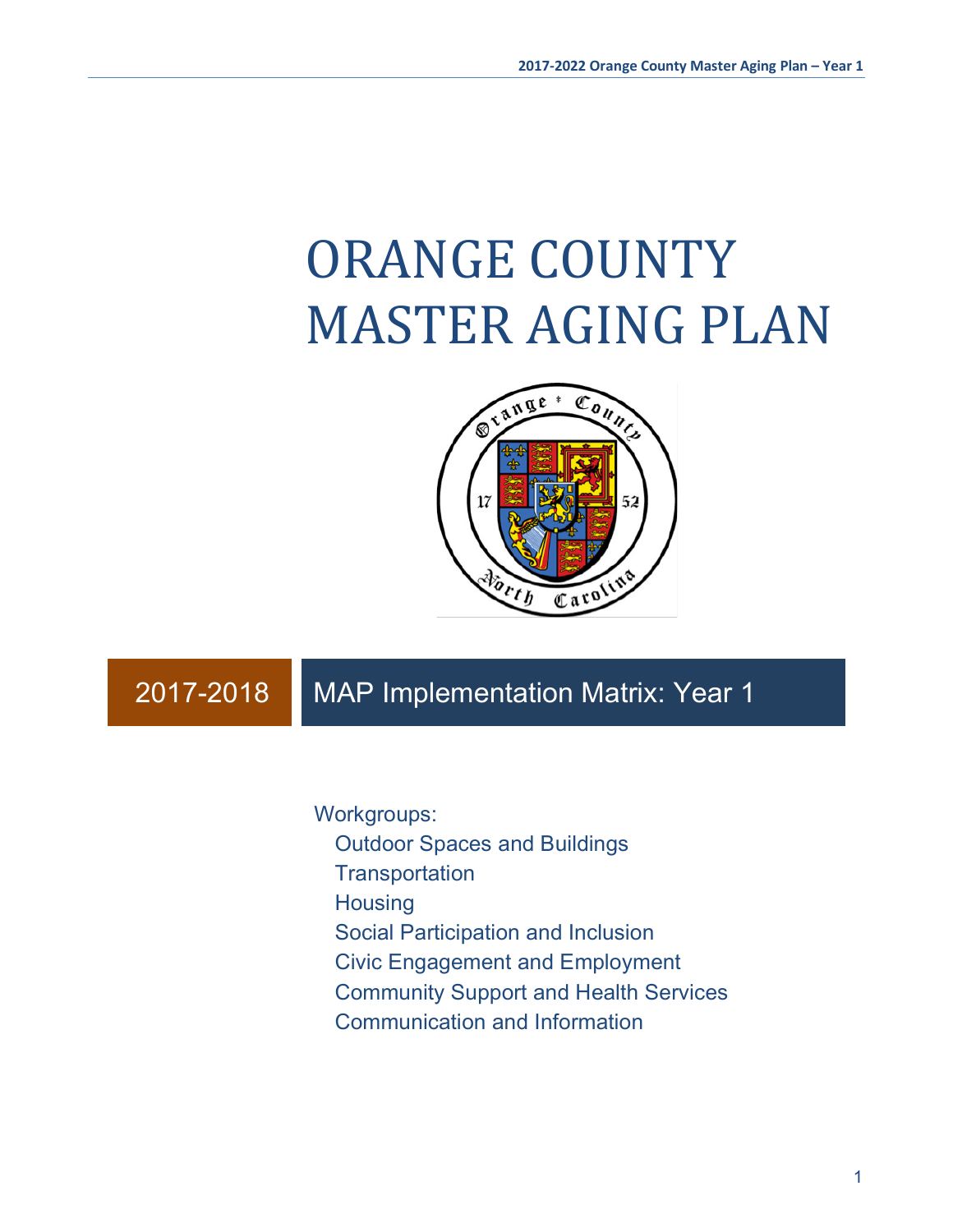### **Orange County Master Aging Plan Implementation Matrix Year 1: 2017/18**

#### **Outdoor Spaces and Buildings Workgroup**

Objective 1.1: Increase engagement of older adults in planning, monitoring, and maintenance processes.

Objective 1.2: Improve accessibility, availability, convenience, and use of outdoor spaces and buildings.

Objective 1.3: Create and implement county and town development and construction regulations and standards that address senior mobility challenges.

#### **Transportation Workgroup**

Objective 2.1: Expand availability and improve transportation options for older adults.

Objective 2.2: Improve collaboration among public and private transportation services to overcome barriers to mobility.

Objective 2.3: Increase access to transportation information and travel training.

#### **Housing Workgroup**

Objective 3.1: Modify, eliminate, or create policies that result in full realization of the MAP housing goal.

Objective 3.2: Develop new affordable senior housing (rental and ownership, including supported housing).

Objective 3.3: Modify and repair existing housing for safety and accessibility.

Objective 3.4: Educate the public about housing options in later life, emphasizing the importance of accessibility, safety, and maintenance.

Objective 3.6: Support Orange County residents to age in community.

#### **Social Participation and Inclusion Workgroup**

Objective 4.1: Expand opportunities for educational, intergenerational, and cultural programming.

Objective 5.1: Ensure a welcoming, inclusive, and livable community.

Objective 5.2: Promote social inclusion and community cohesion at the senior centers and other community locations.

Objective 7.1: Increase awareness and use of available health and wellness resources.

#### **Civic Engagement and Employment Workgroup**

Objective 6.1: Create effective pathways for older adults to secure fairly compensated employment, including traditional, alternative, and entrepreneurial options.

Objective 6.2: Expand opportunities for older adults to gain both job-seeking and on-the-job skills.

Objective 6.3: Promote the value of an experienced workforce to local employers.

#### **Community Support and Health Services Workgroup**

Objective 7.2: Expand services to help older adults age in their homes and communities.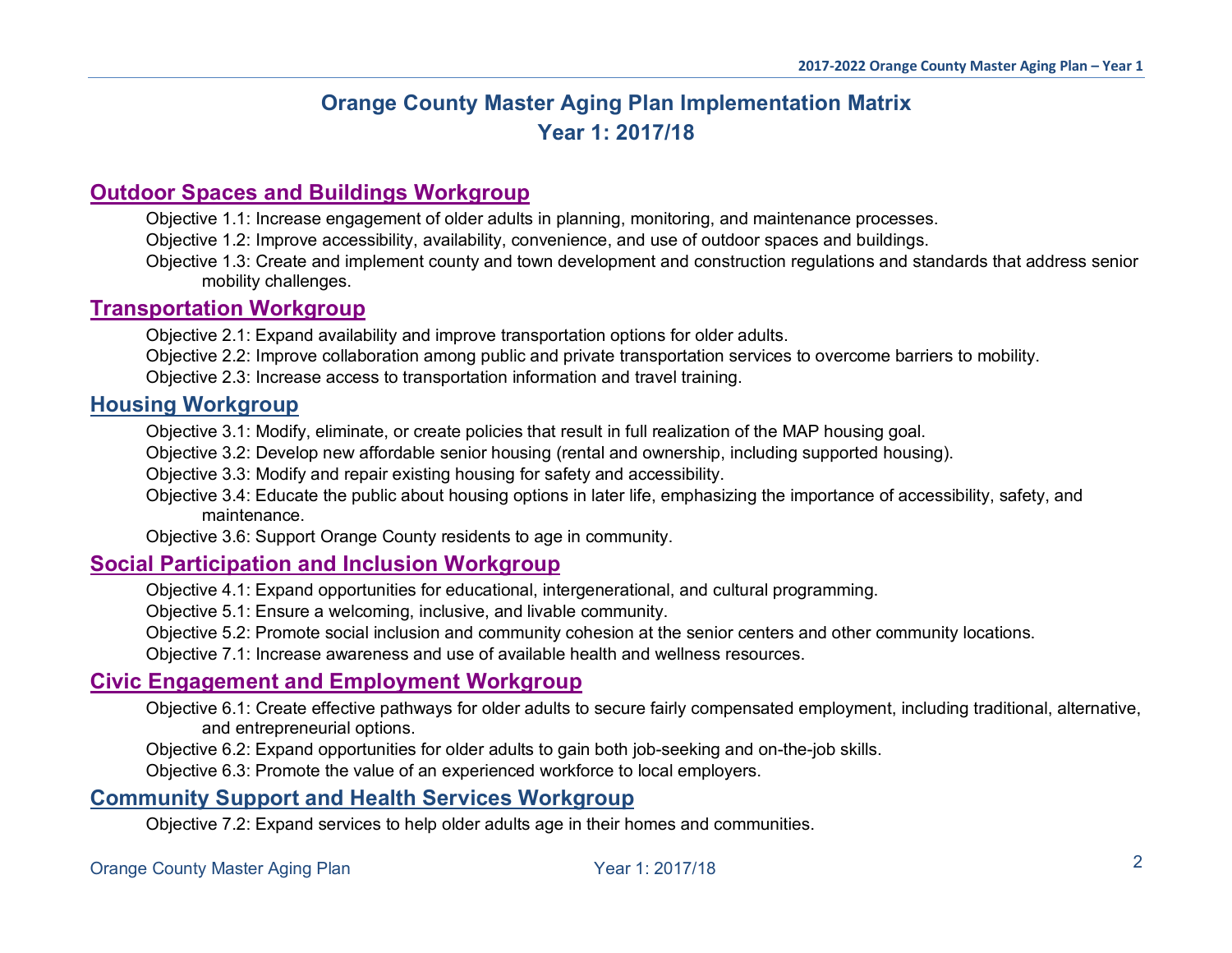Objective 7.3: Improve collaboration between medical providers and OCDOA.

Objective 7.4: Address the problem of food insecurity among older adults.

Objective 7.5: Promote and support the growth of the "Village"/neighborhood model of community support across all of Orange County for individuals aging in their homes.

Objective 6.4: Expand enriching volunteer opportunities for older adults.

Objective 5.1: Ensure a welcoming, inclusive, and livable community.

Objective 7.6: Support planning for and fulfillment of individual goals in all stages at the end of life.

Objective 3.5: Activate the community to support and improve quality of life for older adults living in long-term care settings.

#### **Communication and Information (cross cutting across all workgroups)**

Objective 8.1: Increase the accessibility of information regarding available programs, services, and resources.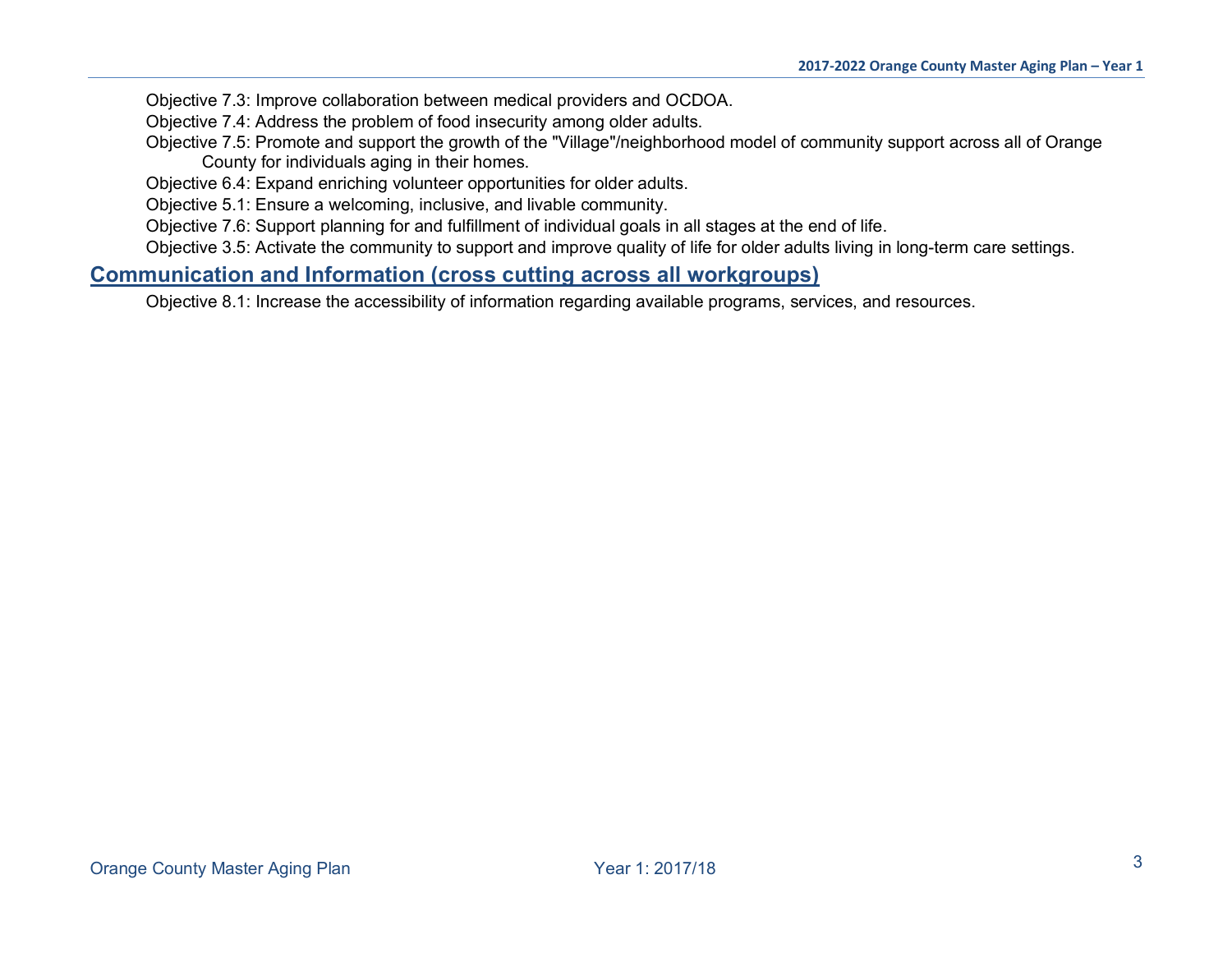## **Outdoor Spaces and Buildings Workgroup**

| <b>Indicator</b>                                                                                                                                                                                                                         | <b>Lead Agency</b>                                                              | <b>Status</b><br>October 2017                                                                                                           | <b>Status</b><br><b>January 2018</b>                                                              | <b>Status</b><br><b>April 2018</b>                                                                                                                                                           | <b>Status</b><br><b>July 2018</b>                                                                                                             |  |  |  |
|------------------------------------------------------------------------------------------------------------------------------------------------------------------------------------------------------------------------------------------|---------------------------------------------------------------------------------|-----------------------------------------------------------------------------------------------------------------------------------------|---------------------------------------------------------------------------------------------------|----------------------------------------------------------------------------------------------------------------------------------------------------------------------------------------------|-----------------------------------------------------------------------------------------------------------------------------------------------|--|--|--|
| Objective 1.1: Increase engagement of older adults in planning, monitoring, and maintenance processes.                                                                                                                                   |                                                                                 |                                                                                                                                         |                                                                                                   |                                                                                                                                                                                              |                                                                                                                                               |  |  |  |
| relative to outdoor spaces and buildings.                                                                                                                                                                                                |                                                                                 | Strategy 1.1.1: Increase channels of communication and collaboration between older adults and planning organizations in Orange County   |                                                                                                   |                                                                                                                                                                                              |                                                                                                                                               |  |  |  |
| 1.1.1a. A representative<br>from the Orange County<br>Department on Aging<br>(OCDOA) Advisory<br>Board on Aging is added<br>to the Intergovernmental<br>Parks Workgroup.                                                                 | OCDOA/<br><b>Advisory Board</b>                                                 | Completed:<br>Two OCDOA reps on<br>this Board. Presentation<br>planned on MAP in Oct<br>2017                                            | Next Intergovernmental<br>Parks Workgroup<br>meets April 11. (This<br>group now meets<br>2X/year) | <b>Next Intergov Parks</b><br>meeting will be held<br>week of April 9th.<br>Representative will be<br>presenting workgroup<br>projects including<br><b>Outdoor Spaces survey</b><br>results. | Key organization w/in<br><b>Intergov Parks Work</b><br>Group agreed to<br>disseminate the survey.                                             |  |  |  |
| 1.1.1b. A survey is<br>conducted specifically<br>dealing with natural<br>areas to assess desires<br>of older adults regarding<br>natural surface trails,<br>amenities, and ways to<br>publicize characteristics<br>of the natural areas. | OCDOA in<br>collab with<br>DEAPR and<br>town planning<br>and Parks/Rec<br>Depts | Survey is in draft form<br>now. Scheduled for<br>distribution by the end of<br>the year.                                                | Survey is finalized and<br>link advertised in Senior<br>Times.                                    | 120 responses as April<br>4th. Survey is still open<br>and will be distributed<br>at Earth Evening event.                                                                                    | 28 surveys collected at<br>Earth Evening Event.<br>344 total respondents<br>to survey. Results to be<br>presented to workgroup<br>on June 27. |  |  |  |
| buildings.                                                                                                                                                                                                                               |                                                                                 | Strategy 1.1.3: Enhance advocacy efforts by and on behalf of older adults relative to the planning and use of public outdoor spaces and |                                                                                                   |                                                                                                                                                                                              |                                                                                                                                               |  |  |  |
| 1.1.3b. A volunteer<br>workgroup focused on<br>advocacy for outdoor<br>spaces is formed and<br>facilitated by OCDOA.                                                                                                                     | OCDOA/<br>$VC55+$                                                               | Town of Hillsborough<br>has asked for volunteer<br>group to tend new<br>gardens in and around<br>parks and Riverwalk                    | VC55+ sent out request<br>for gardening<br>volunteers. No<br>responses. Will try<br>again.        |                                                                                                                                                                                              | A second attempt to<br>solicit volunteer help to<br>maintain Hillsborough<br>gardens was<br>unsuccessful.                                     |  |  |  |
|                                                                                                                                                                                                                                          |                                                                                 | Objective 1.2: Improve accessibility, availability, convenience, and use of outdoor spaces and buildings.                               |                                                                                                   |                                                                                                                                                                                              |                                                                                                                                               |  |  |  |
|                                                                                                                                                                                                                                          |                                                                                 | Strategy 1.2.1: Increase accessibility and safety of public outdoor spaces and buildings to older adults of all abilities.              |                                                                                                   |                                                                                                                                                                                              |                                                                                                                                               |  |  |  |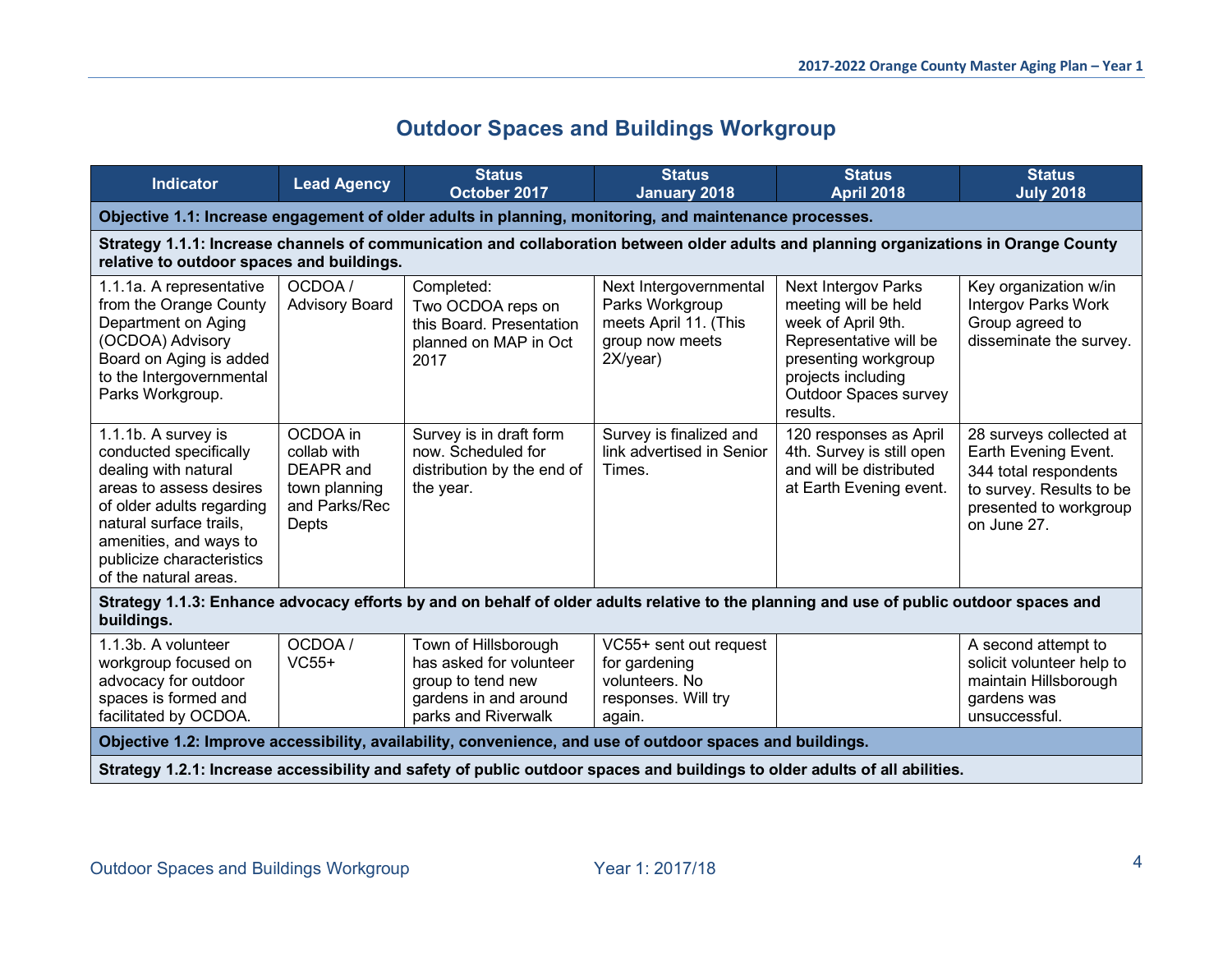| <b>Indicator</b>                                                                                                                                                                                                                                   | <b>Lead Agency</b>                                                                                                             | <b>Status</b><br>October 2017                                                                                                                                                                                                                        | <b>Status</b><br><b>January 2018</b>                                                                                                                                                                                                          | <b>Status</b><br><b>April 2018</b>                                                                                                                                                                                            | <b>Status</b><br><b>July 2018</b>                                                                                |  |  |  |  |
|----------------------------------------------------------------------------------------------------------------------------------------------------------------------------------------------------------------------------------------------------|--------------------------------------------------------------------------------------------------------------------------------|------------------------------------------------------------------------------------------------------------------------------------------------------------------------------------------------------------------------------------------------------|-----------------------------------------------------------------------------------------------------------------------------------------------------------------------------------------------------------------------------------------------|-------------------------------------------------------------------------------------------------------------------------------------------------------------------------------------------------------------------------------|------------------------------------------------------------------------------------------------------------------|--|--|--|--|
| 1.2.1b. Use of outdoor<br>spaces by older adults is<br>encouraged through<br>special events organized<br>by and/or for older<br>adults.                                                                                                            | OCDOA,<br><b>DEAPR</b>                                                                                                         | Birding Walk slated for<br>Spring 2018 with low<br>vision residents, Chapel<br>Hill birders, and UNC OT<br>students                                                                                                                                  | <b>Birding Walk planned</b><br>for April 17, 8am.                                                                                                                                                                                             | <b>Birding Walk meetings</b><br>have been well<br>received by participants                                                                                                                                                    | <b>UNC City and Regional</b><br>Planning Intern<br>interviewed to<br>coordinate elder hiking<br>events.          |  |  |  |  |
| 1.2.1e. A different park<br>is highlighted every<br>month on the OCDOA<br>website and in the<br>Senior Times.                                                                                                                                      | OCDOA/<br>Comm                                                                                                                 |                                                                                                                                                                                                                                                      |                                                                                                                                                                                                                                               |                                                                                                                                                                                                                               |                                                                                                                  |  |  |  |  |
| mobility challenges.                                                                                                                                                                                                                               | Objective 1.3: Create and implement county and town development and construction regulations and standards that address senior |                                                                                                                                                                                                                                                      |                                                                                                                                                                                                                                               |                                                                                                                                                                                                                               |                                                                                                                  |  |  |  |  |
|                                                                                                                                                                                                                                                    |                                                                                                                                | Strategy 1.3.2: Foster partnerships between public and private agencies to improve public infrastructure.                                                                                                                                            |                                                                                                                                                                                                                                               |                                                                                                                                                                                                                               |                                                                                                                  |  |  |  |  |
| 1.3.2a. Partnerships are<br>encouraged between<br>public and private sector<br>agencies to help finance<br>accessibility<br>improvements to<br>buildings, outdoor<br>spaces, and public<br>transportation, such as<br>benches and bus<br>shelters. | <b>OCDOA</b>                                                                                                                   | Partnership between<br>OCDOA VC55+ and<br>Town of Hillsborough to<br>select volunteer<br>gardeners, Town of<br>Hillsborough, OC<br>Planning and Walkable<br>Hillsborough (citizens<br>group) to get sidewalk<br>from Eno Haven to<br>Passmore Center | Town of Hillsborough<br>has identified funds that<br>could support<br>completion of Eno<br>Haven-Passmore<br>sidewalk. Non-ADA<br>compliant bus stops<br>identified and sent to<br>Transportation<br>workgroup - Attn: GO<br><b>TRIANGLE.</b> | Town of Hillsborough<br>developing Bird Park at<br>Murray Street Park,<br>intending it to be an<br>active intergenerational<br>project. ADA ramp and<br>steps will be added as<br>entry into River Walk<br>from Weaver Street | Currently in discussion<br>with potential donor to<br>fund more Birding<br>events for people with<br>low vision. |  |  |  |  |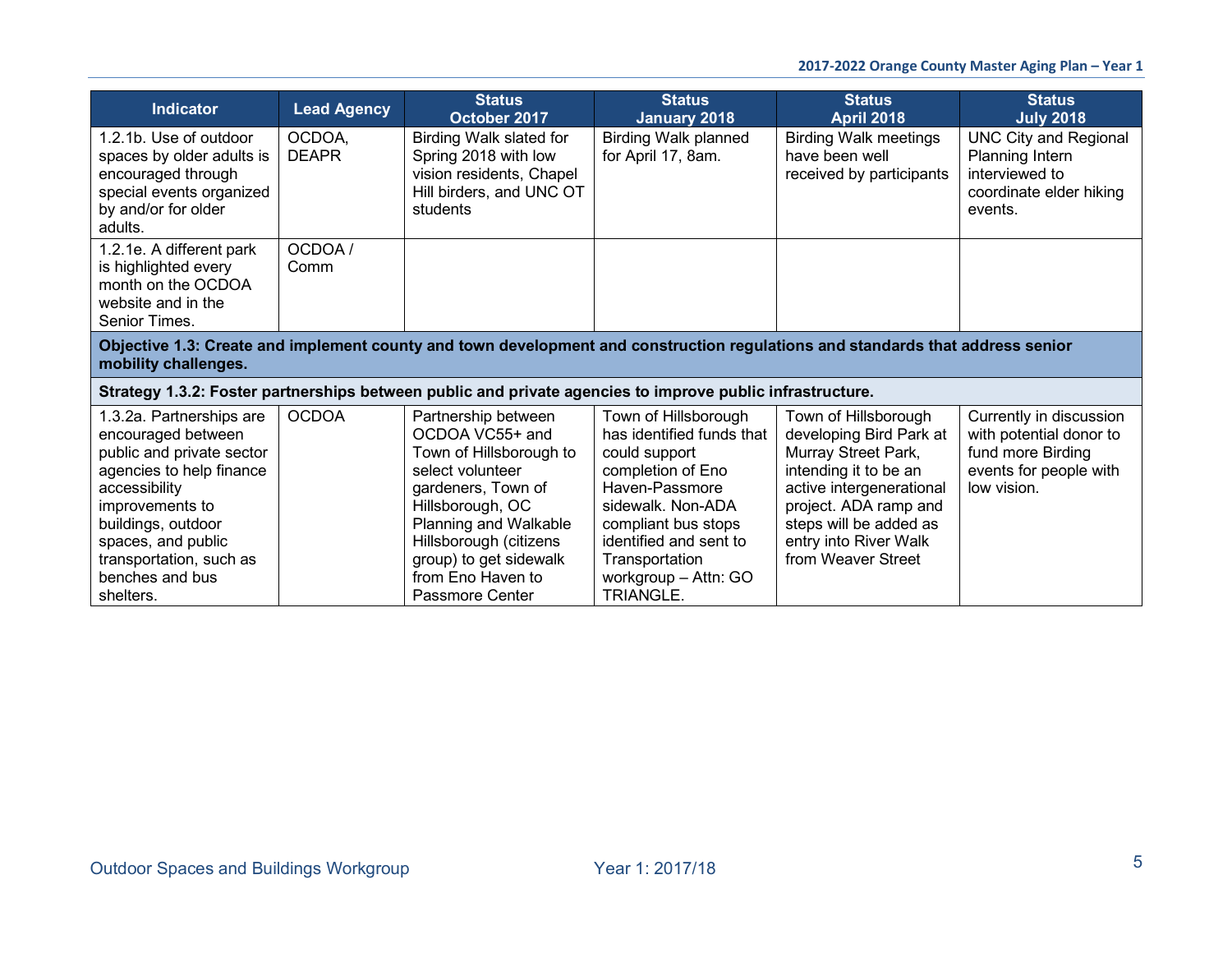## **Transportation Workgroup**

| <b>Indicator</b>                                                                                                 | <b>Lead Agency</b>              | <b>Status</b><br>October 2017                                                                                                                                                                                                     | <b>Status</b><br><b>January 2018</b>                                           | <b>Status</b><br><b>April 2018</b> | <b>Status</b><br><b>July 2018</b> |  |  |  |  |
|------------------------------------------------------------------------------------------------------------------|---------------------------------|-----------------------------------------------------------------------------------------------------------------------------------------------------------------------------------------------------------------------------------|--------------------------------------------------------------------------------|------------------------------------|-----------------------------------|--|--|--|--|
| Objective 2.1: Expand availability and improve transportation options for older adults.                          |                                 |                                                                                                                                                                                                                                   |                                                                                |                                    |                                   |  |  |  |  |
| Strategy 2.1.1: Increase the capacity of the current Volunteer Driver Program.                                   |                                 |                                                                                                                                                                                                                                   |                                                                                |                                    |                                   |  |  |  |  |
| 2.1.1b. Increased<br>number of volunteer<br>drivers.                                                             | <b>OCDOA</b>                    |                                                                                                                                                                                                                                   |                                                                                | 2 new drivers                      |                                   |  |  |  |  |
| 2.1.1c. Increased<br>ridership.                                                                                  | <b>OCDOA</b>                    | 5 new riders                                                                                                                                                                                                                      | 4 new riders                                                                   | 3 new riders                       | 4 new riders                      |  |  |  |  |
| 2.1.1d. Scheduling<br>software is evaluated<br>and purchased.                                                    | <b>OCDOA</b>                    | Researched program<br>used by Wake County<br>volunteer driver<br>program                                                                                                                                                          |                                                                                |                                    |                                   |  |  |  |  |
| 2.1.1f. Volunteer Driver<br>Program is included in<br>the Orange County<br>Comprehensive<br>Transportation Plan. | OPT, OC<br><b>Planning Dept</b> | <b>Current Comp Trans</b><br>Plan focuses only on<br>development of new<br>roads. May be<br>opportunity to include<br>Vol Driver program in<br>2030 Comp Plan                                                                     |                                                                                |                                    |                                   |  |  |  |  |
|                                                                                                                  |                                 | Strategy 2.1.2: Pursue solutions to meet the need for increased transit service hours and access to more destinations.                                                                                                            |                                                                                |                                    |                                   |  |  |  |  |
| 2.1.2b. Service hours<br>and destinations are<br>increased by OPT and<br>EZ Rider.                               | OCPT, CH<br>Transit             | • More OCPT drivers<br>hired.<br>• Efland-Hillsborough<br>route and Orange/<br>Alamance Midday<br>Connector route will<br>expand hours soon.<br>• Bus transportation on<br>rural zonal routes to<br>begin soon                    | In Late Dec. OCPT<br>started a new fixed<br>route Orange<br>Alamance Connector |                                    |                                   |  |  |  |  |
|                                                                                                                  |                                 | Objective 2.2: Improve collaboration among public and private transportation services to overcome barriers to mobility.                                                                                                           |                                                                                |                                    |                                   |  |  |  |  |
|                                                                                                                  |                                 | Strategy 2.2.1: Establish a medical transportation work group that meets quarterly with representatives from transit, health, and aging<br>services focused on improving coordination of medical transportation and other issues. |                                                                                |                                    |                                   |  |  |  |  |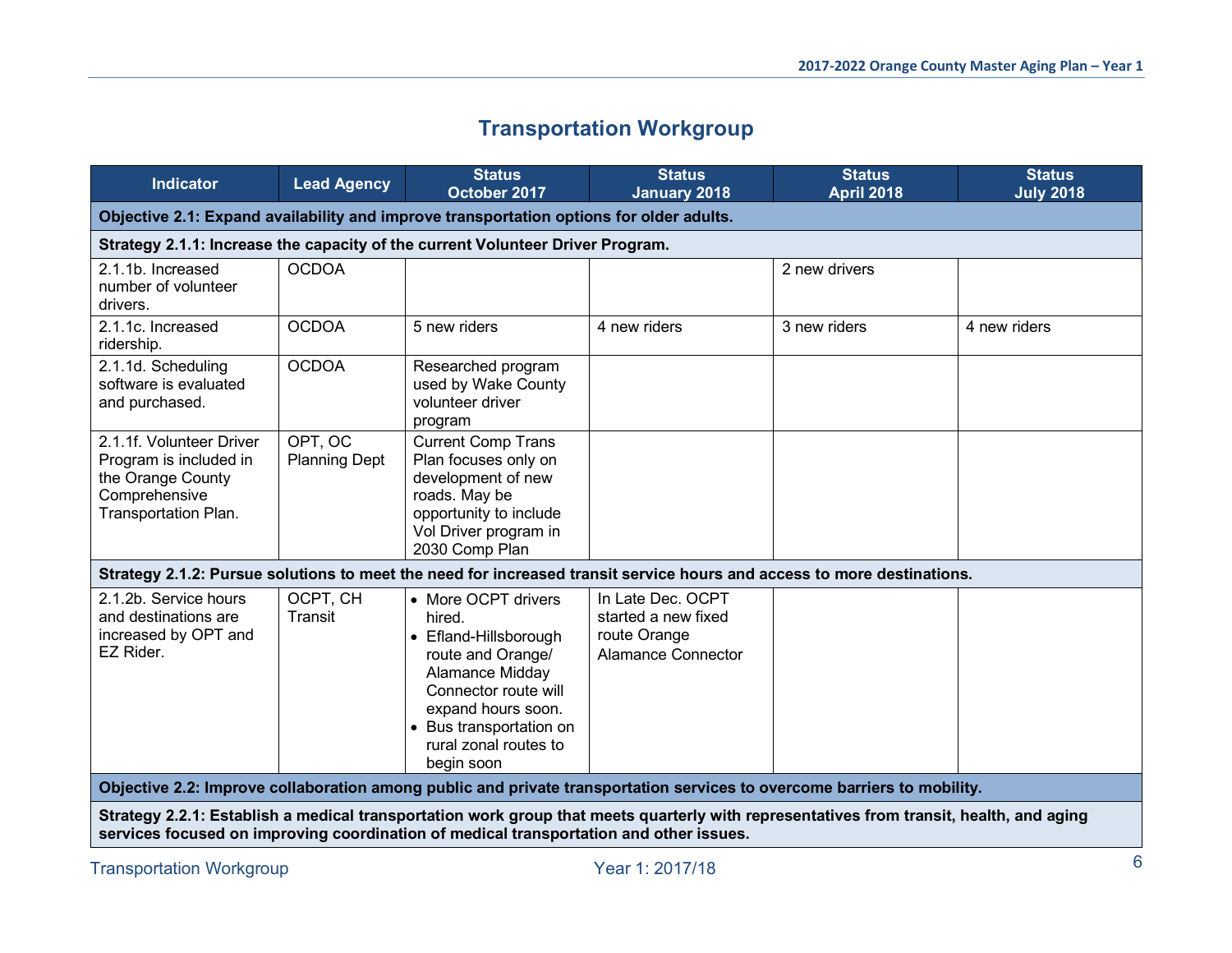| <b>Indicator</b>                                                                                                                                                                            | <b>Lead Agency</b>                                          | <b>Status</b><br>October 2017                                                                              | <b>Status</b><br><b>January 2018</b>                                                                                                                     | <b>Status</b><br><b>April 2018</b>                                                                 | <b>Status</b><br><b>July 2018</b>                                                                                           |
|---------------------------------------------------------------------------------------------------------------------------------------------------------------------------------------------|-------------------------------------------------------------|------------------------------------------------------------------------------------------------------------|----------------------------------------------------------------------------------------------------------------------------------------------------------|----------------------------------------------------------------------------------------------------|-----------------------------------------------------------------------------------------------------------------------------|
| 2.2.1a. Work group<br>meetings are held 4<br>times per year.                                                                                                                                | <b>OCDOA</b>                                                | In development.                                                                                            | Planning meeting held<br>Dec. 6, 2018. Report<br>will be made at Feb.<br>with request for<br>individuals to populate<br>committee.                       | Medical transportation<br>sub-workgroup meeting<br>held 3/25/18                                    | 2 <sup>nd</sup> Medical<br>transportation sub-<br>workgroup meeting held<br>6/25/18                                         |
| 2.2.1c. Older adult riders<br>are able to travel from<br>Orange County into<br>neighboring counties for<br>medical appointments<br>and between Chapel<br>Hill/Carrboro and<br>Hillsborough. | CHT, OCPT,<br>UNC, OC<br>Health Dept,<br>Piedmont<br>Health |                                                                                                            |                                                                                                                                                          |                                                                                                    | <b>Transit Services are</b><br>working together to<br>streamline the sharing<br>of eligibility info.                        |
|                                                                                                                                                                                             |                                                             | Strategy 2.2.3: Educate transit dependent older adults about emergency/disaster preparedness and planning. |                                                                                                                                                          |                                                                                                    |                                                                                                                             |
| 2.2.3a. Education about<br>notification processes<br>and options for<br>assistance in times of<br>emergency is provided<br>to transit dependent<br>older adults.                            | OCDOA, EMS                                                  |                                                                                                            | Survey of riders<br>enrolled in Volunteer<br><b>Driver Program</b><br>conducted to assess<br>emergency readiness.                                        | OCDOA invited to<br>participate in EMS<br>Transportation<br>taskforce.                             | • EMS Task force has<br>not met yet.<br>• OCDOA invited to first<br>meeting of Vulnerable<br>Populations task<br>force.     |
|                                                                                                                                                                                             |                                                             | Objective 2.3: Increase access to transportation information and travel training.                          |                                                                                                                                                          |                                                                                                    |                                                                                                                             |
|                                                                                                                                                                                             |                                                             | Strategy 2.3.1: Educate older adults to access transit information.                                        |                                                                                                                                                          |                                                                                                    |                                                                                                                             |
| 2.3.1b. Easy to read<br>user guides are<br>published and regularly<br>updated.                                                                                                              | OCDOA, OPT,<br>CHT,<br>GoTriangle                           |                                                                                                            |                                                                                                                                                          | "Transportation Guide<br>for Older Adults"<br>updated and soon to be<br>posted on OCDOA<br>website | <b>Transit Option "Decision</b><br>Tree" reviewed by Med.<br>Transp. workgroup. EZ<br><b>Rider User Guide</b><br>published. |
| 2.3.1c. Distribution<br>locations for<br>transportation<br>information are identified<br>and supplied with<br>updated information.                                                          | OCDOA, OPT,<br>CHT,<br>GoTtriangle                          |                                                                                                            | <b>Healthy Carolinians</b><br>Access to Care<br>Committee, working on<br>transportation kiosk<br>placements at OC<br>Health Dept. and OC<br>DSS offices. | CHT and Heathy<br>Carolinians working on<br>Info Kiosks along with<br><b>TDM Coordinator</b>       |                                                                                                                             |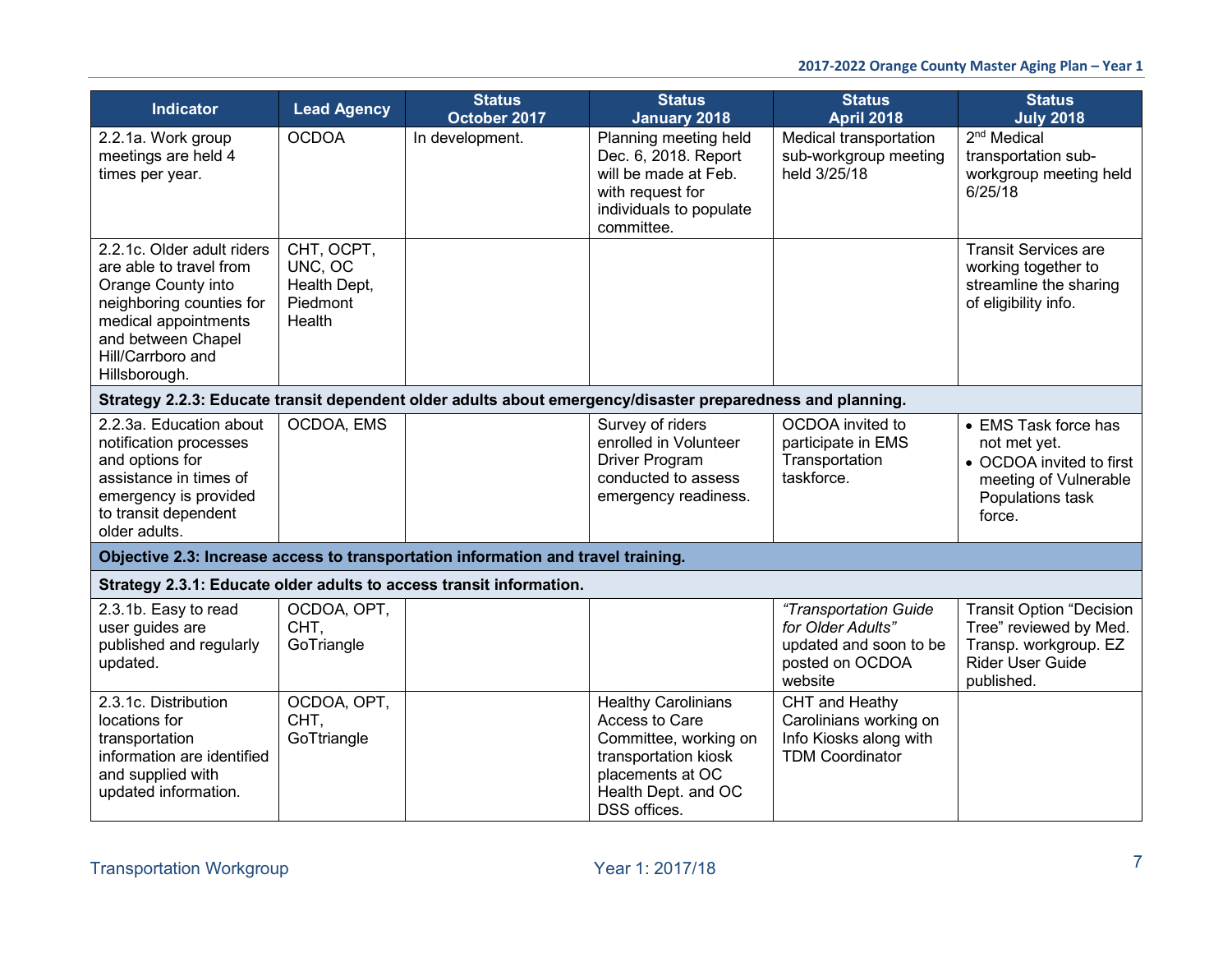| <b>Indicator</b>                                                                                                                                                                                                                             | <b>Lead Agency</b> | <b>Status</b><br>October 2017                                  | <b>Status</b><br>January 2018                                                                                                                                         | <b>Status</b><br><b>April 2018</b>                                                                        | <b>Status</b><br><b>July 2018</b>                                                                                                                                                                                                                 |
|----------------------------------------------------------------------------------------------------------------------------------------------------------------------------------------------------------------------------------------------|--------------------|----------------------------------------------------------------|-----------------------------------------------------------------------------------------------------------------------------------------------------------------------|-----------------------------------------------------------------------------------------------------------|---------------------------------------------------------------------------------------------------------------------------------------------------------------------------------------------------------------------------------------------------|
| 2.3.1d. Regularly<br>scheduled classes on<br>subjects such as Bus<br>Riding 101, Uber/Lyft,<br>and Transit Apps for<br>smartphone users are<br>held at Senior Centers,<br>libraries and community<br>centers, senior<br>apartment complexes. | <b>OCDOA</b>       | Classes held this quart:<br>• Bus Riding 101 (11<br>attendees) | Classes held this quart<br>(19 attendees):<br>• Bus Riding 101<br>$\bullet$ Uber/Lyft<br>• Techniques for<br>walking with a person<br>who uses a walker or<br>a cane. | Classes held this quart:<br>• Bus Riding 101, held<br>1X each at CH and<br>OC Libraries (12<br>attendees) | Classes held this quart<br>(20 attendees):<br>• Bus Riding 101, held<br>at both Senior<br>Centers and<br><b>Brookshire</b><br>Independent Living -<br>Hills.<br>• 4 Lyft and Uber mini<br>classes offered as<br>part of the Seymour<br>Tech. Expo |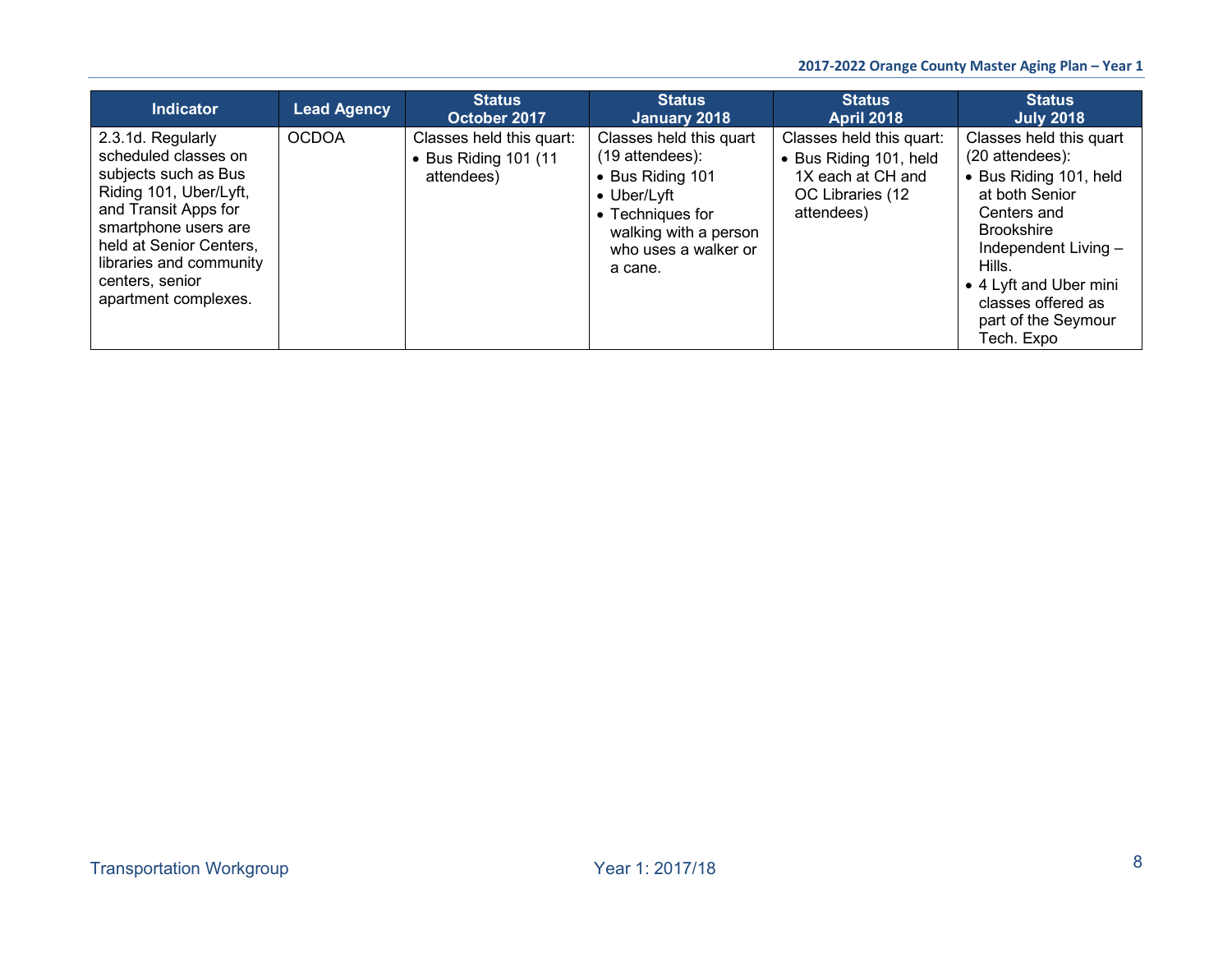## **Housing Workgroup**

| <b>Indicator</b>                                                                                                                                                                                     | <b>Lead Agency</b>                                                                                            | <b>Status</b><br>October 2017                                                                                                                                 | <b>Status</b><br>January 2018                                                                                                                                             | <b>Status</b><br><b>April 2018</b>                                                                                                                                                                                                                | <b>Status</b><br><b>July 2018</b>                                                                                          |  |  |  |  |
|------------------------------------------------------------------------------------------------------------------------------------------------------------------------------------------------------|---------------------------------------------------------------------------------------------------------------|---------------------------------------------------------------------------------------------------------------------------------------------------------------|---------------------------------------------------------------------------------------------------------------------------------------------------------------------------|---------------------------------------------------------------------------------------------------------------------------------------------------------------------------------------------------------------------------------------------------|----------------------------------------------------------------------------------------------------------------------------|--|--|--|--|
|                                                                                                                                                                                                      | Objective 3.1: Modify, eliminate, or create policies that result in full realization of the MAP housing goal. |                                                                                                                                                               |                                                                                                                                                                           |                                                                                                                                                                                                                                                   |                                                                                                                            |  |  |  |  |
| Strategy 3.1.1: Create an inter-governmental Senior Housing Workgroup to study and recommend changes to relevant local and state<br>housing policies, especially during times of key policy reviews. |                                                                                                               |                                                                                                                                                               |                                                                                                                                                                           |                                                                                                                                                                                                                                                   |                                                                                                                            |  |  |  |  |
| 3.1.1b. A list of state and<br>local polices to target is<br>created and changes<br>are recommended.                                                                                                 | OCDOA, with<br>support from<br>OC and town<br><b>Planning Depts</b>                                           |                                                                                                                                                               | Housing workgroup<br>began identifying<br>policies that hinder build<br>out of senior-preferred<br>housing models. Plan to<br>complete policy review<br>at April meeting. | Affordable Housing<br>Summit held on Feb<br>$23rd$ with focus on<br>barriers and solutions to<br>affordable housing<br>development<br>throughout the county                                                                                       | Summit report ready for<br>public by end-July<br>2018.                                                                     |  |  |  |  |
|                                                                                                                                                                                                      |                                                                                                               |                                                                                                                                                               | Objective 3.2: Develop new affordable senior housing (rental and ownership, including supported housing).                                                                 |                                                                                                                                                                                                                                                   |                                                                                                                            |  |  |  |  |
| and innovative.                                                                                                                                                                                      |                                                                                                               |                                                                                                                                                               | Strategy 3.2.1: Advocate for incentives and financing that encourages affordable and age- friendly housing development, both conventional                                 |                                                                                                                                                                                                                                                   |                                                                                                                            |  |  |  |  |
| 3.2.1b. Support is<br>provided for senior<br>housing proposals for<br>County Bond funding, if<br>appropriate, such as<br><b>Habitat for Humanity</b>                                                 | OCDOA/<br><b>Advisory Board</b>                                                                               | Orange County and<br>Partnerships in Aging<br>provided support letter<br>to County<br>Commissioners. Habitat<br>received 1 <sup>st</sup> phase bond<br>monies | Presented senior<br>affordable housing<br>issues to Carol Wood's<br><b>Board of Directors</b>                                                                             | <b>CH Town Council</b><br>passed another<br><b>Affordable Housing</b><br>Bond referendum that<br>could affect 400 new<br>affordable housing<br>units. Greenfield<br>Commons phase 2<br>should provide more<br>senior affordable units<br>in fall. | Presented the case for<br>senior affordable<br>housing to CH Town<br>Council as they<br>considered the bond<br>referendum. |  |  |  |  |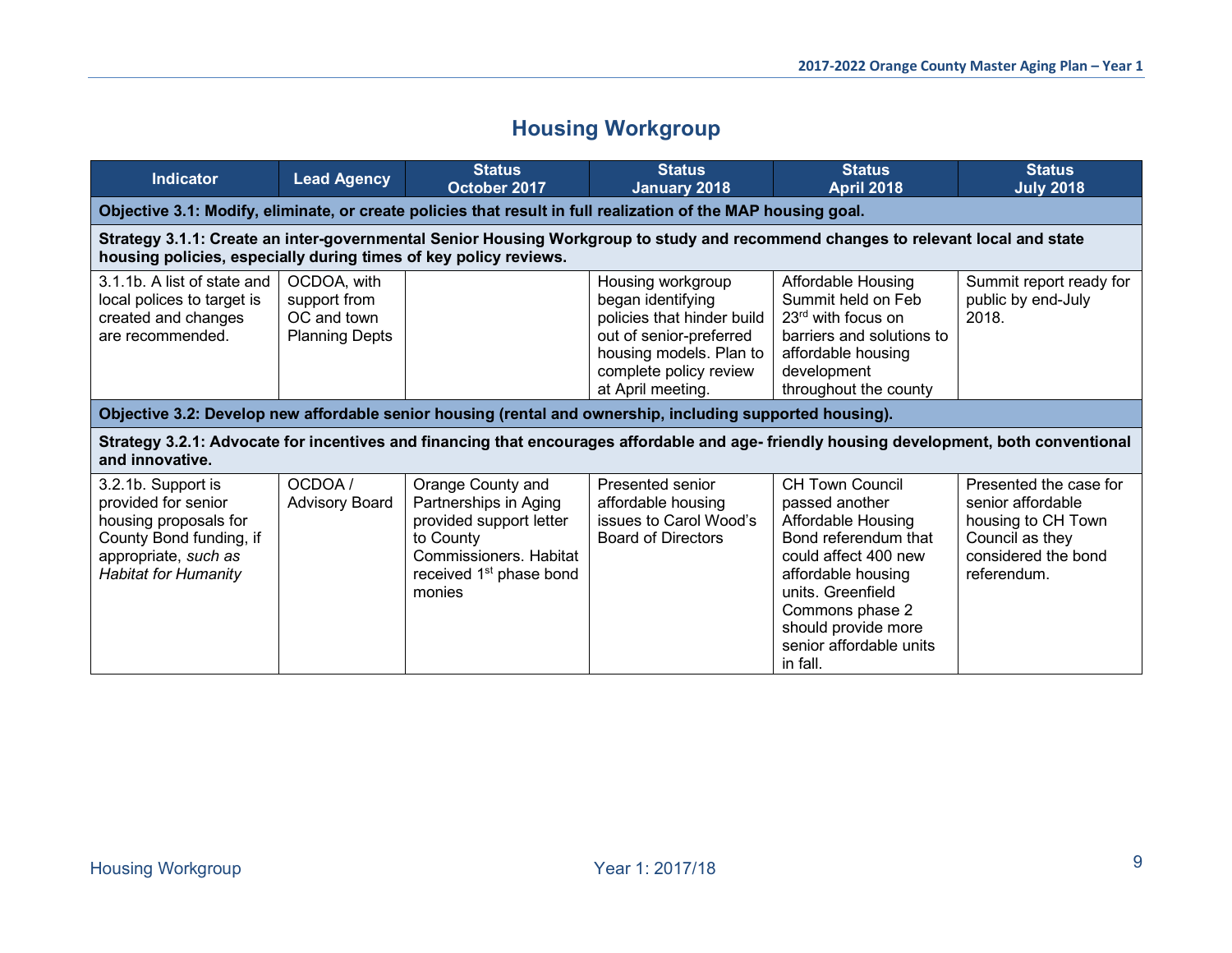| <b>Indicator</b>                                                                                                                                                                                 | <b>Lead Agency</b>                                     | <b>Status</b><br>October 2017                                                                                                                                                             | <b>Status</b><br><b>January 2018</b>                                                                                                                                                                | <b>Status</b><br><b>April 2018</b>                                                                                                                                                | <b>Status</b><br><b>July 2018</b>                                                                                                                                                                                                                                           |
|--------------------------------------------------------------------------------------------------------------------------------------------------------------------------------------------------|--------------------------------------------------------|-------------------------------------------------------------------------------------------------------------------------------------------------------------------------------------------|-----------------------------------------------------------------------------------------------------------------------------------------------------------------------------------------------------|-----------------------------------------------------------------------------------------------------------------------------------------------------------------------------------|-----------------------------------------------------------------------------------------------------------------------------------------------------------------------------------------------------------------------------------------------------------------------------|
| 3.2.1c. A pilot project<br>focused on shared,<br>supportive housing<br>models is created.                                                                                                        | OCDOA/<br>Advisory<br>Board, OC<br><b>Housing Dept</b> | Working with Jackson<br>Center to create<br>intergenerational<br>(students/elders)<br>housing in the<br>Northside<br>neighborhood.                                                        | Model for Northside<br>intergenerational/<br>supportive housing is<br>developed. Chapel Hill<br>officials contacted to<br>explore funding<br>opportunities.                                         | Northside project may<br>be in line for a Blue<br>Cross/Blue Shield<br>community building<br>grant                                                                                | Full proposal to BCBS<br>due July 13. Funding<br>would be to create living<br>learning household in<br>aging and eldercare<br>home in Northside.<br>Partners = Jackson<br>Center, Charles House,<br>Partnerships in Aging,<br>Self Help Credit Union<br>and Piedmont Health |
| 3.2.1d. One site for<br>development of age-<br>friendly housing is<br>identified in each of the<br>Orange County<br>jurisdictions: Carrboro,<br>Chapel Hill,<br>Hillsborough, and the<br>county. | OCDOA, OC<br><b>Housing Dept</b>                       | Triangle J Council of<br>Goverments has<br>developed and will<br>share a tool for optimal<br>site locations. OC<br>Planning presented<br>mapping overlay for site<br>identification in OC | Chapel Hill's DHIC<br>project on Legion Road<br>(Greenfield Commons<br>55+) has broken<br>ground. They have<br>requested additional<br>funding from Chapel<br>Hill's Affordable<br>Housing Reserve. | Plans are developing<br>for the 164 acre Green<br>Track, a collaborative<br>project between County<br>and towns of<br>CH/Carrboro, will<br>include affordable<br>housing elements | On June 8, the<br>Affordable Housing<br>Coalition hosted a Bus<br>Tour for elected officials<br>and providers of<br>Affordable Housing in<br>Orange County.                                                                                                                 |
| 3.2.1f. OCDOA is<br>consulted with by<br>developers and<br>financers at the<br>conceptual stage to<br>ensure home and<br>neighborhood designs<br>are age-friendly.                               | <b>OCDOA</b>                                           | Settler's Point, Pocket<br>Neighborhood and<br>Carrboro mixed use<br>development consulted<br>with OCDOA this<br>quarter                                                                  | OCDOA met with<br>Settler's Point<br>Developers to dissuade<br>them from building a<br>CCRC on this otherwise<br>industrial property.<br>Success!                                                   |                                                                                                                                                                                   | OCDOA invited to<br>attend exploratory<br>meeting between<br><b>Community Home</b><br>Trust, DHIC, and<br>Piedmont Health re:<br>new supportive<br>housing.                                                                                                                 |
|                                                                                                                                                                                                  |                                                        | Objective 3.3: Modify and repair existing housing for safety and accessibility.                                                                                                           |                                                                                                                                                                                                     |                                                                                                                                                                                   |                                                                                                                                                                                                                                                                             |
|                                                                                                                                                                                                  |                                                        | Strategy 3.3.1: Increase and expedite repairs and modifications of existing housing.                                                                                                      |                                                                                                                                                                                                     |                                                                                                                                                                                   |                                                                                                                                                                                                                                                                             |
| 3.3.1a. The public<br>bidding process for the<br><b>County Urgent Repair</b><br>Program is replaced with<br>a newly created and<br>vetted list of approved<br>contractors.                       | OC Planning,<br>OC Housing<br>Departments              |                                                                                                                                                                                           | Housing reports that<br>this is in the works<br>within the department,<br>but has not been<br>achieved yet.                                                                                         |                                                                                                                                                                                   | Goal Completed. OC<br>Housing has<br>implemented a rotating<br>vendor list for<br>contractors for Urgent<br>Home Repair.                                                                                                                                                    |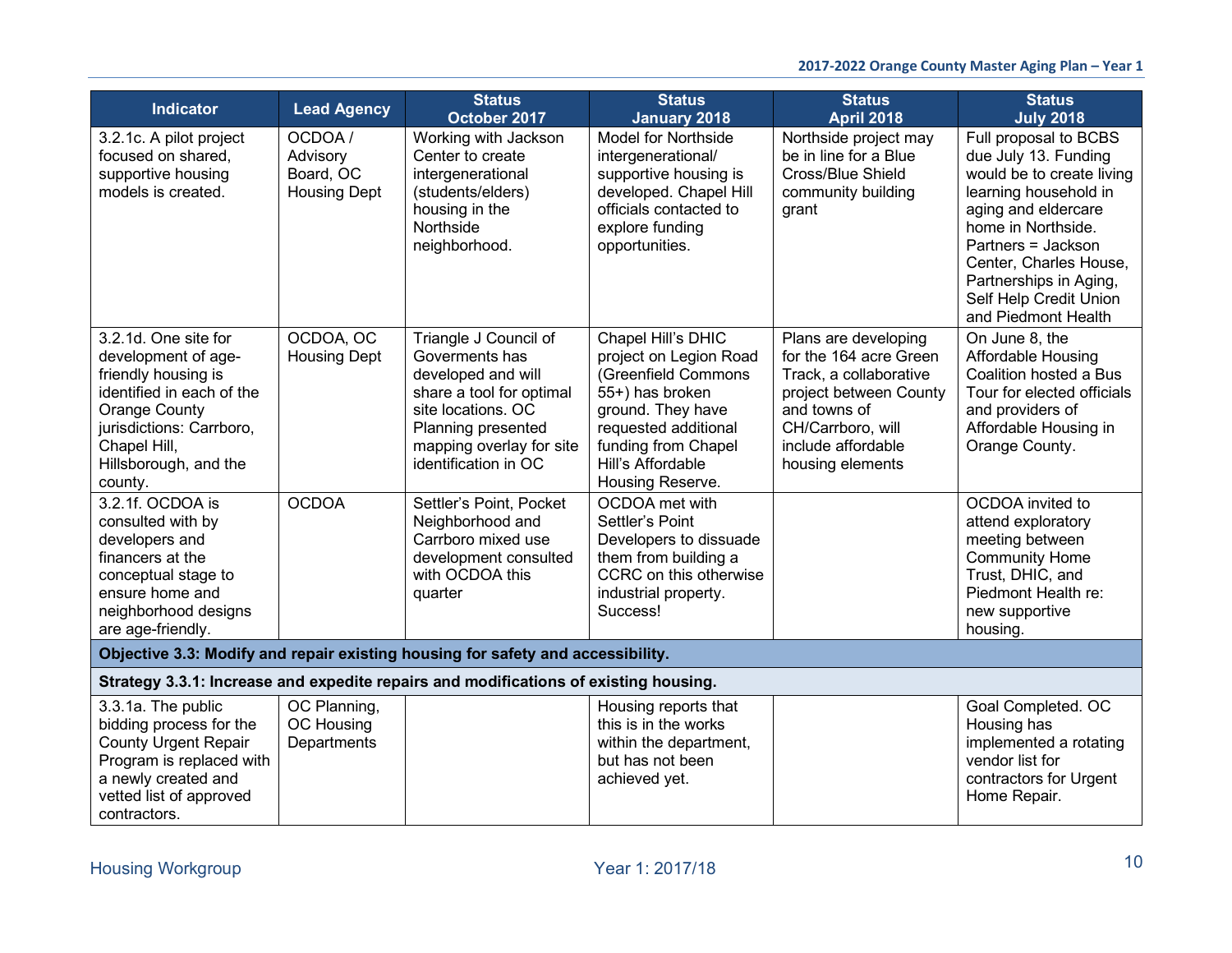| <b>Indicator</b>                                                                                                         | <b>Lead Agency</b>                          | <b>Status</b><br>October 2017                                                                                                              | <b>Status</b><br><b>January 2018</b>                                                                                                                                                                                                                                             | <b>Status</b><br><b>April 2018</b>                                                                                                                                  | <b>Status</b><br><b>July 2018</b>                                                                                                                                                                                                                               |
|--------------------------------------------------------------------------------------------------------------------------|---------------------------------------------|--------------------------------------------------------------------------------------------------------------------------------------------|----------------------------------------------------------------------------------------------------------------------------------------------------------------------------------------------------------------------------------------------------------------------------------|---------------------------------------------------------------------------------------------------------------------------------------------------------------------|-----------------------------------------------------------------------------------------------------------------------------------------------------------------------------------------------------------------------------------------------------------------|
| 3.3.1b. New pathways<br>for project permitting are<br>developed through<br>collaboration by<br>regulatory organizations. | OC Planning,<br>OC Housing<br>Departments   |                                                                                                                                            | OC Planning continues<br>participation in OC<br>Home Repair Coalition<br>and is open to hearing<br>ideas regarding<br>planning changes.                                                                                                                                          |                                                                                                                                                                     |                                                                                                                                                                                                                                                                 |
| 3.3.1c. Jobs are<br>completed faster for<br>clients in the Urgent<br>Home Repair Program.                                | OC Housing<br>Department                    |                                                                                                                                            |                                                                                                                                                                                                                                                                                  |                                                                                                                                                                     | <b>Orange County Housing</b><br>and Community<br>Development has<br>implemented new<br>contract vendor list for<br>Urgent Home Repair.                                                                                                                          |
| 3.3.1d. Wait times are<br>decreased for residents<br>needing urgent home<br>repairs.                                     | OC Housing,<br>OC Planning,<br><b>OCDOA</b> |                                                                                                                                            | 2 <sup>nd</sup> meeting of work<br>group is held on 12/8.<br>Discussion of MOU and<br>use of Airtable as<br>collaborating method.<br>Third meeting is held on<br>1/13 to work toward<br>MOU. Further<br>discussion of Airtable<br>use, and decision to<br>create decision trees. | Continued discussion of<br>referral processes and<br>development of<br>Eligibility Criteria Chart.                                                                  | <b>Home Preservation</b><br><b>Coalition Members</b><br>discuss wait lists and<br>clients during each<br>meeting. (e.g. In July<br>meeting, RTT removed<br>one client from list<br>because Habitat<br>informed RTT the repair<br>had already been<br>completed. |
| 3.3.1e. Number of<br>accessibility repairs<br>performed is increased.                                                    | OC Housing,<br><b>OCDOA</b>                 | OC Handy Helpers<br>changed policy to<br>categorize and prioritize<br>accessibility and safety<br>repairs. Will continue to<br>track data. |                                                                                                                                                                                                                                                                                  | OC Housing may start<br>to track this next year.<br>Habitat, RTT, and<br>Jackson center were<br>looking into how they<br>might report this<br>information to OCDOA. | Habitat (over the past 3<br>years) is increasing<br>capacity to complete<br>more accessibility and<br>critical repairs such as<br>tub/shower renovations<br>and ramps.                                                                                          |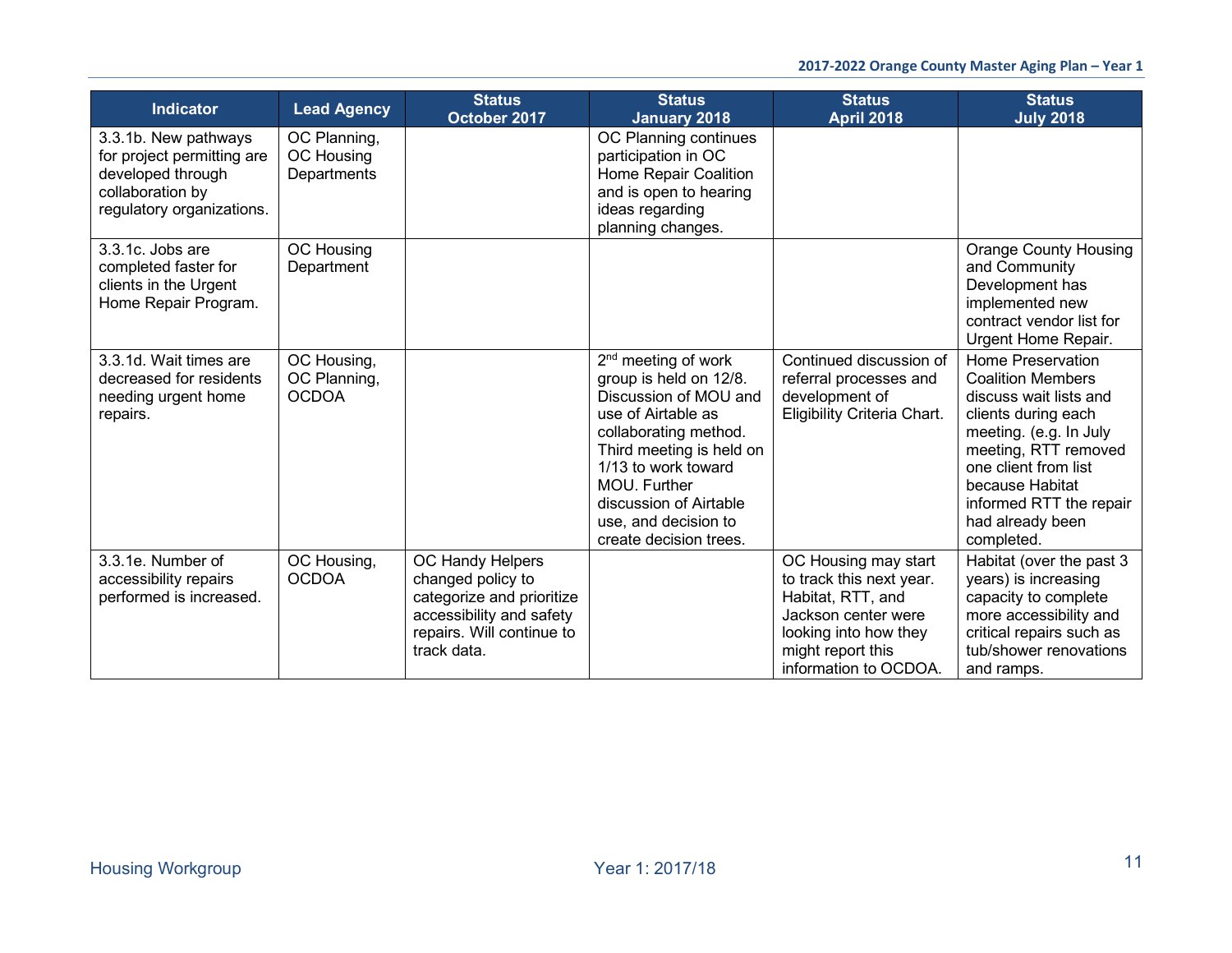| <b>Indicator</b>                                                                                                                                                                         | <b>Lead Agency</b>                              | <b>Status</b><br>October 2017        | <b>Status</b><br><b>January 2018</b>                                                                                                         | <b>Status</b><br><b>April 2018</b>                                                                                     | <b>Status</b><br><b>July 2018</b>                                                                                                                                                                                                 |
|------------------------------------------------------------------------------------------------------------------------------------------------------------------------------------------|-------------------------------------------------|--------------------------------------|----------------------------------------------------------------------------------------------------------------------------------------------|------------------------------------------------------------------------------------------------------------------------|-----------------------------------------------------------------------------------------------------------------------------------------------------------------------------------------------------------------------------------|
| 3.3.1f. Skilled workers<br>who can provide home<br>repair/remodels for<br>community members are<br>identified by Local Fire<br>Districts.                                                | OC Fire<br>Marshal, Town<br>Fire<br>Departments |                                      | No responses from<br>outreach.                                                                                                               | Discussion with<br><b>Emergency Services</b><br>regarding Speaking at<br>Fire Chief's meeting to<br>further this goal. | OC Fire Marshall spoke<br>at fire chiefs meeting.<br>Recommendation was<br>made to talk with<br>individual fire chiefs<br>regarding involvement.<br>OC Housing planning to<br>host "Housing Briefings"<br>at rural fire stations. |
| 3.3.1g. Managers of<br>existing senior housing<br>developments consult<br>with OCDOA about<br>accessible repairs and<br>modifications.                                                   | <b>OCDOA</b>                                    |                                      | Consideration of<br>providing workshop for<br>managers of local<br>housing facilities.                                                       | Meeting held with<br>OCDOA OTs and<br><b>Habitat Staff regarding</b><br>new Senior Housing<br>Project.                 | OCDOA OTs continue<br>to consult with Habitat.                                                                                                                                                                                    |
|                                                                                                                                                                                          |                                                 |                                      | Objective 3.4: Educate the public about housing options in later life, emphasizing the importance of accessibility, safety, and maintenance. |                                                                                                                        |                                                                                                                                                                                                                                   |
| needs in later life.                                                                                                                                                                     |                                                 |                                      | Strategy 3.4.1: Offer community events and educational materials to assist residents and family members in planning for their housing        |                                                                                                                        |                                                                                                                                                                                                                                   |
| 3.4.1a. Aging in<br>Community series is                                                                                                                                                  | <b>OCDOA</b>                                    | Organizing<br>Extravaganza Oct 9 and | Planning in progress for<br>next AIC event in June.                                                                                          | Event in process                                                                                                       | June 21 event to<br>feature John Eckblad,                                                                                                                                                                                         |
| continued to educate the<br>public about age-friendly<br>housing models,<br>especially "missing<br>middle" housing (i.e.,<br>duplexes and small<br>scale apartments with<br>courtyards). |                                                 | Nov 18                               | Topic: Retiring with<br>Intention                                                                                                            |                                                                                                                        | PhD speaking on:<br><b>Budgeting is Beautiful!</b><br>87 attendees.<br>3 day follow up<br>workshop offered in<br>Nov. 2018                                                                                                        |
| 3.4.2a. Orange County                                                                                                                                                                    | OC Planning                                     |                                      | Strategy 3.4.2: Create opportunities to improve relationships between residents, inspectors, and planning officials.                         |                                                                                                                        |                                                                                                                                                                                                                                   |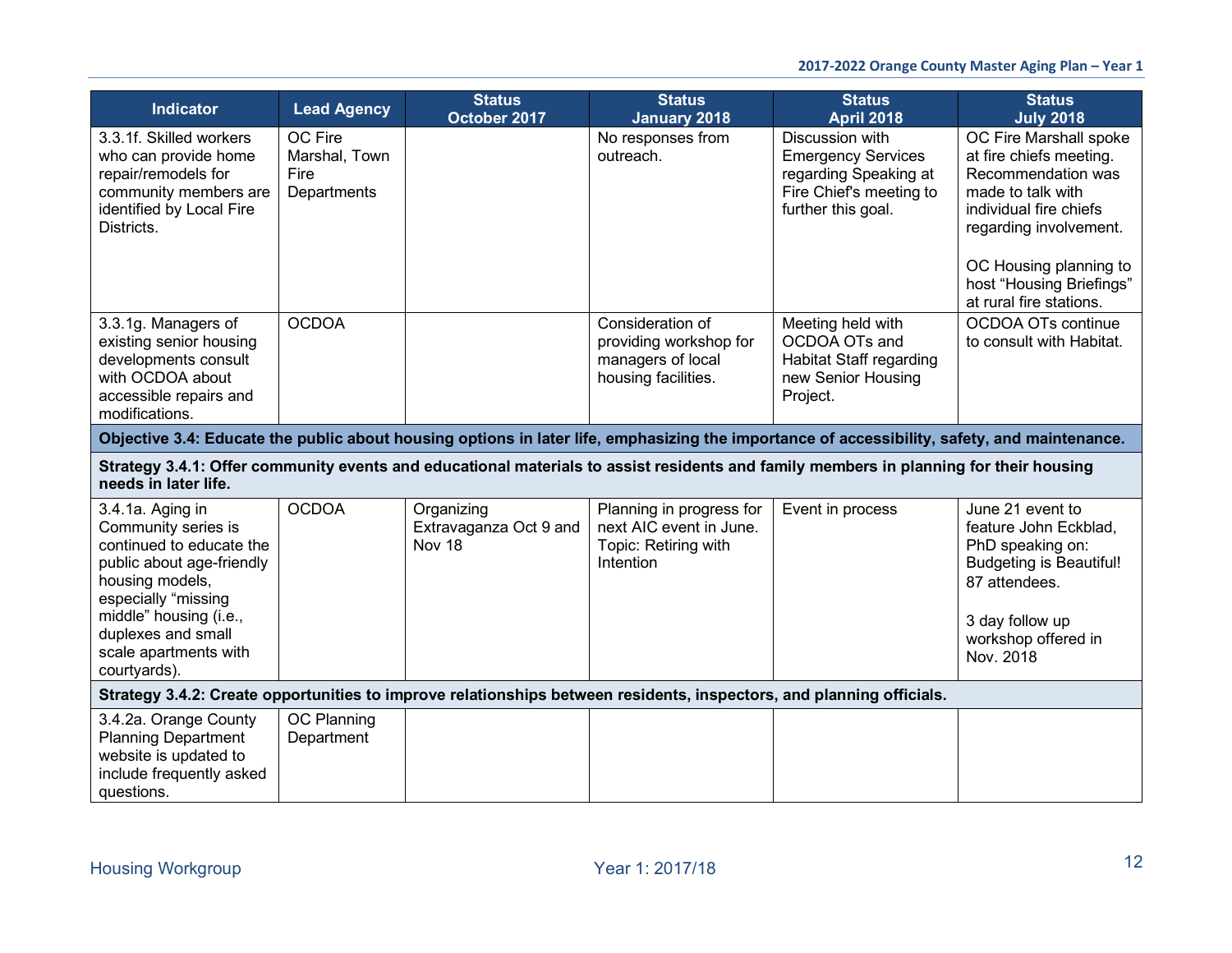| <b>Indicator</b>                                                                                                           | <b>Lead Agency</b>                                                                | <b>Status</b><br>October 2017                                                                                                           | <b>Status</b><br><b>January 2018</b>                                                                                                                                                                           | <b>Status</b><br><b>April 2018</b>                                                                                                                                                              | <b>Status</b><br><b>July 2018</b>                                                                                                                                                                                                                |
|----------------------------------------------------------------------------------------------------------------------------|-----------------------------------------------------------------------------------|-----------------------------------------------------------------------------------------------------------------------------------------|----------------------------------------------------------------------------------------------------------------------------------------------------------------------------------------------------------------|-------------------------------------------------------------------------------------------------------------------------------------------------------------------------------------------------|--------------------------------------------------------------------------------------------------------------------------------------------------------------------------------------------------------------------------------------------------|
| 3.4.2b. Programs are<br>developed to make<br>information about<br>inspections available<br>and decrease<br>misconceptions. | OC and Town<br>Planning<br>Departments                                            |                                                                                                                                         | OC Planning<br>Department has been<br>reached out to<br>regarding developing<br>these programs.                                                                                                                |                                                                                                                                                                                                 |                                                                                                                                                                                                                                                  |
|                                                                                                                            |                                                                                   | Objective 3.6: Support Orange County residents to age in community.                                                                     |                                                                                                                                                                                                                |                                                                                                                                                                                                 |                                                                                                                                                                                                                                                  |
| <b>MAP housing goals.</b>                                                                                                  |                                                                                   | Strategy 3.6.1: Create and fund a new OCDOA housing specialist position to educate, activate, and coordinate the community in achieving |                                                                                                                                                                                                                |                                                                                                                                                                                                 |                                                                                                                                                                                                                                                  |
| 3.6.1a. Position is<br>created and filled with<br>support from housing<br>agency partners.                                 | OC Housing<br>Department,<br><b>OCDOA</b>                                         |                                                                                                                                         | OC Housing was given<br>funding for two new<br>positions. One<br>position's<br>responsibilities will<br>include coordination of<br>Home Repair Coalition                                                       | OCDOA has applied for<br>federal ACL Falls<br>Prevention grant to<br>potentially fund this<br>position. Funding from<br>Housing may not be an<br>option.                                        | Did not receive ACL<br>grant. Housing does not<br>having position to take<br>on these<br>responsibilities.<br>OCDOA OT will<br>continue coordination.                                                                                            |
|                                                                                                                            |                                                                                   | Strategy 3.6.2: Collaborate across repair/remodel organizations to better communicate, share cases, and refer to specialized services.  |                                                                                                                                                                                                                |                                                                                                                                                                                                 |                                                                                                                                                                                                                                                  |
| 3.6.2a. Network of<br>repair/remodel<br>organizations is<br>developed.                                                     | OC Planning,<br>Housing,<br>Health Depts,<br>SALT, Habitat,<br>OC Fire<br>marshal |                                                                                                                                         | Second (Dec 8 <sup>th</sup> ) and<br>Third (Jan 12th)<br>meetings of the<br>OCHRC are held.<br>Dec 8 <sup>th</sup><br>• Attendees: 10<br>• Orgs: $7(3 new)$<br>Jan 12th<br>• Attendees: 7<br>$\bullet$ Orgs: 4 | MOU has been drafted<br>and is being taken to<br>member organizations<br>for feedback from<br>Directors.<br><b>Current Members are:</b><br>OCDOA, Habitat, RTT<br>OC Housing, Jackson<br>Center | MOU on hold until<br>further notice.<br>Confidentiality<br>Agreement has been<br>signed by RTT, Habitat,<br>OCDOA, Town of<br>Chapel Hill. Each<br>organization will be<br>including language in<br>their application to allow<br>for referrals. |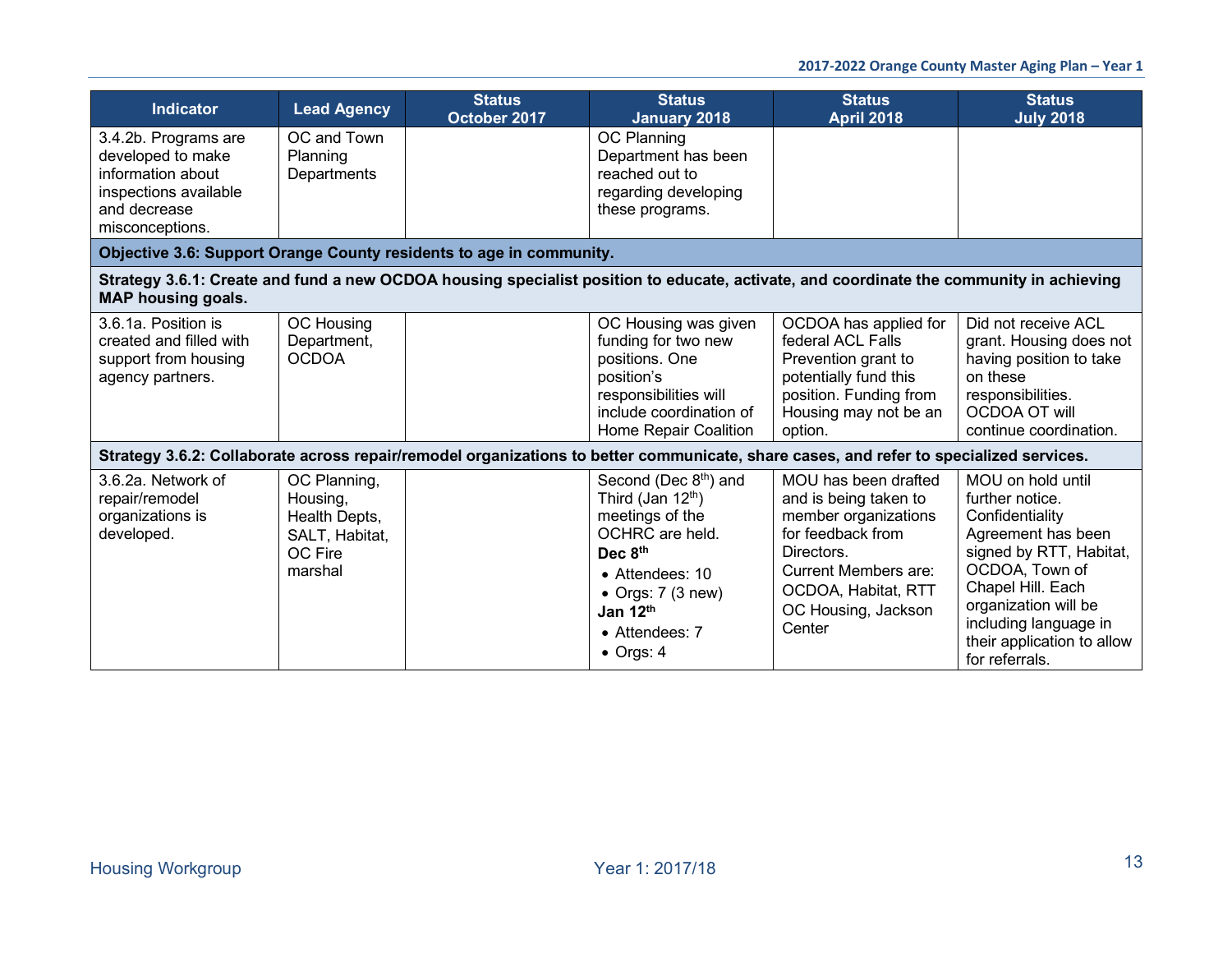| <b>Indicator</b>                                                                 | <b>Lead Agency</b>                                                                | <b>Status</b><br>October 2017 | <b>Status</b><br><b>January 2018</b>                                                                                             | <b>Status</b><br><b>April 2018</b>                                                                                                                                                                                                                                                                                                     | <b>Status</b><br><b>July 2018</b>                                                                |
|----------------------------------------------------------------------------------|-----------------------------------------------------------------------------------|-------------------------------|----------------------------------------------------------------------------------------------------------------------------------|----------------------------------------------------------------------------------------------------------------------------------------------------------------------------------------------------------------------------------------------------------------------------------------------------------------------------------------|--------------------------------------------------------------------------------------------------|
| 3.6.2b. Collaboration<br>coordinator is selected.                                | OC Planning,<br>Housing,<br>Health Depts,<br>SALT, Habitat,<br>OC Fire<br>marshal |                               | Discussion of<br>coordination platform<br>will follow Memorandum<br>of Understanding<br>development.                             | Airtable is strongly<br>being considered.<br>Database model has<br>been developed and<br>demoed for group.<br>Incorporated Airtable as<br>coordination program in<br>MOU. Expectations for<br>Database use were also<br>included in MOU draft.                                                                                         | Coordination will<br>continue to occur in the<br>meetings. Airtable on<br>hold.                  |
| 3.6.2c. Representative<br>from each organization<br>is designated to<br>network. | OC Planning,<br>Housing,<br>Health Depts,<br>SALT, Habitat,<br>OC Fire<br>marshal |                               | MOUs to be developed<br>further to determine<br>responsibilities of each<br>org.                                                 | Each organization of<br>the Home Preservation<br>Coalition has agreed to<br>include in the MOU a<br>designated<br>representative<br>responsible for being at<br>or identifying someone<br>from their organization<br>to be present during<br>meetings.                                                                                 | Continued participation<br>from RTT, Habitat, OC<br>Housing, OCDOA, and<br><b>Jackson Center</b> |
| 3.6.2d. Referrals are<br>increased across<br>organizations.                      | OC Planning,<br>Housing,<br>Health Depts,<br>SALT, Habitat,<br>OC Fire<br>marshal |                               | 3 specific cases were<br>discussed in OCHRC<br>meeting on Dec 8th.<br>5 Specific cases were<br>discussed in Jan 12th<br>meeting. | Meetings on Jan 12th,<br>Feb 15 <sup>th</sup> , Mar 21 <sup>st</sup><br>• Cases continue to<br>be discussed in<br>OCHPC meetings.<br><b>Developed Eligibility</b><br>$\bullet$<br>Criteria Chart for<br>OCHPC members.<br>Will make available<br>to each organization<br>and further service<br>providers. Not<br>available to public. | Goal for year two is to<br>more appropriately<br>track this information.                         |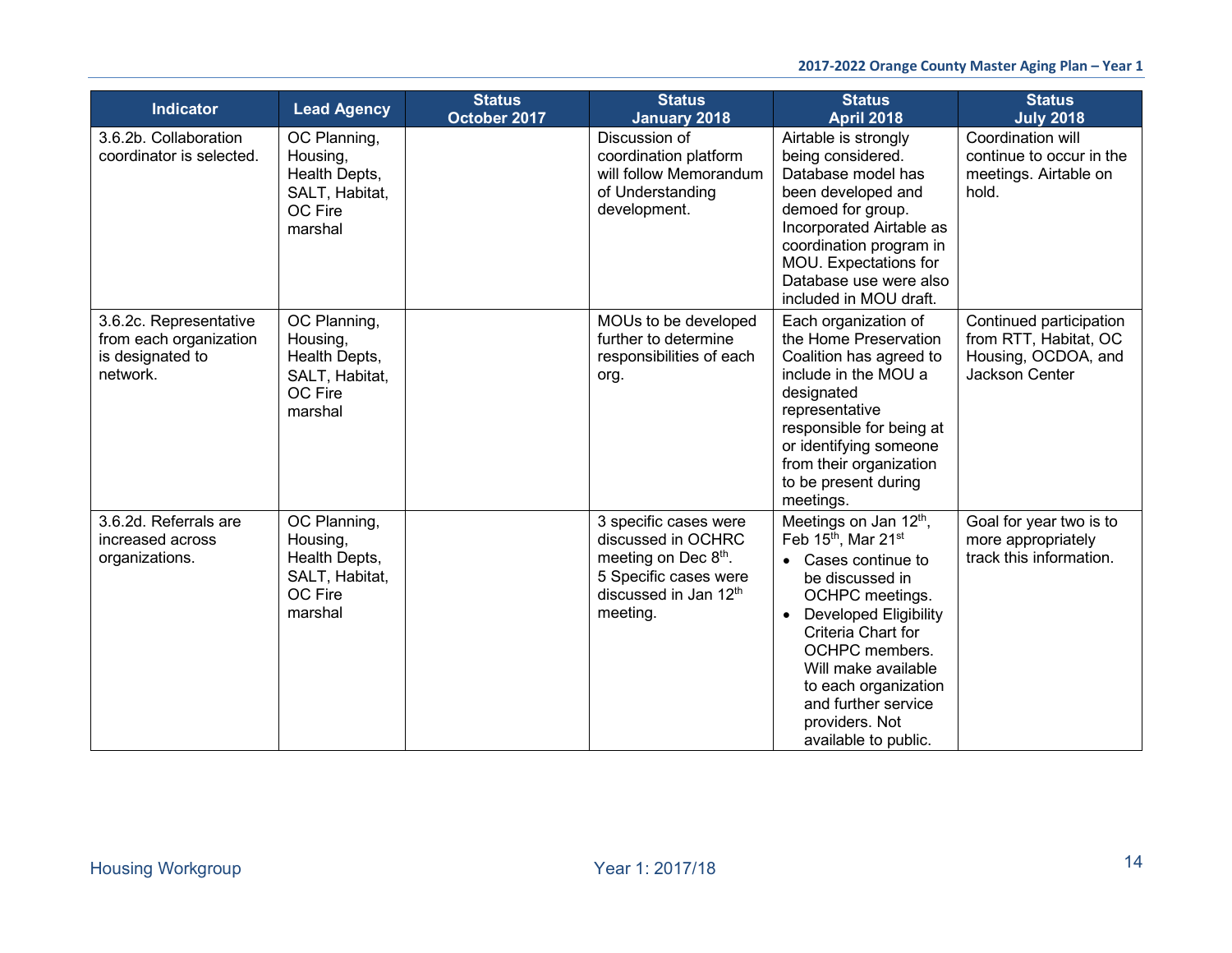| <b>Indicator</b>                                                                                                                             | <b>Lead Agency</b>                                                                | <b>Status</b><br>October 2017 | <b>Status</b><br><b>January 2018</b>                                                                                                                   | <b>Status</b><br><b>April 2018</b>                                                                                                                                                                                                                                                                  | <b>Status</b><br><b>July 2018</b>                                                                                                                                                 |
|----------------------------------------------------------------------------------------------------------------------------------------------|-----------------------------------------------------------------------------------|-------------------------------|--------------------------------------------------------------------------------------------------------------------------------------------------------|-----------------------------------------------------------------------------------------------------------------------------------------------------------------------------------------------------------------------------------------------------------------------------------------------------|-----------------------------------------------------------------------------------------------------------------------------------------------------------------------------------|
| 3.6.2e. Multiple repairs<br>are provided by multiple<br>organizations through<br>use of coordinated<br>repair network.                       | OC Planning,<br>Housing,<br>Health Depts,<br>SALT, Habitat,<br>OC Fire<br>marshal |                               | <b>Decision Trees</b><br>developed to assist<br>referral process to<br>appropriate<br>organization.                                                    | <b>Decision Trees</b><br>developed to assist<br>referral process to<br>appropriate<br>organization.<br>Continued discussion<br>regarding how to best<br>coordinate multiple orgs<br>working on one project.<br>Further developed<br>Airtable database to<br>meet the needs of each<br>organization. | Goal for year two is to<br>more appropriately<br>track this information.                                                                                                          |
| 3.6.2f. More<br>comprehensive repairs<br>are provided to<br>residents.                                                                       | OC Planning,<br>Housing,<br>Health Depts,<br>SALT, Habitat,<br>OC Fire<br>marshal |                               | Memorandum of<br>Understanding (MOU)<br>and decision trees are<br>being developed within<br>workgroup to develop<br>effective collaboration<br>methods | MOU has been drafted<br>and is being taken to<br>member organizations<br>for feedback from<br>directors.                                                                                                                                                                                            | Goal for year two is to<br>more appropriately<br>track this information.                                                                                                          |
| 3.6.2g. Data are<br>collected and shared<br>regarding safety and<br>well-being of residents<br>who receive home<br>repairs or modifications. | OC Planning,<br>Housing,<br>Health Depts,<br>SALT, Habitat,<br>OC Fire<br>marshal |                               |                                                                                                                                                        | Literature Review is<br>being conducted by SW<br>intern regarding<br>outcome measures and<br>home modifications.                                                                                                                                                                                    | <b>Literature Review</b><br>regarding home<br>modification, falls, and<br>home safety completed                                                                                   |
| 3.6.2h. Funding is<br>increased for repairs<br>and remodels that<br>partially, but not entirely,<br>bring a home up to<br>code.              | OC Planning,<br>Housing,<br>Health Depts,<br>SALT, Habitat,<br>OC Fire<br>marshal |                               |                                                                                                                                                        |                                                                                                                                                                                                                                                                                                     | <b>Rental Repair funds</b><br>have been identified<br>through HOME funds in<br>the OC Housing Dept.<br>However these are not<br>accessible to individual<br>landlords or tenants. |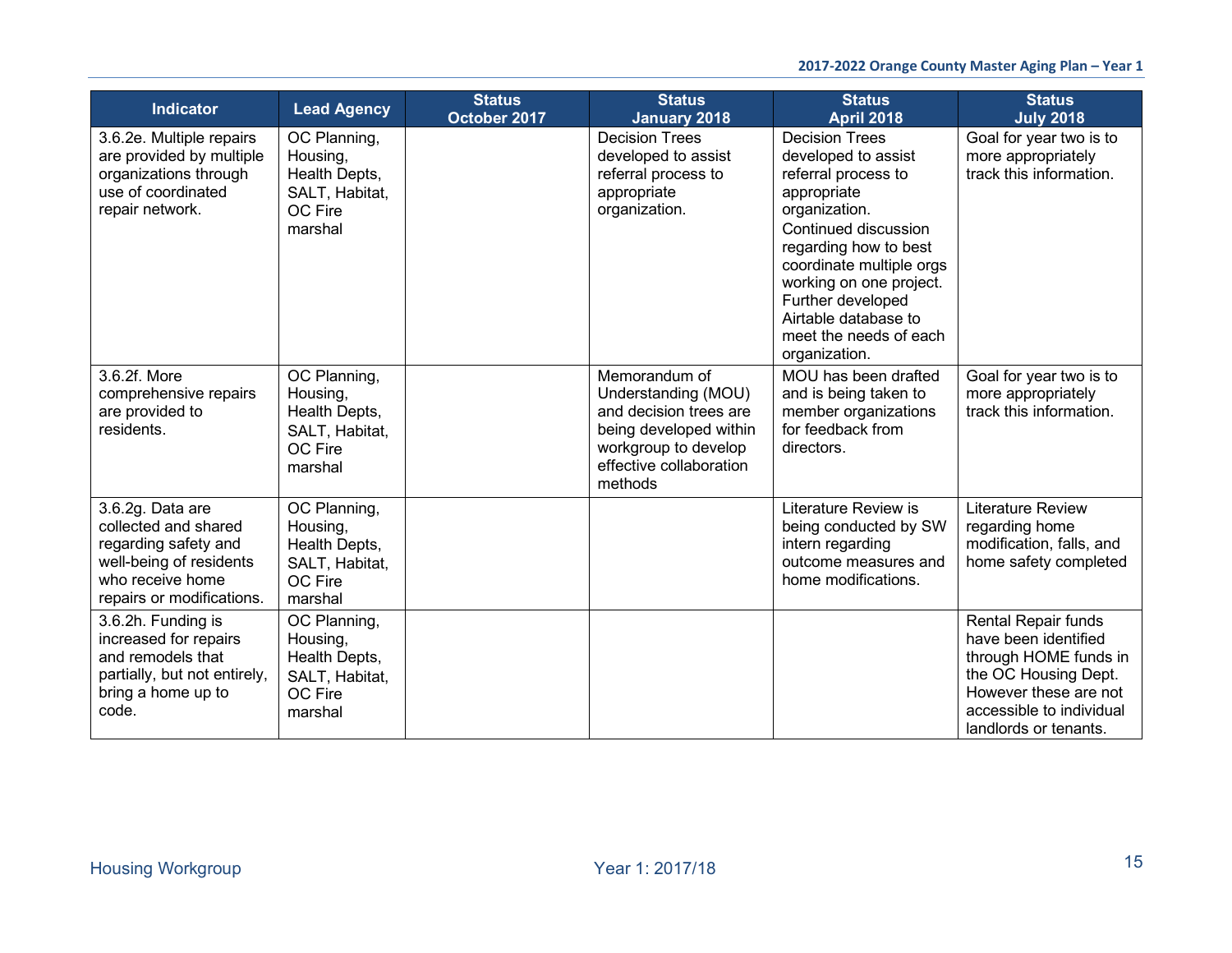| <b>Indicator</b>                                                                                                                               | Lead Agency                                                                       | <b>Status</b><br>October 2017 | <b>Status</b><br>January 2018 | <b>Status</b><br><b>April 2018</b> | <b>Status</b><br><b>July 2018</b> |
|------------------------------------------------------------------------------------------------------------------------------------------------|-----------------------------------------------------------------------------------|-------------------------------|-------------------------------|------------------------------------|-----------------------------------|
| 3.6.2i. Training is<br>developed for OCDOA<br>employees and others<br>who make home visits<br>regarding home safety<br>resources and services. | OC Planning,<br>Housing,<br>Health Depts,<br>SALT, Habitat,<br>OC Fire<br>marshal |                               |                               |                                    |                                   |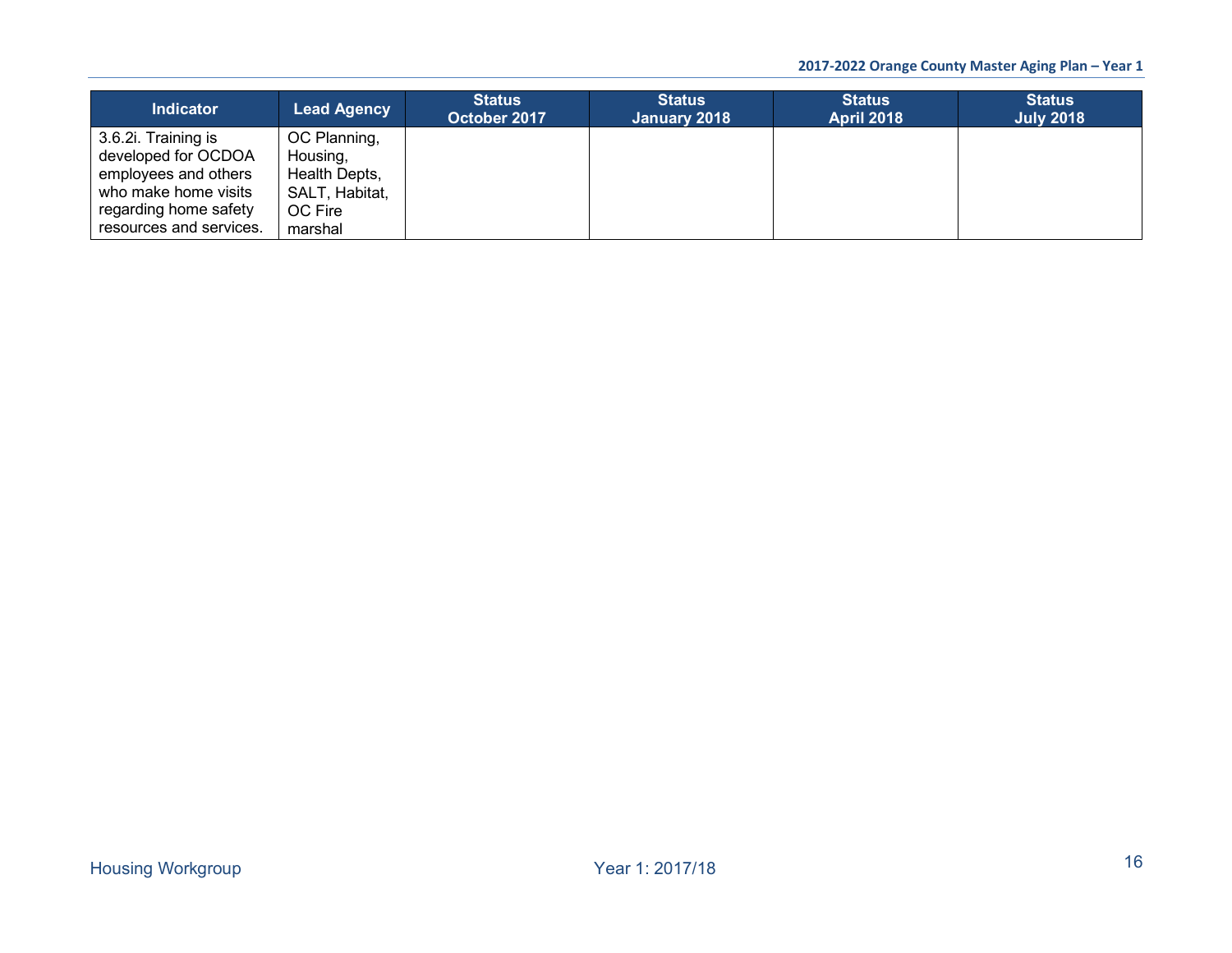## **Social Participation and Inclusion Workgroup**

| <b>Indicator</b>                                                                                                                                                                                                                                       | <b>Lead Agency</b>                                                                                | <b>Status</b><br>October 2017 | <b>Status</b><br><b>January 2018</b>                                                                                                | <b>Status</b><br><b>April 2018</b>                                                                                                                                                                                                          | <b>Status</b><br><b>July 2018</b>                                      |  |  |  |  |  |
|--------------------------------------------------------------------------------------------------------------------------------------------------------------------------------------------------------------------------------------------------------|---------------------------------------------------------------------------------------------------|-------------------------------|-------------------------------------------------------------------------------------------------------------------------------------|---------------------------------------------------------------------------------------------------------------------------------------------------------------------------------------------------------------------------------------------|------------------------------------------------------------------------|--|--|--|--|--|
|                                                                                                                                                                                                                                                        | Objective 4.1: Expand opportunities for educational, intergenerational, and cultural programming. |                               |                                                                                                                                     |                                                                                                                                                                                                                                             |                                                                        |  |  |  |  |  |
|                                                                                                                                                                                                                                                        |                                                                                                   |                               |                                                                                                                                     | Strategy 4.1.1: Ensure that programming is accessible, sensitive, and inclusive to people based on a broad variety of needs and abilities.                                                                                                  |                                                                        |  |  |  |  |  |
| 4.1.1a. Assistive<br>technologies (e.g.,<br>listening devices, large<br>text or audio, mobility<br>assistance, etc.) are<br>made available for<br>people who need it.                                                                                  | OCDOA / Senior<br>Centers                                                                         | PO in progress                | • Assistive Listening<br>Devices are available<br>at the Senior Centers<br>• CapTel Phones to be<br>installed at Senior<br>Centers. | • Assistive listening<br>devices now available<br>for use in additional<br>classroom settings<br>per center.<br>• AT available at the<br>library, including<br>listening devices.<br>• CapTel phones to be<br>installed by end of<br>April. | DME loan closet in<br>online inventory system                          |  |  |  |  |  |
| 4.1.1c. Consultation is<br>sought out from<br>organizations like North<br>Carolina Assistive<br>Technologies, North<br>Carolina Division of<br>Deaf and Hard of<br>Hearing, North Carolina<br>Division of Services for<br>the Blind, and Club<br>Nova. | OCDOA / Senior<br>Center                                                                          |                               | Work with NC Assistive<br>Technologies to<br>determine we need<br>CapTel Phones.<br>Phones to be installed<br>at Sr Ctrs.           | CapTel phones to be<br>installed by end of April.                                                                                                                                                                                           | CapTel phones to be<br>installed soon. Working<br>to move phone lines. |  |  |  |  |  |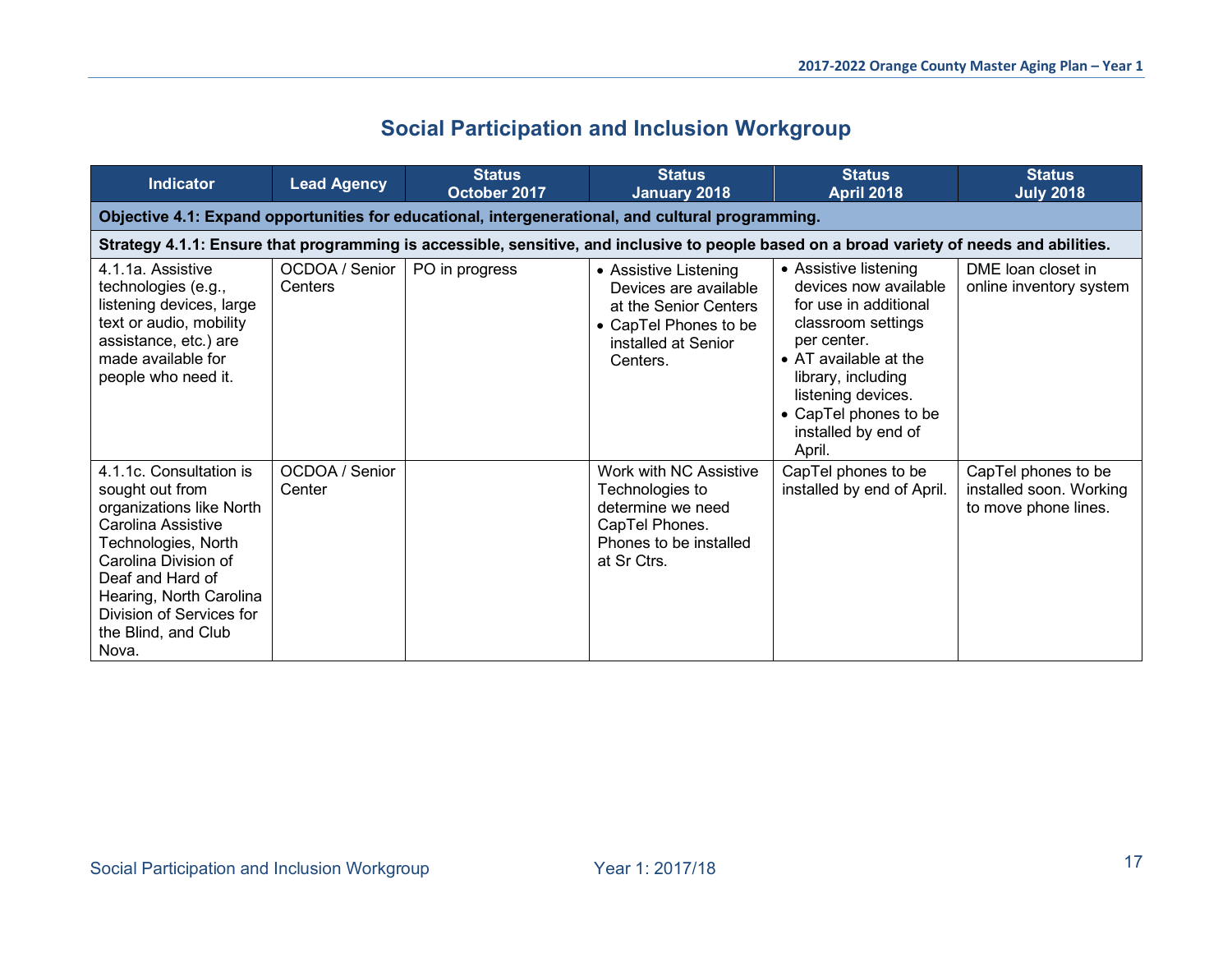| <b>Indicator</b>                                                                                                                                                                                                                                                         | <b>Lead Agency</b>                                             | <b>Status</b><br>October 2017                                                                                                      | <b>Status</b><br><b>January 2018</b>                                                                                                                                                   | <b>Status</b><br><b>April 2018</b>                                                                                                                                                                                       | <b>Status</b><br><b>July 2018</b>                                                                                                                                                                                                                                                              |
|--------------------------------------------------------------------------------------------------------------------------------------------------------------------------------------------------------------------------------------------------------------------------|----------------------------------------------------------------|------------------------------------------------------------------------------------------------------------------------------------|----------------------------------------------------------------------------------------------------------------------------------------------------------------------------------------|--------------------------------------------------------------------------------------------------------------------------------------------------------------------------------------------------------------------------|------------------------------------------------------------------------------------------------------------------------------------------------------------------------------------------------------------------------------------------------------------------------------------------------|
| 4.1.1d. Programming is<br>attended by older<br>adults from diverse<br>populations (e.g.,<br>minority, LGBTQ,<br>refugee, faith<br>communities, and<br>people with physical,<br>mental, cognitive,<br>and/or intellectual<br>disabilities).                               | OCDOA, with<br>support from OC<br>Health Dept and<br>El Centro | • Latino Cooking group<br>• Dept Rep to Building<br>Integrative<br><b>Community Project</b>                                        | <b>Estate Planning offered</b><br>in Mandarin and English                                                                                                                              | • Issues of Faith now in<br>Mardarin.<br>• Planning for multi-<br>language at Faith<br>events                                                                                                                            |                                                                                                                                                                                                                                                                                                |
|                                                                                                                                                                                                                                                                          |                                                                | Strategy 4.1.2: Expand space availability for social/educational programming to meet anticipated growth of older adult population. |                                                                                                                                                                                        |                                                                                                                                                                                                                          |                                                                                                                                                                                                                                                                                                |
| 4.1.2a. Senior centers<br>are expanded to<br>include more space for<br>recreational activities,<br>kitchen/cooking space,<br>theater space, common<br>space that encourages<br>groups to intermingle,<br>health services space,<br>exercise rooms, and<br>storage space. | OCDOA/<br><b>Advisory Board</b>                                | • Architect selected for<br>SHSC campus<br>(includes Seymour<br>Center)<br>• Passmore<br>Construction to begin<br>in Nov 2017      | $\bullet$ Passmore Center -<br>Bids received 12/17 -<br>Contract awarded<br>1/23/18<br>Preconstruction Mtg-<br>2/13/18<br>• Seymour $Ctr -$<br><b>Meeting with Architect</b><br>2/6/18 | • Passmore<br><b>Construction started</b><br>2/27/18, with<br>completion date<br>$8/27/18$ .<br>• Adding signs for<br>spaces reserved for<br>individuals with<br>mobility devices at<br>Passmore (already at<br>Seymour) | • Passmore:<br>construction under<br>way - more than half<br>way completed.<br>• Seymour expansion:<br>Phase I<br>documentation Winter<br>2019.<br>Bidding/construction<br><b>Winter 2020.</b><br>• Efland Cheeks:<br>Discussions to<br>enclose shelter. Plans<br>for new community<br>center. |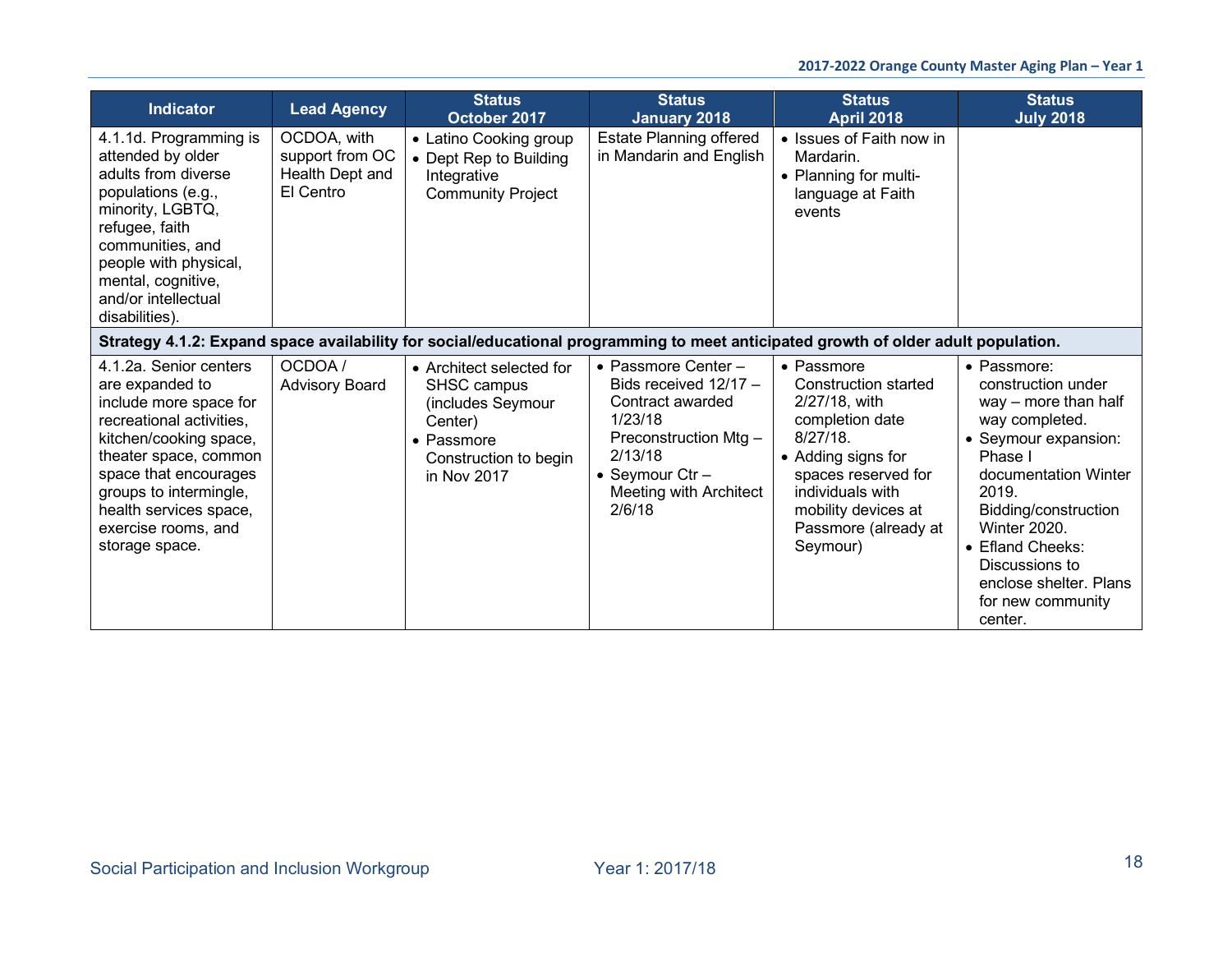| <b>Indicator</b>                                                                                                                  | <b>Lead Agency</b>                                                                                             | <b>Status</b><br>October 2017                                                                                                                               | <b>Status</b><br>January 2018                                                                                                           | <b>Status</b><br><b>April 2018</b>                                                                                                                                                                                                                                                                                                                                                                                                                                                                                      | <b>Status</b><br><b>July 2018</b>                                                                                                                                                                                                                                                                                                                                                                                                                                            |
|-----------------------------------------------------------------------------------------------------------------------------------|----------------------------------------------------------------------------------------------------------------|-------------------------------------------------------------------------------------------------------------------------------------------------------------|-----------------------------------------------------------------------------------------------------------------------------------------|-------------------------------------------------------------------------------------------------------------------------------------------------------------------------------------------------------------------------------------------------------------------------------------------------------------------------------------------------------------------------------------------------------------------------------------------------------------------------------------------------------------------------|------------------------------------------------------------------------------------------------------------------------------------------------------------------------------------------------------------------------------------------------------------------------------------------------------------------------------------------------------------------------------------------------------------------------------------------------------------------------------|
| 4.1.2b. Additional<br>programming for older<br>adults is made<br>available within the<br>senior centers and in<br>other settings. | OCDOA, in<br>partnership with<br>OC & town<br>community<br>centers,<br>libraries,<br>schools, parks<br>and rec | • ECCC/CG/FB Manley<br><b>AF Exercise Class</b><br>• Falls Prevention/<br>Family Info. (Signature<br>Health)<br>• ECCC Tea/Brunch/<br>Bingo (Info. Session) | • New Tech classes<br>offered regularly at<br>the OC Library<br>• UNC Nursing<br>Students working at<br>the Adult Day Health<br>program | • Efland Community<br>Center- PE Falls<br><b>Prevention Strong</b><br>and Independent<br>Academy, AF low<br>impact exercise, NC<br>Coop Ext -nutrition<br>program, UNC<br><b>Highway Safety</b><br>Research /driving<br>program<br>• Line Dancing into<br><b>Silver Sneakers</b><br>program,<br>• Seymour Center-<br>Zumba classes (soon)<br>through ACO<br>• Dementia Education<br>classes in community<br>locations: CH library,<br>OC library, YMCA,<br><b>UNC Wellness</b><br>Center, Efland-<br>Cheeks (Fall 2018) | • Falls Prevention<br>Academy at Efland<br>Cheeks.<br>• Low Impact Exercise<br>at Efland and Cedar<br>Grove<br>• Falls Prevention for<br>Cedar Grove planned<br>for Fall<br>• Dementia Education<br>at Library, planned for<br>Efland.<br>• Planning for sign<br>language classes.<br>• Inter-generational<br>programming now<br>listed specifically in<br>Senior Times.<br>• Fire Prevention<br>Program (from<br>Habitat) at Efland<br>Cheeks.<br>• Med Lock-Box<br>Givaway |
| 4.1.2c. More people<br>participate at the senior<br>centers.                                                                      | OCDOA / Senior<br>Centers                                                                                      | 2636 - FY 15/16<br>4222 - FY 16/17<br>60% increase<br>Strategy 4.1.3: Create more opportunities for intergenerational programming.                          |                                                                                                                                         | Growing numbers:<br>PrimeTime Players,<br>early voting, Brain<br>Health Academy etc.<br>are bringing in new<br>faces                                                                                                                                                                                                                                                                                                                                                                                                    | 9% increase over the<br>previous FY.                                                                                                                                                                                                                                                                                                                                                                                                                                         |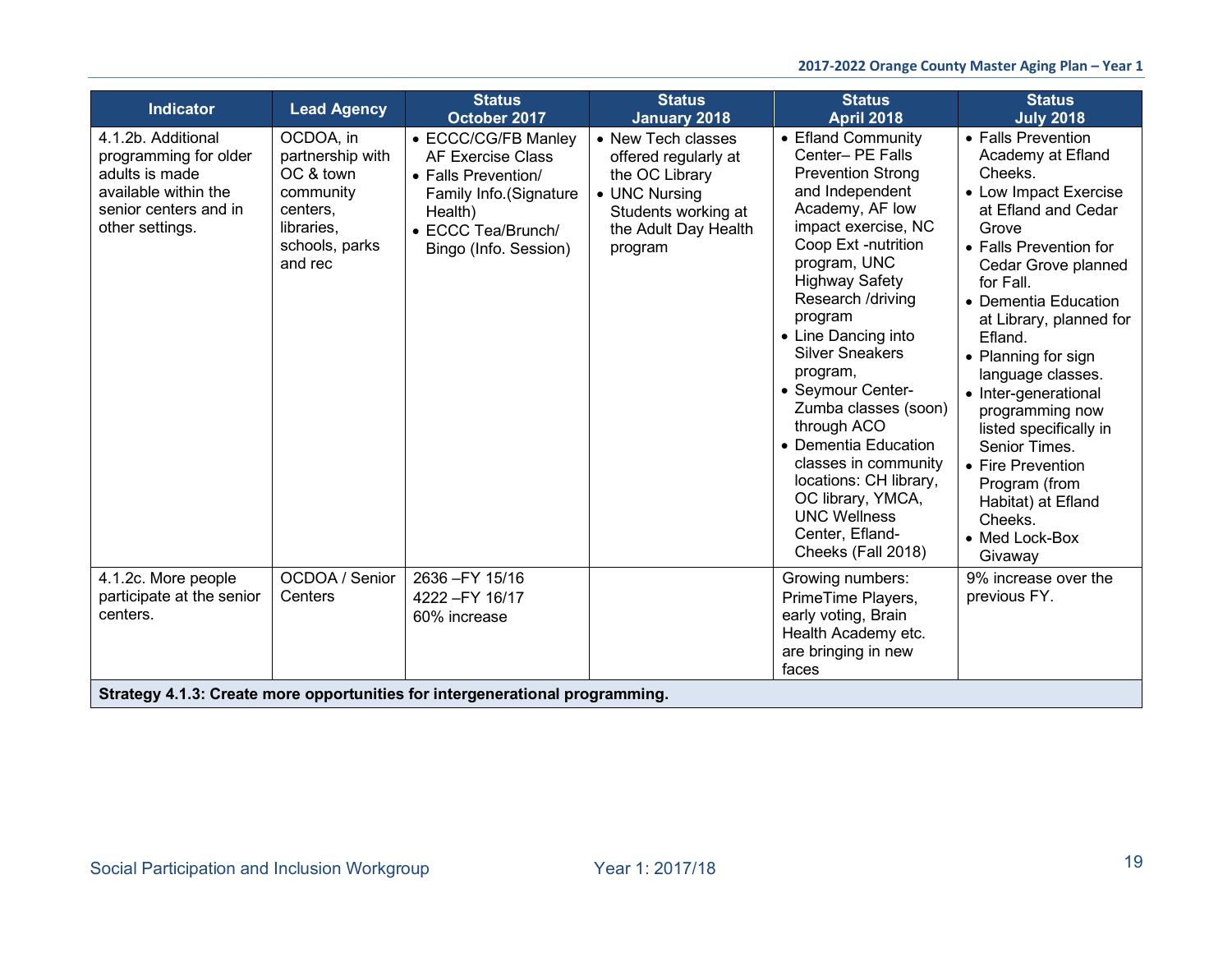| <b>Indicator</b>                                                                                                                                                                                                                                                                                                                                                   | <b>Lead Agency</b>        | <b>Status</b><br>October 2017                                                                                                                          | <b>Status</b><br><b>January 2018</b>                                                                                          | <b>Status</b><br><b>April 2018</b>                                                                                                                                                                   | <b>Status</b><br><b>July 2018</b>                                                                                                                                                                                                                                                                                                                                                                                                                                                                                             |
|--------------------------------------------------------------------------------------------------------------------------------------------------------------------------------------------------------------------------------------------------------------------------------------------------------------------------------------------------------------------|---------------------------|--------------------------------------------------------------------------------------------------------------------------------------------------------|-------------------------------------------------------------------------------------------------------------------------------|------------------------------------------------------------------------------------------------------------------------------------------------------------------------------------------------------|-------------------------------------------------------------------------------------------------------------------------------------------------------------------------------------------------------------------------------------------------------------------------------------------------------------------------------------------------------------------------------------------------------------------------------------------------------------------------------------------------------------------------------|
| 4.1.3a. One intentional<br>intergenerational<br>program per year is<br>created and evaluated,<br>which encourages older<br>adults and younger<br>people to work with<br>each other (e.g., Prime<br><b>Time Players works</b><br>with high school drama<br>department to put on<br>show, co-sponsored<br>community service<br>project).                             | OCDOA / Senior<br>Centers | Senior Tech Info Expo<br>held in Oct 2017                                                                                                              | • Intergenerational<br>pottery and craft<br>classes (Passmore)<br>• Tech Knowledge -<br>Saturdays (Seymour)                   | $\bullet$ Technology Expo -<br>April 28<br>• Project Engage<br>planning<br>intergenerational<br>SRT, potential<br>involvement with girl<br>scouts<br>• NEW ST section on<br><b>MultiGen Programs</b> | Inter-generational<br>planning scheduled for<br>Fall 2018.                                                                                                                                                                                                                                                                                                                                                                                                                                                                    |
| 4.1.3b. Partnerships<br>are created with other<br>agencies for<br>intergenerational<br>opportunities (e.g.,<br>schools, daycare<br>centers,<br>colleges/universities,<br>scout troops, faith<br>communities,<br>fraternities and<br>sororities, YMCA, local<br>businesses, etc.).<br>4.1.3c. More young<br>people are involved in<br>senior center<br>programming. | OCDOA / Senior<br>Centers | • Town CH /Summer<br>Youth Employ<br>Program<br>• UNC Apples<br>• Civil Air Patrol<br>• Cedar Ridge Chorus<br>• Campus Sororities<br>• CH/Carr Schools | • The Arc of the<br>Triangle<br>• OC Schools<br>• OC Sherriff<br>• UNC Dental Students<br>• OC SportsPlex<br>$\bullet$ OC EMS | • UNC Dental Hygiene<br>Students.<br>• VC 55+ on CHCCS<br>volunteer<br>opportunities list<br>$\bullet$ SALT<br>• CH Police                                                                           | • OC Sherriff's office<br>• OC Schools<br>• VC 55+ on CHCCS<br>volunteer<br>opportunities list<br>$\bullet$ Insight - substance<br>use prevention org<br>(with Freedom House)<br>• Plan for year 2:<br><b>Family Success</b><br>Alliance (VITA,<br>bookend caregiving)<br>• Community Health<br>Grant: supporting<br>older adults living with<br>chronic conditions<br>(possibility for offering<br>in Spanish/English)<br>$\bullet$ Efland - nutrition<br>program through<br>Coop Extension.<br>• Efland community<br>garden |
|                                                                                                                                                                                                                                                                                                                                                                    |                           | Strategy 4.1.4: Expand awareness and availability of scholarships/fee reductions.                                                                      |                                                                                                                               |                                                                                                                                                                                                      |                                                                                                                                                                                                                                                                                                                                                                                                                                                                                                                               |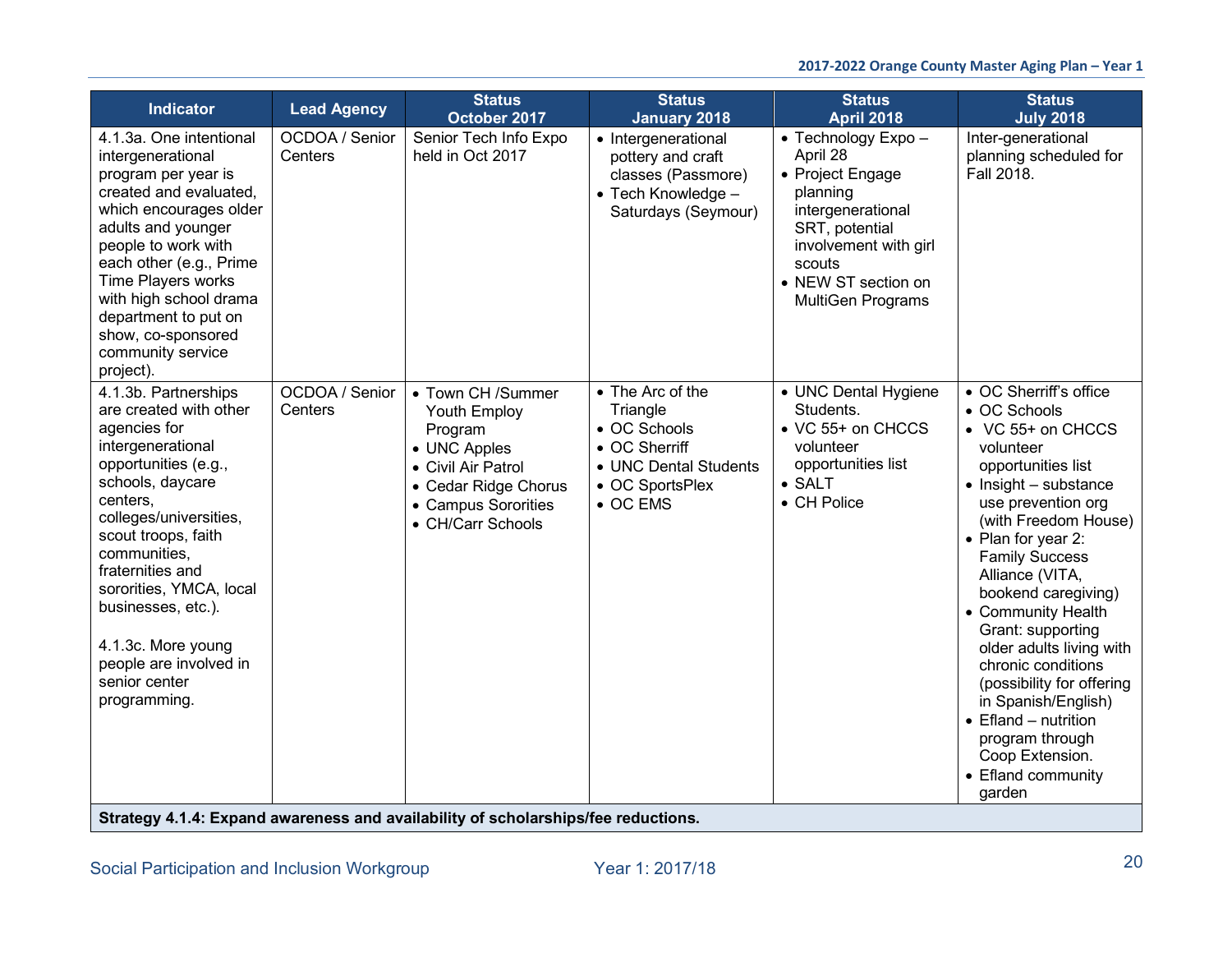| <b>Indicator</b>                                                                                                                                                                     | <b>Lead Agency</b>        | <b>Status</b><br>October 2017                                                          | <b>Status</b><br><b>January 2018</b>                            | <b>Status</b><br><b>April 2018</b>                                                                                                                                 | <b>Status</b><br><b>July 2018</b>                                                                                                                       |
|--------------------------------------------------------------------------------------------------------------------------------------------------------------------------------------|---------------------------|----------------------------------------------------------------------------------------|-----------------------------------------------------------------|--------------------------------------------------------------------------------------------------------------------------------------------------------------------|---------------------------------------------------------------------------------------------------------------------------------------------------------|
| 4.1.4b. More<br>scholarships/fee<br>reductions are utilized<br>for programming.                                                                                                      | OCDOA / Senior<br>Centers |                                                                                        |                                                                 | Senior Games - 1<br>Wellness - increase in<br>applications<br>Seymour - 2                                                                                          | Wellness - expecting<br>more scholarships for<br>Winter/January                                                                                         |
| 4.1.4d. Assistance is<br>provided to participants<br>who need help filling<br>out a scholarship/fee<br>reductions form.                                                              | OCDOA / Senior<br>Centers | On-going                                                                               | On-Going                                                        | On-going                                                                                                                                                           | On-going                                                                                                                                                |
|                                                                                                                                                                                      |                           | Objective 5.1: Ensure a welcoming, inclusive, and livable community.                   |                                                                 |                                                                                                                                                                    |                                                                                                                                                         |
|                                                                                                                                                                                      |                           |                                                                                        |                                                                 | Strategy 5.1.1: Ensure that all programs and services provided through OCDOA are based on cultural humility and inclusivity.                                       |                                                                                                                                                         |
| 5.1.1a. Sensitivity and<br>inclusivity training is<br>provided to OCDOA<br>staff once per year.                                                                                      | OCDOA / Senior<br>Centers | • Low-vision training for<br>OCDOA staff<br>• Mental Health First<br>Aid class offered | • CPR Class<br>• Racial Equity Training<br>$-OC$ Cares          | • Cardinal Innovations<br>& Healthcare -<br>Stigma Trainings -<br>Member and<br>Community<br>Engagement have<br>training catalogs<br>• Latinx Training<br>workshop | • Planned for year 2:<br>Dementia, LGTBQ                                                                                                                |
| 5.1.1c. Clientele is<br>surveyed to learn what<br>languages would be<br>most important to<br>include on signs and<br>forms. Signs and forms<br>are adjusted to reflect<br>that data. | OCDOA / Senior<br>Centers |                                                                                        | <b>Investigating OC Policy</b><br>and Guidance for<br>Languages | • Senior Centers, AT -<br>one stop shop, and<br>VC 55+ brochures<br>translated in<br>Burmese, Karen                                                                | • Brochures have been<br>translated. Working to<br>print soon.<br>• Passmore- additional<br>signage outdoors<br>discussed (way-<br>finding, no-smoking) |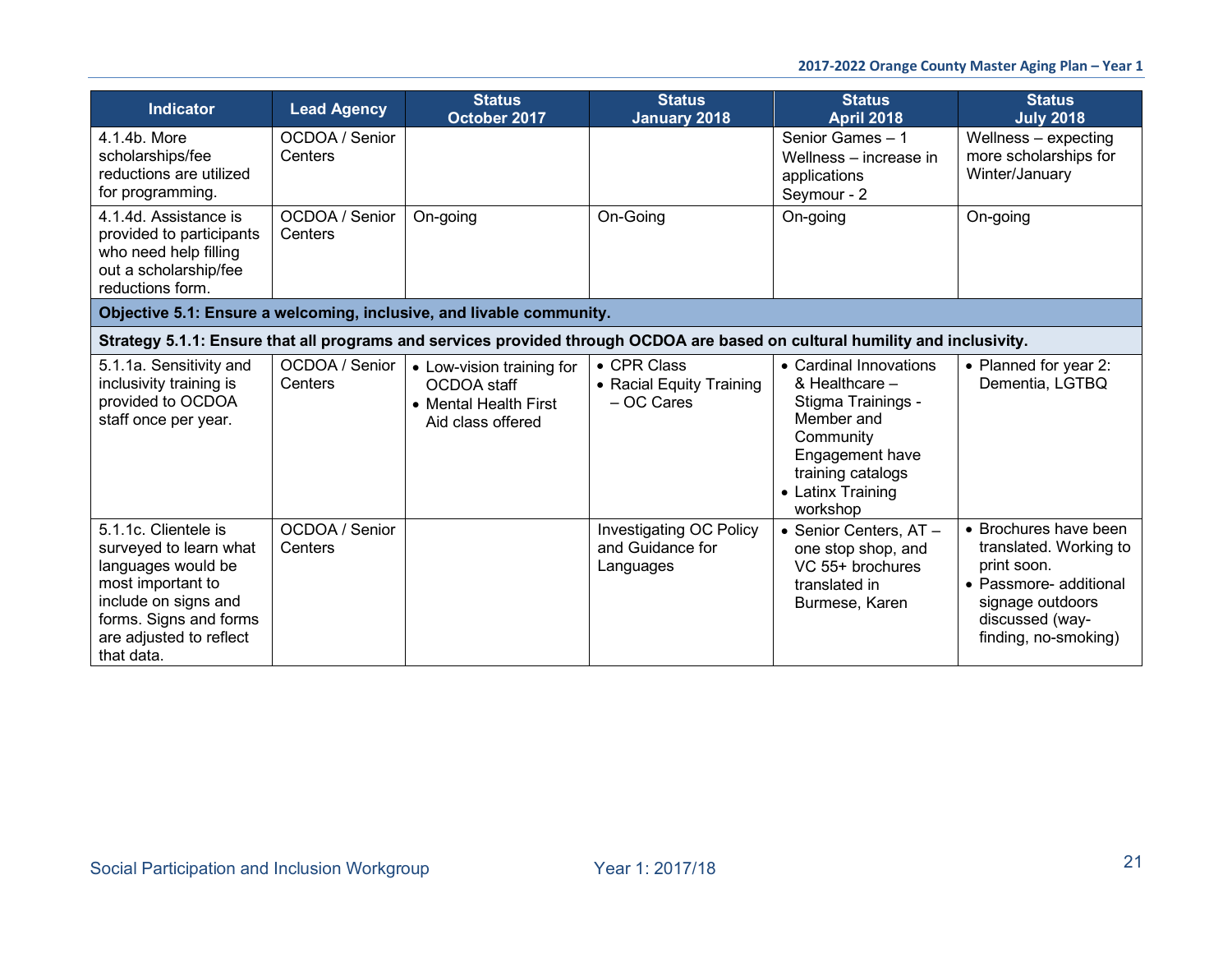| <b>Indicator</b>                                                                                                                                        | <b>Lead Agency</b>        | <b>Status</b><br>October 2017                                                               | <b>Status</b><br><b>January 2018</b>                                                                                                                                                                                                                                                                                                                                              | <b>Status</b><br><b>April 2018</b>                                                                                                                                                                                                                                                                                                  | <b>Status</b><br><b>July 2018</b>                                                                                                                                                                                                         |
|---------------------------------------------------------------------------------------------------------------------------------------------------------|---------------------------|---------------------------------------------------------------------------------------------|-----------------------------------------------------------------------------------------------------------------------------------------------------------------------------------------------------------------------------------------------------------------------------------------------------------------------------------------------------------------------------------|-------------------------------------------------------------------------------------------------------------------------------------------------------------------------------------------------------------------------------------------------------------------------------------------------------------------------------------|-------------------------------------------------------------------------------------------------------------------------------------------------------------------------------------------------------------------------------------------|
| 5.1.1d. Senior centers<br>are attended by older<br>adults from diverse<br>groups.                                                                       | OCDOA / Senior<br>Centers | • Asian (Passmore)<br>• Latino (Seymour)                                                    |                                                                                                                                                                                                                                                                                                                                                                                   | • New SRT for LGBTQ<br>• Sherriff planning<br>Community Watch in<br>Habitat/Efland<br>neighborhoods,<br>• potential for<br>connections w/<br><b>Bilingual Attorney with</b><br>Sherriff's office<br>• Outreach to school<br>systems for multi-<br>generational families<br>to be investigated<br>• Spanish-speaking<br>Zumba groups | On-going                                                                                                                                                                                                                                  |
| 5.1.1e. OCDOA works<br>with organizations and<br>individuals who<br>advocate for diverse<br>populations and<br>barriers are identified<br>and overcome. | OCDOA / Senior<br>Centers | • Low-vision Training at<br>"All Staff" meeting<br>• Assistive listening<br>devices ordered | • Assistive listening<br>devices in use<br>• improvements to<br>accessibility along<br>walkways at front and<br>rear of both Senior<br>Centers included in<br>upcoming<br>renovations/<br>expansions<br>• ADA compliance w/<br>indoor stairway at<br>Seymour<br>• ADA compliance w/<br>front desk - Passmore<br>• Bird Listening for Low<br>Vision Group<br>• Captel phones added | • Promoting access line<br>(24/7, for mental<br>health crisis/<br>challenge) and<br>spreading word about<br>mental health<br>challenges,<br>disparities, etc.<br>• Accessibility of front<br>desk improved, will<br>address expansion<br>gaps in sidewalks<br>(Passmore), curb cut<br>at front (Seymour)<br>with new construction   | • ADA accessibility<br>assessment revisited<br>at Efland – comfort<br>height toilets installed,<br>will change lights in<br>restrooms<br>• Cardinal Mental<br>health Helpline - will<br>come speak at<br><b>OCDOA AllStaff</b><br>Meeting |
|                                                                                                                                                         |                           |                                                                                             |                                                                                                                                                                                                                                                                                                                                                                                   | Strategy 5.1.2: Continue and expand outreach to growing refugee and immigrant populations to build interest in services and presence at                                                                                                                                                                                             |                                                                                                                                                                                                                                           |

**Strategy 5.1.2: Continue and expand outreach to growing refugee and immigrant populations to build interest in services and presence at senior centers.**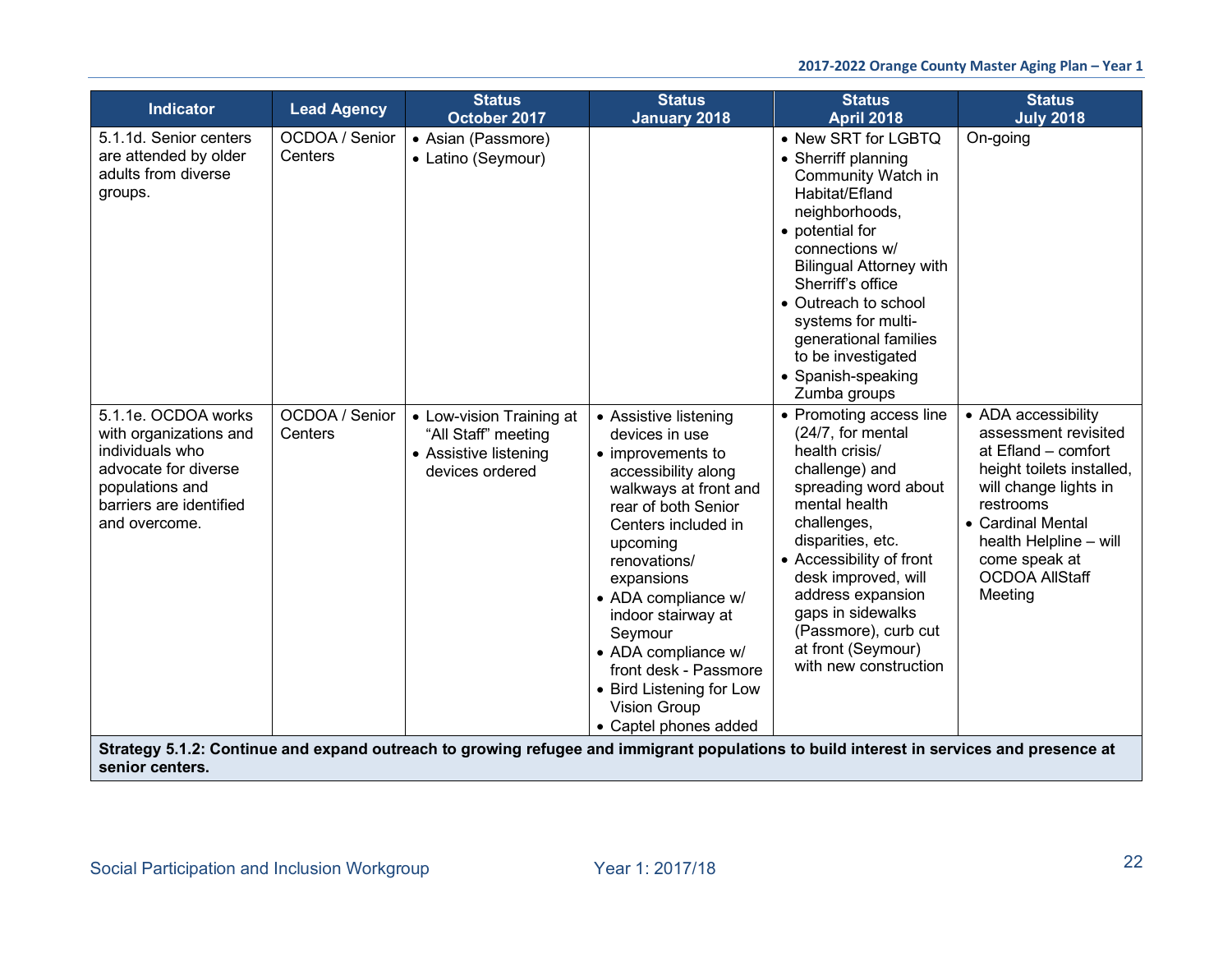| <b>Indicator</b>                                                                                                                                                                                                                                                                                                                                                                                                                                                                                      | <b>Lead Agency</b>                | <b>Status</b><br>October 2017               | <b>Status</b><br><b>January 2018</b>                                                                                                                                                                              | <b>Status</b><br><b>April 2018</b>                                                                                                                                                                                   | <b>Status</b><br><b>July 2018</b>                                     |
|-------------------------------------------------------------------------------------------------------------------------------------------------------------------------------------------------------------------------------------------------------------------------------------------------------------------------------------------------------------------------------------------------------------------------------------------------------------------------------------------------------|-----------------------------------|---------------------------------------------|-------------------------------------------------------------------------------------------------------------------------------------------------------------------------------------------------------------------|----------------------------------------------------------------------------------------------------------------------------------------------------------------------------------------------------------------------|-----------------------------------------------------------------------|
| 5.1.2a. Awareness<br>about OCDOA services<br>is increased and<br>information is shared<br>with pertinent<br>organizations (e.g.,<br>church refugee<br>initiatives; churches<br>that provide services in<br>other languages;<br>Refugee Wellness<br>Center; Refugee<br>Support Center;<br><b>Refugee Community</b><br>Partnership; Refugee<br><b>Resettlement Agencies;</b><br>Spanish Social Club; El<br>Centro Hispano;<br>apartment<br>complexes/retirement<br>communities).<br>5.1.2b. OCDOA staff | OCDOA, OC<br>Health<br>Department |                                             | • Seymour Ctr to<br>hosted Community<br>• Conversations for<br>foreign-born residents<br>$1/16/18 - 50 + in$<br>attendance<br>• staff attend Refugee<br>Coalition mtg.<br>• Dementia Edu to<br>Latino Social club | $\bullet$ Org mtg for<br>Programming for<br>Latinos $-3/8/18$<br>• representation on<br>refugee coalition<br>• brochures translated<br>• Feedback from<br>caregivers of people<br>with dementia<br>(including survey | Community dementia<br>support survey<br>completed, 110<br>respondents |
| work with these groups<br>to find out what<br>services and<br>programming they are<br>most interested in, and<br>those services are<br>provided.                                                                                                                                                                                                                                                                                                                                                      |                                   |                                             |                                                                                                                                                                                                                   |                                                                                                                                                                                                                      |                                                                       |
| 5.1.2c. Activities and<br>information are offered<br>in relevant languages.                                                                                                                                                                                                                                                                                                                                                                                                                           | <b>OCDOA</b>                      | Food safety (Mandarin)                      | • Estate Planning<br>offered in Mandarin<br>• On-going Latino<br>Social Club<br>• Health Safety offered<br>in Mandarin (SC &<br>PS)                                                                               | • brochures translated<br>• movies in additional<br>languages<br>• 'Issues of Faith' in<br>Mandarin<br>• New Zumba classes<br>in Spanish                                                                             | On-going                                                              |
| $O$ fund a set $E$ $A$ $A$ $B$ and $A$                                                                                                                                                                                                                                                                                                                                                                                                                                                                |                                   | ومعرف والمتموم والمتلفا والمتمادية فالملتوم |                                                                                                                                                                                                                   |                                                                                                                                                                                                                      |                                                                       |

**Strategy 5.1.4: Improve accessibility within the senior centers.**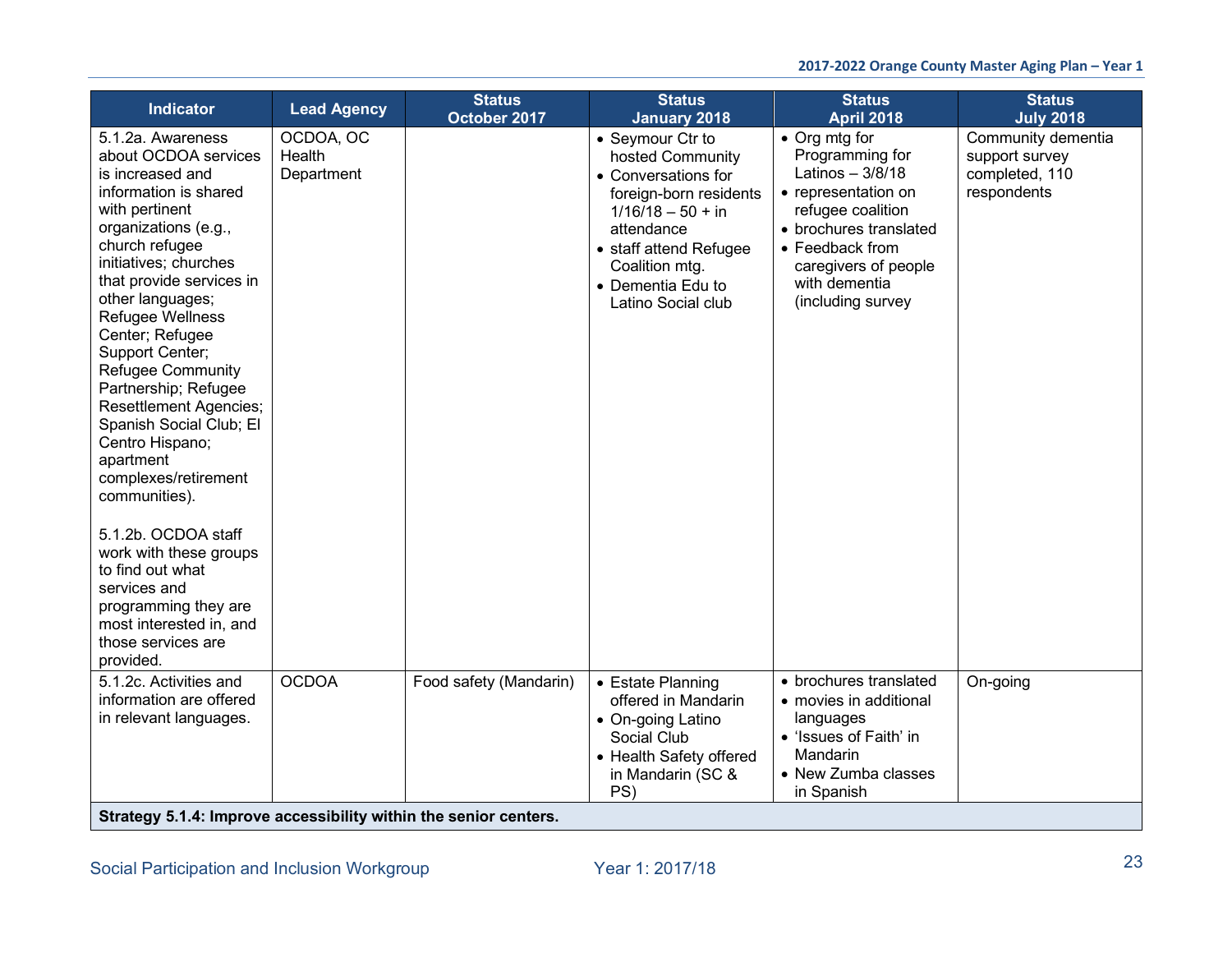| <b>Indicator</b>                                                                                                     | <b>Lead Agency</b>        | <b>Status</b><br>October 2017                                                                                             | <b>Status</b><br><b>January 2018</b>                                                                                                                                                                                                               | <b>Status</b><br><b>April 2018</b>                                                                                         | <b>Status</b><br><b>July 2018</b>                                                                                                                                 |
|----------------------------------------------------------------------------------------------------------------------|---------------------------|---------------------------------------------------------------------------------------------------------------------------|----------------------------------------------------------------------------------------------------------------------------------------------------------------------------------------------------------------------------------------------------|----------------------------------------------------------------------------------------------------------------------------|-------------------------------------------------------------------------------------------------------------------------------------------------------------------|
| 5.1.4c. OCDOA staff<br>work with groups who<br>are navigating the<br>senior centers to learn<br>what is problematic. | See 5.1.1e                | See 5.1.1e                                                                                                                | See 5.1.1e                                                                                                                                                                                                                                         | See 5.1.1e                                                                                                                 | See 5.1.1e                                                                                                                                                        |
|                                                                                                                      |                           |                                                                                                                           |                                                                                                                                                                                                                                                    | Objective 5.2: Promote social inclusion and community cohesion at the senior centers and other community locations.        |                                                                                                                                                                   |
|                                                                                                                      |                           |                                                                                                                           |                                                                                                                                                                                                                                                    | Strategy 5.2.1: Increase awareness of transportation options so that people are better able to access events and services. |                                                                                                                                                                   |
| 5.2.1a. Transportation<br>Specialist is listed as a<br>resource on<br>publications for events.                       | OCDOA / Senior<br>Centers |                                                                                                                           | Senior Times includes<br>Transportation<br>Specialist<br>announcements                                                                                                                                                                             | Transportation<br>Specialist available for<br>CHT, OCPT, volunteer<br>drivers, etc. access                                 | On-going publication of<br>the info about the<br>Transportation<br>Specialist in the Senior<br>Times.                                                             |
|                                                                                                                      |                           | Strategy 5.2.2: Provide and encourage social connections between older adults.                                            |                                                                                                                                                                                                                                                    |                                                                                                                            |                                                                                                                                                                   |
| 5.2.2a. More social<br>groups are developed.                                                                         | OCDOA / Senior<br>Centers | • Friends of the Kitchen<br>Table<br>• Tea Brunch Bunch<br>(ECCC)<br>• Sew What group<br>• Cooking/share a meal<br>groups | • Afterhours New<br><b>Comers Social</b><br>• English High Tea<br>planned<br>• Military Spouse's<br>Appreciation<br>• Friday Night Movies<br>• Booster Club<br>• Sporting Events<br>Groups<br>• Cross Cultural<br>Cooking Class (Asian<br>Cooking) |                                                                                                                            | • Efland Striders (12<br>members, 100+ miles<br>in 3 weeks!)<br>• Depression Support<br>Group for Fall 2018<br>• New Seymour<br><b>Connections Program</b>        |
| 5.2.2b. More<br>opportunities for one-<br>on-one activities are<br>made available.                                   | OCDOA / Senior<br>Centers |                                                                                                                           | • Nu-Step contest<br>• ↑ Personal Trainer<br>contacts<br>• ↑ one-on-one w/ Ctrs<br>Meet & Great                                                                                                                                                    | • 10ne-on-one space at<br>Passmore<br>w/expansion                                                                          | • Cardio Contest<br>• 'Living Room' in<br>alcove at Seymour<br>• Wellness student<br>offering personal<br>training<br>• New Seymour<br><b>Connections Program</b> |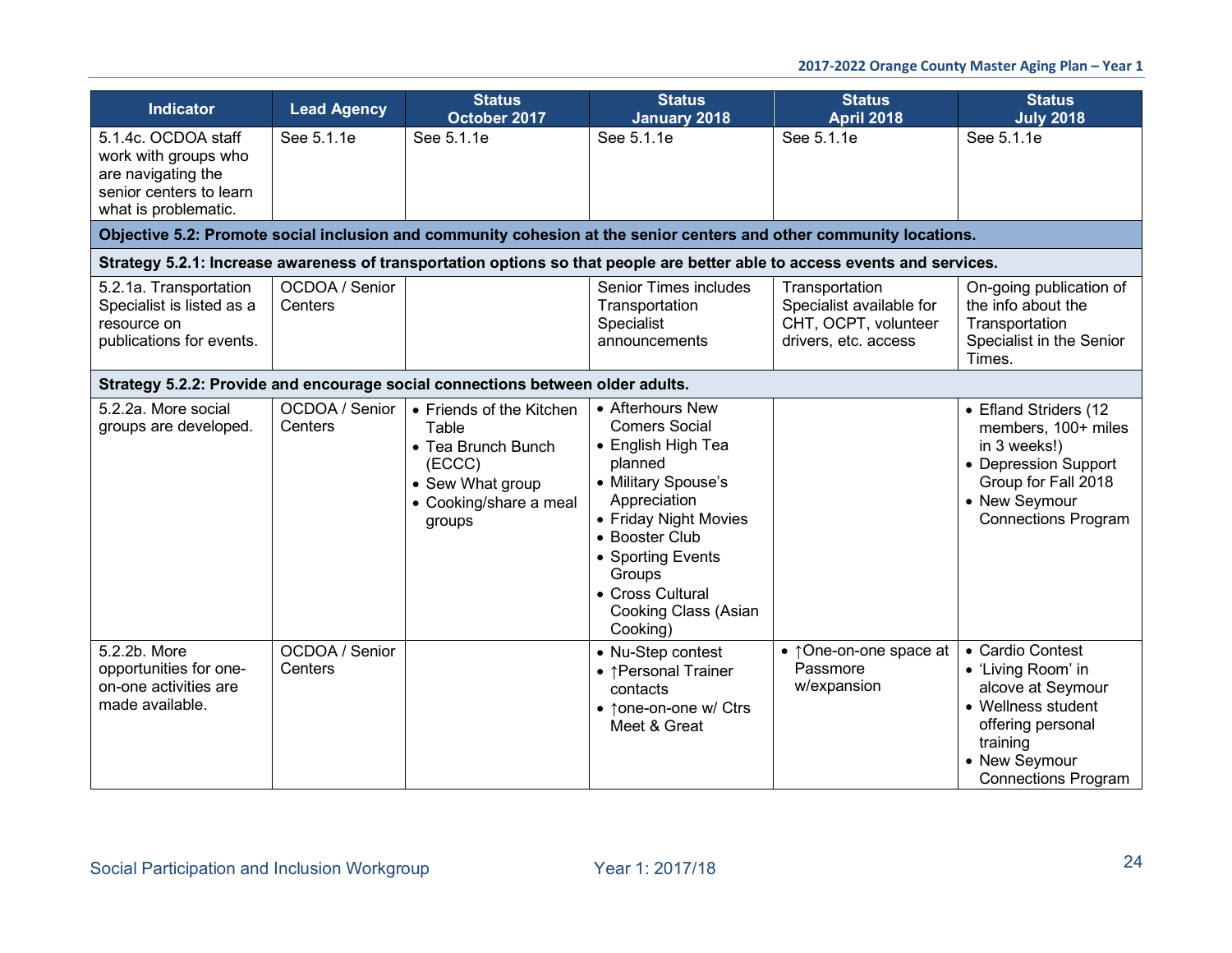| <b>Indicator</b>                                                                                                                                                                                                                            | <b>Lead Agency</b>             | <b>Status</b><br>October 2017                                                                                                                     | <b>Status</b><br><b>January 2018</b>                                                                                                                                                                                 | <b>Status</b><br><b>April 2018</b>                                                                                                                    | <b>Status</b><br><b>July 2018</b>                                                                                                                                                                              |  |  |  |
|---------------------------------------------------------------------------------------------------------------------------------------------------------------------------------------------------------------------------------------------|--------------------------------|---------------------------------------------------------------------------------------------------------------------------------------------------|----------------------------------------------------------------------------------------------------------------------------------------------------------------------------------------------------------------------|-------------------------------------------------------------------------------------------------------------------------------------------------------|----------------------------------------------------------------------------------------------------------------------------------------------------------------------------------------------------------------|--|--|--|
| 5.2.2e. A welcoming<br>program is created at<br>senior centers for new<br>members.                                                                                                                                                          | OCDOA / Senior<br>Centers      | • Senior Times 101<br>mentoring program<br>• Buzz Table<br>• Creating new<br>volunteer greeter<br>team for Seymour<br>Center                      | • Volunteer Greeters<br>being recruited for Sr<br><b>Ctrs</b><br>• 10ne-on-one w/ Ctrs<br>Meet & Greet                                                                                                               | • Volunteers for new<br>Kiosk/fob systems will<br>• Evolve into new<br>Greeter programs<br>• 'After Hours'<br><b>Newcomer Social</b><br>coming soon   | • Wellness ambassador<br>program<br>• Efland: summer<br>welcome ambassador<br>from Cedar Ridge<br><b>High School</b>                                                                                           |  |  |  |
| 5.2.2f. A "Meet Your<br>Neighbor" or "Bring A<br>Friend" day is held<br>quarterly, during which<br>members are<br>encouraged to bring<br>others to the senior<br>center.                                                                    | OCDOA / Senior<br>Centers      |                                                                                                                                                   |                                                                                                                                                                                                                      | Coming soon!                                                                                                                                          | Coming Soon!- Fall<br>2018                                                                                                                                                                                     |  |  |  |
| Objective 7.1: Increase awareness and use of available health and wellness resources.                                                                                                                                                       |                                |                                                                                                                                                   |                                                                                                                                                                                                                      |                                                                                                                                                       |                                                                                                                                                                                                                |  |  |  |
| abilities.                                                                                                                                                                                                                                  |                                | Strategy 7.1.1: Offer and promote health and wellness programs in the senior centers, and throughout the community, for older adults of all       |                                                                                                                                                                                                                      |                                                                                                                                                       |                                                                                                                                                                                                                |  |  |  |
| 7.1.1a. Health and<br>wellness programs,<br>including evidence-<br>based programs, are<br>offered in senior<br>centers and throughout<br>the community<br>(including in rural<br>locations), as funding<br>and volunteers are<br>identified | OCDOA/<br>$VC55+/$<br>Wellness | • ECCC/CG/ME-AF<br>Exercise class<br>• MoB EB education<br>program<br>· volunteers identified<br>for EB<br>training/classes<br>• walking programs | • Classes/Programs set<br>with UNC and Duke -<br><b>Falls Prevention and</b><br><b>Chronic Disease Self</b><br>Management at<br><b>Senior Centers</b><br>• Falls Prevention<br>$planning -$<br><b>Community Ctrs</b> | • Falls Prevention at<br><b>Efland Community</b><br>Center<br>• Dementia Education<br>offered at community<br>locations, including<br>libraries, YMCA | • Urban Line Dancing<br>• Low Impact Zumba<br>• Men's health<br><b>Educational Seminar</b><br>• Men's/Women's<br>Health Symposium<br>planned for Fall 2018<br>• New Wellness<br>Ambassador<br>• Cardio Contest |  |  |  |
| 7.1.1b. Participation in<br>health and wellness<br>programs is increased.                                                                                                                                                                   | OCDOA/<br>Wellness             |                                                                                                                                                   | $\bullet$ $\uparrow$ in memberships to<br><b>Seymour Fitness</b><br>• ↑-Personal Training<br>appts                                                                                                                   | • increase in fitness at<br>Seymour<br>• Fitness Open House<br>planned<br>• (Efland Striders Club)                                                    | • increase in physical<br>function screens<br>(more providers<br>offering)<br>• Fitness Studio<br>numbers up<br>• Cardinal can offer<br>mental health or<br>alcohol screenings                                 |  |  |  |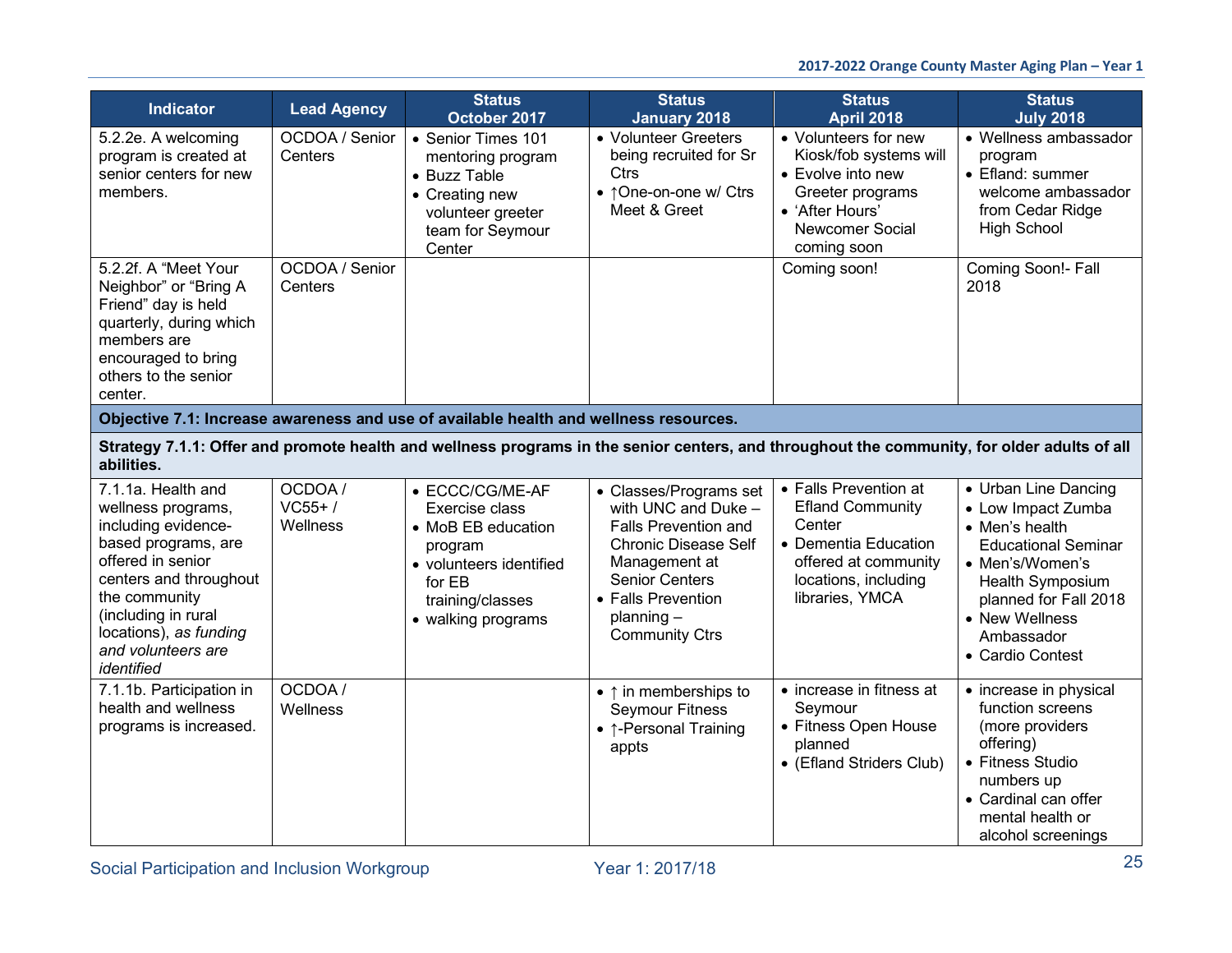| <b>Indicator</b>                                                                                                                                                                            | <b>Lead Agency</b>                                                                                              | <b>Status</b><br>October 2017                                                                           | <b>Status</b><br><b>January 2018</b>                                                                                                                                   | <b>Status</b><br><b>April 2018</b>                                                                                                                                                                                           | <b>Status</b><br><b>July 2018</b>                                                                                                                                                                           |
|---------------------------------------------------------------------------------------------------------------------------------------------------------------------------------------------|-----------------------------------------------------------------------------------------------------------------|---------------------------------------------------------------------------------------------------------|------------------------------------------------------------------------------------------------------------------------------------------------------------------------|------------------------------------------------------------------------------------------------------------------------------------------------------------------------------------------------------------------------------|-------------------------------------------------------------------------------------------------------------------------------------------------------------------------------------------------------------|
| 7.1.1c. More "baby<br>boomers" attend<br>OCDOA health and<br>wellness programs.                                                                                                             | OCDOA/<br>Wellness                                                                                              |                                                                                                         | $\bullet$ $\uparrow$ boomers in evening<br>yoga<br>• OC Wellness connect<br>to county offered day-<br>time fitness for<br>employees                                    | • in progress<br>• planning for Zumba to<br>attract baby boomers                                                                                                                                                             | • ↑ number of boomers                                                                                                                                                                                       |
| 7.1.1f. Marketing<br>campaign is conducted<br>targeting older adults in<br>different life stages.                                                                                           | OCDOA /<br>Wellness                                                                                             | · dialogue with UNC<br>Partnership in Aging<br>for a student                                            | • Interviewing for<br>Wellness Intern to<br>assist with this project<br>with the UNC<br>Partnerships in Aging                                                          | • Program Asst hired<br>(UNC Partnerships in<br>Aging)<br>• Fitness Information<br>session in University<br>Place                                                                                                            | Wellness interest day -<br>40 people at Seymour<br>and enrolled 1 new<br>person same day.<br>Offered nutrition info<br>with health department,<br>offered into about all<br>Wellness programs to<br>seniors |
|                                                                                                                                                                                             |                                                                                                                 | Strategy 7.1.2: Provide behavioral health support and programming to older adults and their caregivers. |                                                                                                                                                                        |                                                                                                                                                                                                                              |                                                                                                                                                                                                             |
| 7.1.2c. Mental health<br>(e.g., Mental Health<br>First Aid) training is<br>provided at least twice<br>per year at senior<br>centers, public libraries,<br>and long-term care<br>facilities. | OCDOA/<br>Wellness in<br>partnership with<br>Cardinal<br>Innovations,<br>NAMI, UNC<br>Health Care,<br>libraries | • Mental Health First<br>Aid offered at Sr. Ctrs.                                                       | • Essential Oils<br>programs offered<br>• Nami Support Group<br>currently meets at<br>Seymour (on-going)<br>• Music Therapy for<br>Parkinson's Disease<br>$(on-going)$ | • Brain Health<br>Academy April-<br>Passmore Ctr<br>• planning for the fall w/<br><b>Cardinal Innovations</b><br>$\bullet$ planning for<br>depression support<br>group (NAMI?) (Silver<br>Minds)                             | • Mental Health First<br>Aid provided by<br><b>Cardinal Innovations</b><br>@ Passmore - Fall                                                                                                                |
| 7.1.2d. Behavioral<br>Health informational<br>workshops are<br>provided at both senior<br>centers at least<br>annually.                                                                     | OCDOA/<br>Wellness, in<br>partnership with<br>Cardinal<br>Innovations,<br>NAMI, UNC<br><b>Health Care</b>       |                                                                                                         |                                                                                                                                                                        | • Cardinal Innovations<br>reminded/shared<br>training opportunities<br>for the public with<br><b>OCDOA Staff &amp;</b><br>2/6/18 presentation to<br>SALT/staff re:<br>Cardinal, access<br>information<br>• Mental Health SRT |                                                                                                                                                                                                             |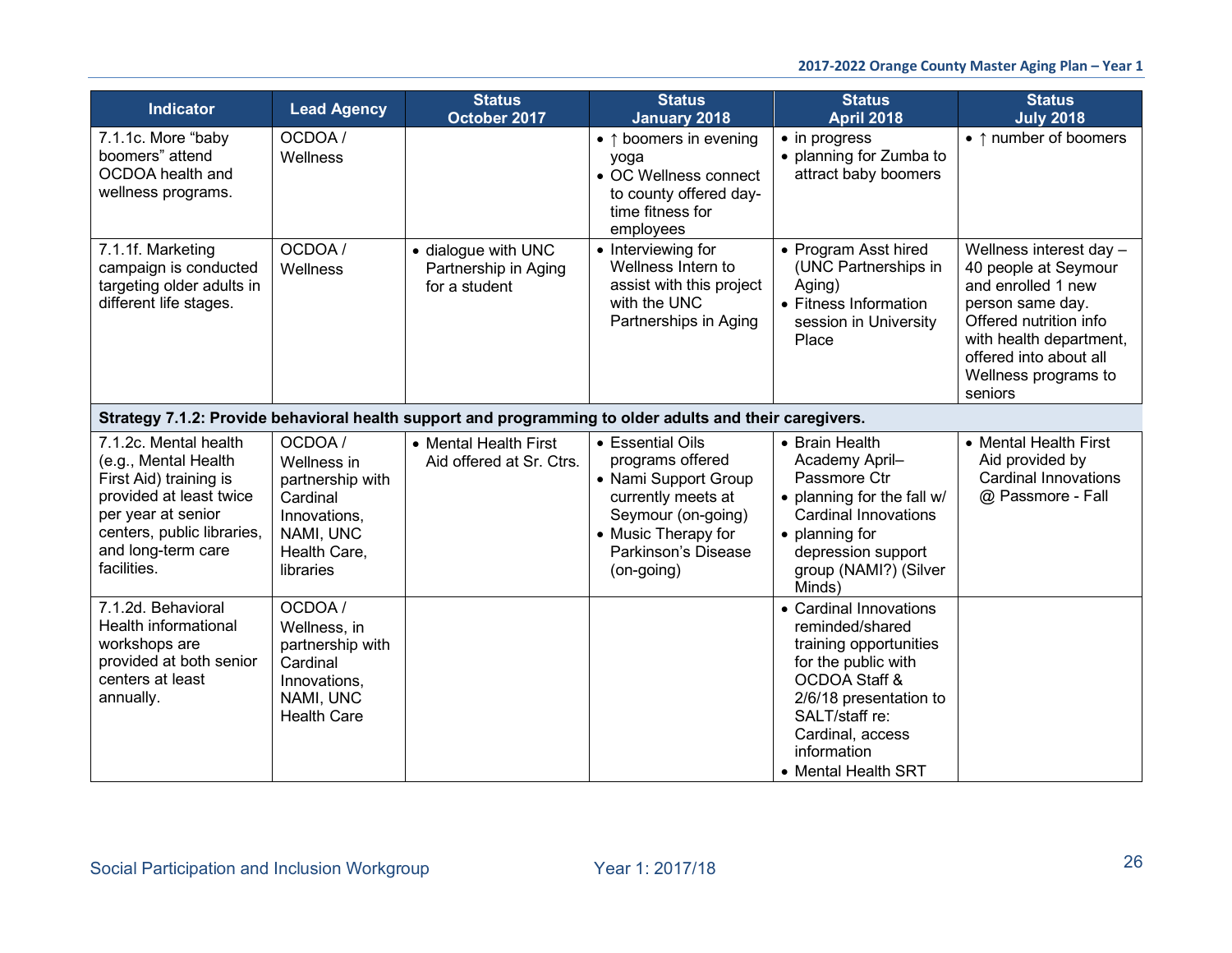| <b>Indicator</b>                                                       | <b>Lead Agency</b>                                                         | <b>Status</b><br>October 2017 | <b>Status</b><br>January 2018 | <b>Status</b><br><b>April 2018</b>     | <b>Status</b><br><b>July 2018</b> |
|------------------------------------------------------------------------|----------------------------------------------------------------------------|-------------------------------|-------------------------------|----------------------------------------|-----------------------------------|
| 7.1.2e. Healthy IDEAS<br>program is provided at<br>the senior centers. | OCDOA/<br>Wellness, in<br>partnership with<br>UNC, Cardinal<br>Innovations |                               |                               | Available through Aging<br>Transitions | Offered as an on-line<br>training |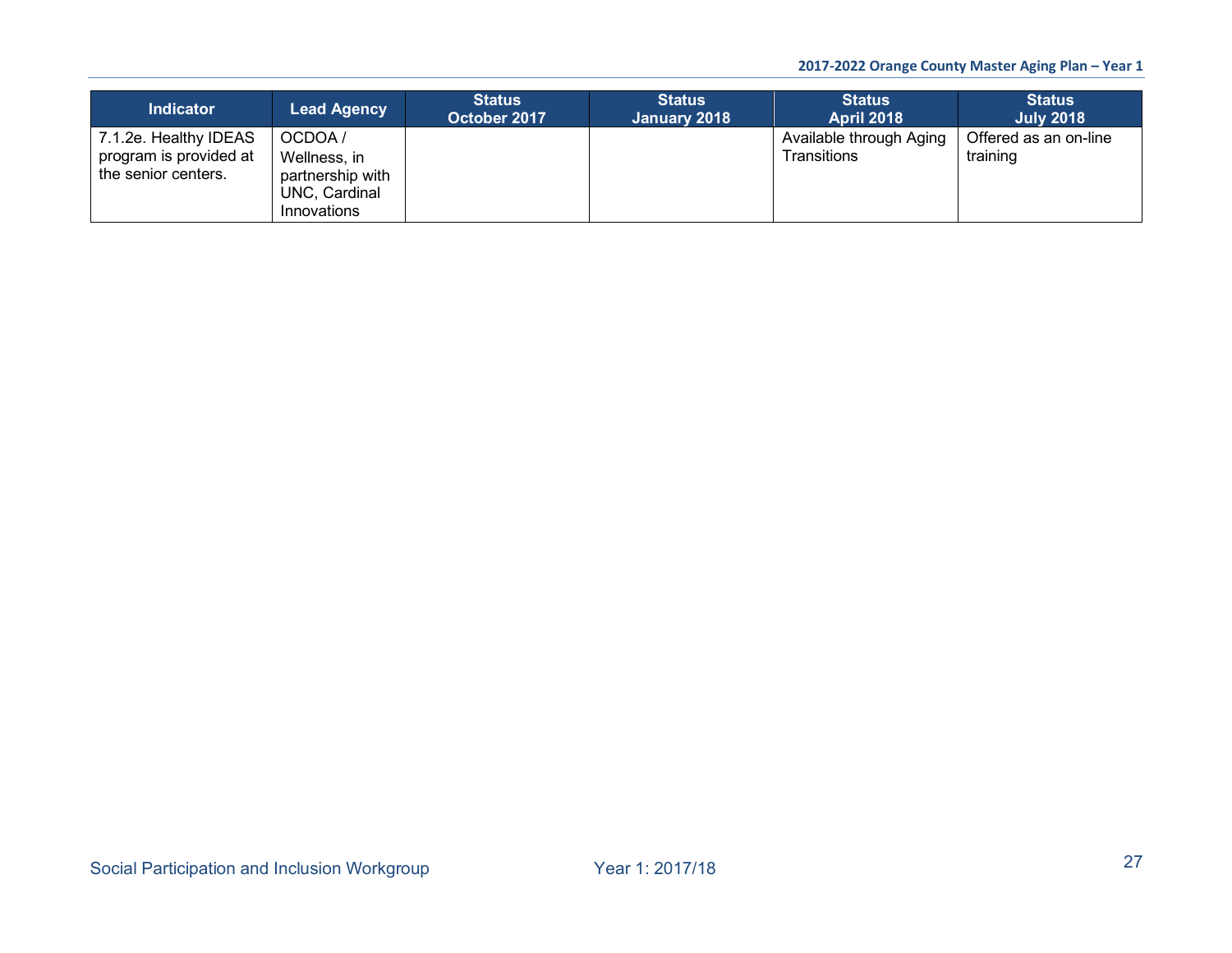## **Civic Participation and Employment Workgroup**

| <b>Indicator</b>                                                                                                                                                                                                                                                                                                                                                                                                                                               | <b>Lead Agency</b>                                                                                                                                                     | <b>Status</b><br>October 2017                                             | <b>Status</b><br><b>January 2018</b>                                                                                                                          | <b>Status</b><br><b>April 2018</b>                                                                      | <b>Status</b><br><b>July 2018</b>                                                                                            |  |  |  |  |  |
|----------------------------------------------------------------------------------------------------------------------------------------------------------------------------------------------------------------------------------------------------------------------------------------------------------------------------------------------------------------------------------------------------------------------------------------------------------------|------------------------------------------------------------------------------------------------------------------------------------------------------------------------|---------------------------------------------------------------------------|---------------------------------------------------------------------------------------------------------------------------------------------------------------|---------------------------------------------------------------------------------------------------------|------------------------------------------------------------------------------------------------------------------------------|--|--|--|--|--|
|                                                                                                                                                                                                                                                                                                                                                                                                                                                                | Objective 6.1: Create effective pathways for older adults to secure fairly compensated employment, including traditional, alternative, and<br>entrepreneurial options. |                                                                           |                                                                                                                                                               |                                                                                                         |                                                                                                                              |  |  |  |  |  |
| Strategy 6.1.1: Create an Older Adult Employment Collaborative that is actively involved in creating and supporting employment<br>opportunities for older workers. Partners should include: OCDOA, Orange County Department of Social Services (DSS), Orange County<br>Economic Development, AARP, Chapel Hill and Hillsborough Chambers of Commerce, and Durham Technical Community College (Durham<br>Tech), National Caucus and Center on Black Aging, Inc. |                                                                                                                                                                        |                                                                           |                                                                                                                                                               |                                                                                                         |                                                                                                                              |  |  |  |  |  |
| 6.1.1a. Program plan<br>is created, outlining<br>best practices, action<br>steps, and<br>implementation<br>timeline.                                                                                                                                                                                                                                                                                                                                           | Employment<br>Collaborative                                                                                                                                            | July 31, created and<br>approved<br>(available on the OC<br>DoA S: drive) |                                                                                                                                                               |                                                                                                         | Review, determine<br>changes needed for<br>coming year                                                                       |  |  |  |  |  |
| 6.1.1b. An Older Adult<br><b>Employment Specialist</b><br>position, housed at the<br>OCDOA, is funded to<br>coordinate work of the<br>Older Adult<br>Employment<br>Collaborative,<br>champion older adult<br>employment interests,<br>and work directly with<br>job seeking older<br>adults.                                                                                                                                                                   | Employment<br>Collaborative                                                                                                                                            | Role filled, started July<br>1, 2017                                      |                                                                                                                                                               |                                                                                                         |                                                                                                                              |  |  |  |  |  |
| 6.1.1c. Employment<br>pathways are<br>identified or created,<br>and disseminated<br>through a centralized<br>location.                                                                                                                                                                                                                                                                                                                                         | Employment<br>Collaborative                                                                                                                                            | In development                                                            | <b>OCDOA Employment</b><br>Specialist assuming<br>responsibility for<br>information<br>dissemination.<br>Webpage, flyers,<br>presentations being<br>developed | Created flyers, prepared<br>list of Webpage<br>information needed;<br>developed presentation<br>formats | Develop content copy<br>for orangecountync.gov,<br>Online Services: under<br><b>Employment and Senior</b><br><b>Services</b> |  |  |  |  |  |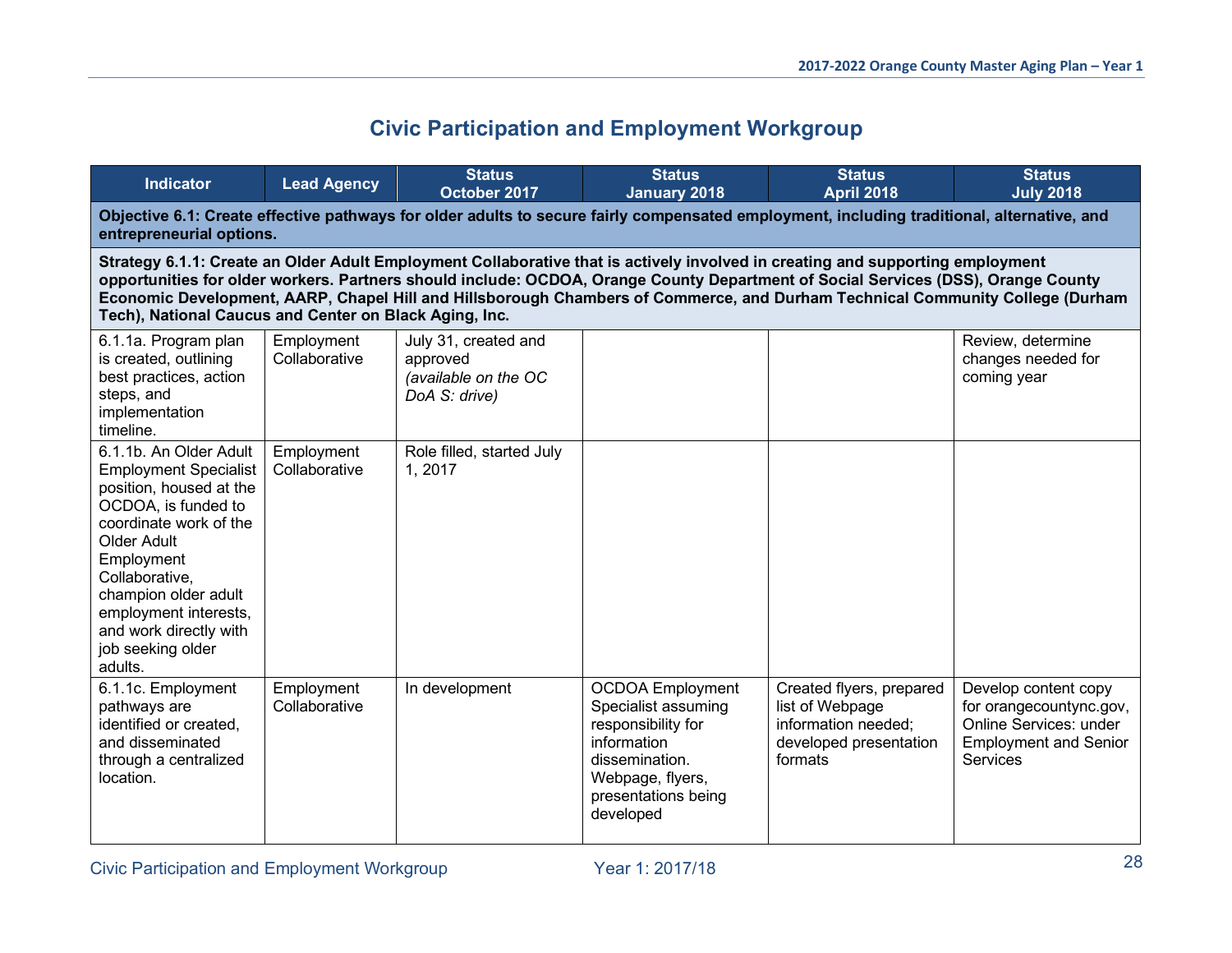| <b>Indicator</b>                                                                                                                                                        | <b>Lead Agency</b>                                                              | <b>Status</b><br>October 2017                                                                           | <b>Status</b><br><b>January 2018</b>                                                                                                                                                                                                | <b>Status</b><br><b>April 2018</b>                                     | <b>Status</b><br><b>July 2018</b>                                                                                             |
|-------------------------------------------------------------------------------------------------------------------------------------------------------------------------|---------------------------------------------------------------------------------|---------------------------------------------------------------------------------------------------------|-------------------------------------------------------------------------------------------------------------------------------------------------------------------------------------------------------------------------------------|------------------------------------------------------------------------|-------------------------------------------------------------------------------------------------------------------------------|
| 6.1.1d. Interested<br>older adults secure<br>meaningful, fairly<br>compensated<br>employment, including<br>traditional, alternative,<br>and entrepreneurial<br>options. | Employment<br>Collaborative                                                     | Meetings held with more<br>than $30$ ;<br>Ongoing, all options<br>being addressed                       | Meetings/phone calls<br>conducted with 145<br>persons                                                                                                                                                                               | Status reports each<br>month                                           | July 2017 -- June 2018,<br>had 304 meetings,<br>phone calls, emails, or<br>individual sessions with<br>job seekers            |
|                                                                                                                                                                         |                                                                                 | Strategy 6.1.2: Promote alternative and entrepreneurial employment opportunities for older adults.      |                                                                                                                                                                                                                                     |                                                                        |                                                                                                                               |
| 6.1.2a. Classes are<br>provided to older<br>adults at senior<br>centers and public<br>libraries to explore<br>entrepreneurial<br>employment<br>opportunities.           | OCDOA, Public<br>libraries                                                      |                                                                                                         | Specific subject classes<br>now offered on first Wed<br>and Fridays of the<br>month at the Senior<br>Centers.<br>• LinkedIn for Mature<br>Professionals /<br>Jobseekers<br>• Networking for Mature<br>Professionals /<br>Jobseekers |                                                                        | • Offering more classes<br>at Seymour and<br>Passmore<br>• Adding classes at OC<br>Libraries, and<br><b>Community Centers</b> |
|                                                                                                                                                                         |                                                                                 | Strategy 6.1.3: Host a job fair and networking event to connect older adults with interested employers. |                                                                                                                                                                                                                                     |                                                                        |                                                                                                                               |
| 6.1.3a. Seminars for<br>older adult job seekers<br>are held to prepare<br>them for successful<br>networking at event.                                                   | OCDOA, in<br>collaboration<br>with DSS,<br>AARP, and<br>Chambers of<br>Commerce | Being developed<br>DSS offered one in<br>Sept.                                                          | Special event being<br>developed w/DTCC at<br>the Orange County<br>campus                                                                                                                                                           | Target date for first<br>event: late May/early<br><b>June 2018</b>     | Complete Job Search<br>Fair plans for August 1st<br>event at DTCC<br>Hillsborough campus                                      |
|                                                                                                                                                                         |                                                                                 | Objective 6.2: Expand opportunities for older adults to gain both job-seeking and on-the-job skills.    |                                                                                                                                                                                                                                     |                                                                        |                                                                                                                               |
|                                                                                                                                                                         |                                                                                 | Strategy 6.2.1: Expand existing and create additional resources for older adults seeking employment.    |                                                                                                                                                                                                                                     |                                                                        |                                                                                                                               |
| 6.2.1a. An inventory of<br>what services already<br>exist in the county is<br>created and research<br>on best practices is<br>conducted.                                | Employment<br>Collaborative                                                     | Being Developed.<br>Target date: January<br>2018                                                        | Rough draft presented<br>at quarterly meeting on<br>1/29/18                                                                                                                                                                         | <b>Resource Guide</b><br>finalized. Dissemination<br>of guide started. | Distributing to Senior<br>Centers, Libraries,<br>Comm. Centers, and<br>more                                                   |
|                                                                                                                                                                         |                                                                                 | Objective 6.3: Promote the value of an experienced workforce to local employers.                        |                                                                                                                                                                                                                                     |                                                                        |                                                                                                                               |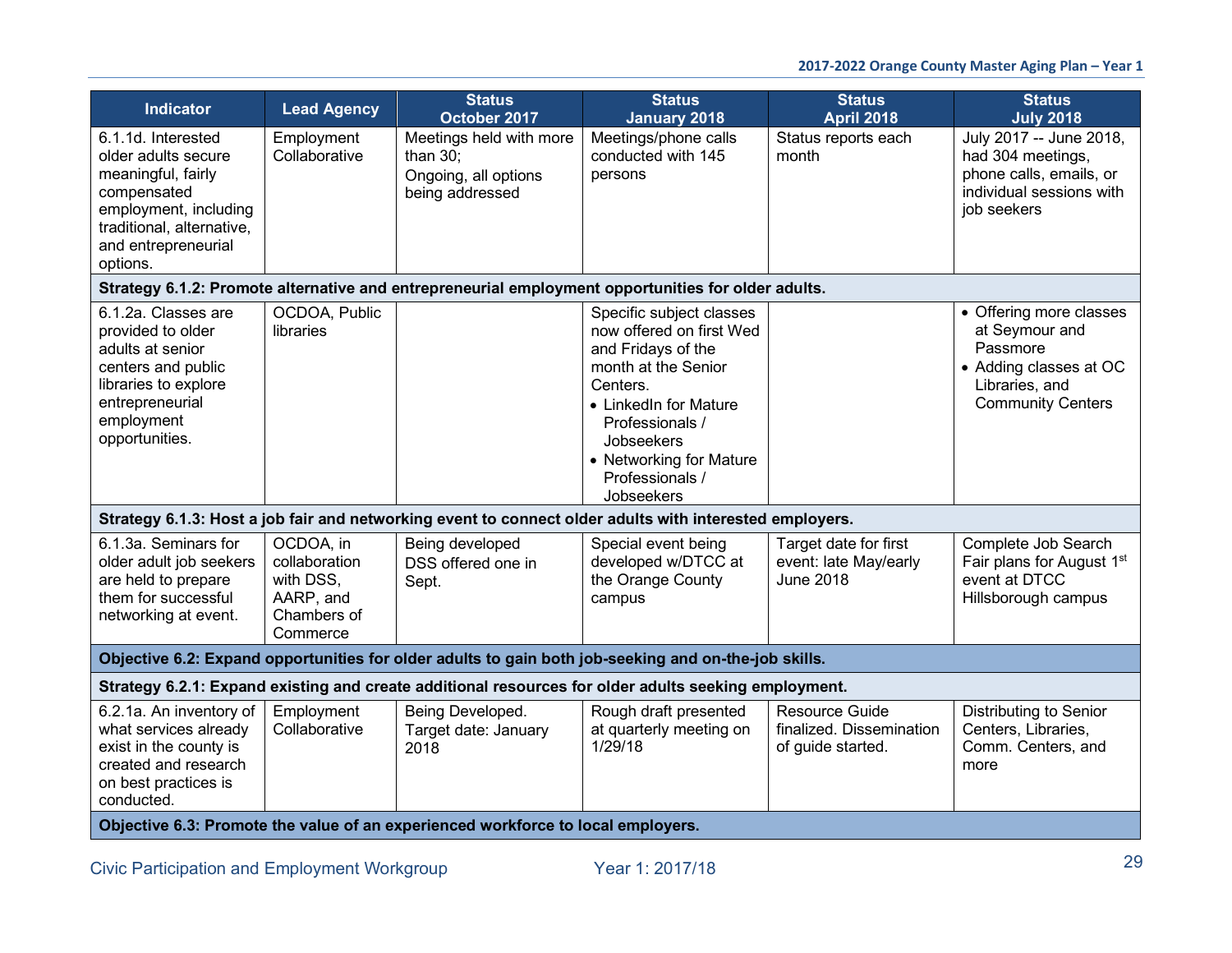| <b>Indicator</b>                                                                                                                                                                                                                                                                                                                                                             | <b>Lead Agency</b>                                                                             | <b>Status</b><br>October 2017 | <b>Status</b><br>January 2018          | <b>Status</b><br><b>April 2018</b>                                                                                        | <b>Status</b><br><b>July 2018</b>                        |  |  |  |  |
|------------------------------------------------------------------------------------------------------------------------------------------------------------------------------------------------------------------------------------------------------------------------------------------------------------------------------------------------------------------------------|------------------------------------------------------------------------------------------------|-------------------------------|----------------------------------------|---------------------------------------------------------------------------------------------------------------------------|----------------------------------------------------------|--|--|--|--|
| Strategy 6.3.1: Create awareness campaign designed to (1) promote older adults as productive, experienced, reliable, and entrepreneurial<br>members that positively impact the labor force; (2) highlight employers that are successfully integrating older adult workers; and (3)<br>provide information to Orange County employers to best serve an older adult workforce. |                                                                                                |                               |                                        |                                                                                                                           |                                                          |  |  |  |  |
| 6.3.1a. Research is<br>conducted to better<br>understand barriers<br>and facilitators to<br>employing older<br>adults.                                                                                                                                                                                                                                                       | OCDOA, in<br>collaboration<br>with AARP.<br>Chambers of<br>Commerce, OC<br>Econ<br>Development | Being developed               | Being developed; will<br>test in March | Formative research and<br>design developed and<br>tested with<br>Collaborative.<br>Implementation Plan<br>being developed | Developing plans and<br>presentations to OC<br>employers |  |  |  |  |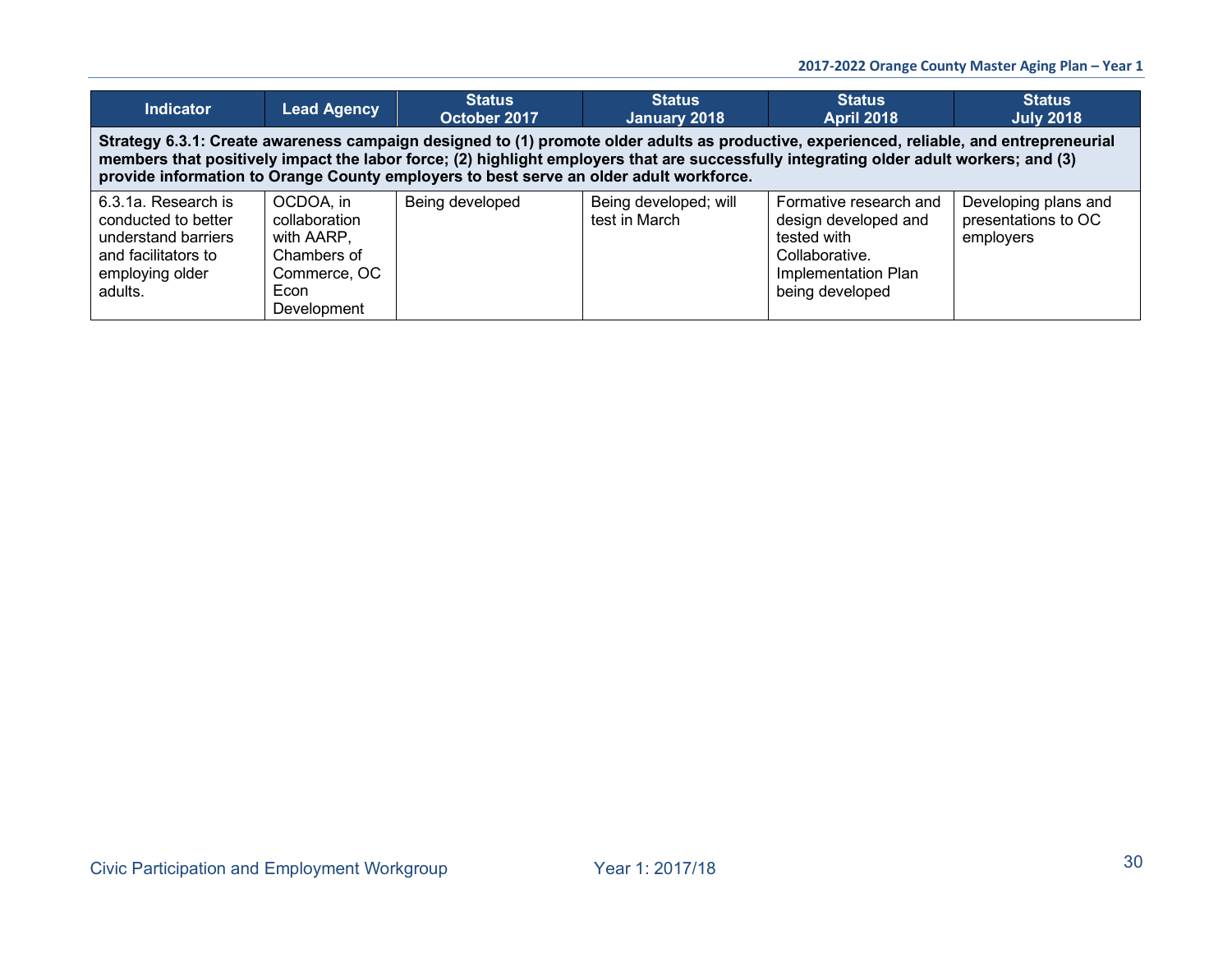## **Community Support and Health Services Workgroup**

| <b>Indicator</b>                                                                                                                                                                                                  | <b>Lead Agency</b>                            | <b>Status</b><br>October 2017                                                           | <b>Status</b><br><b>January 2018</b>                                                                                                     | <b>Status</b><br><b>April 2018</b>                                                                                                     | <b>Status</b><br><b>July 2018</b>                                                                                                                                                                                                                                                                                                 |
|-------------------------------------------------------------------------------------------------------------------------------------------------------------------------------------------------------------------|-----------------------------------------------|-----------------------------------------------------------------------------------------|------------------------------------------------------------------------------------------------------------------------------------------|----------------------------------------------------------------------------------------------------------------------------------------|-----------------------------------------------------------------------------------------------------------------------------------------------------------------------------------------------------------------------------------------------------------------------------------------------------------------------------------|
|                                                                                                                                                                                                                   |                                               | Objective 7.2: Expand services to help older adults age in their homes and communities. |                                                                                                                                          |                                                                                                                                        |                                                                                                                                                                                                                                                                                                                                   |
|                                                                                                                                                                                                                   |                                               |                                                                                         | Strategy 7.2.1: Expand community-based health and support programs that support older adults' health and safety.                         |                                                                                                                                        |                                                                                                                                                                                                                                                                                                                                   |
| 7.2.1a. The capacity of<br>the OCDOA Aging<br>Transitions program is<br>expanded to help<br>more older adult<br>residents "age in<br>place".                                                                      | <b>OCDOA</b>                                  | May need budget<br>proposal to absorb OC<br><b>CARES</b> services                       | Discussions are in<br>process to evaluate<br>what services/positions<br>from OC CARES can be<br>absorbed into existing<br>staff capacity | OC CARES intends to<br>absorb three staff<br>members onto AT.<br>Team is brainstorming<br>regarding Memory Care<br>and respite program | OC CARES intends to<br>absorb three staff<br>members onto AT.<br>Team is brainstorming<br>regarding Memory Care<br>and respite program                                                                                                                                                                                            |
| 7.2.1b. EMS/ OCDOA<br><b>Stay Up and Active</b><br>Program is expanded,<br>allowing more people<br>to access follow-up<br>services after a fall is<br>reported and<br>expanding capacity to<br>provide fall risk. | EMS / OCDOA                                   | May need budget<br>proposal for EMS-based<br>coordinator                                |                                                                                                                                          | OCDOA and EMS<br>applying for federal falls<br>prevention grant                                                                        | Grant not successful;<br>however, still an active<br>program. Uses 3 active<br>paramedics that<br>participate once a week.<br>Able to capture referrals<br>via MIH and from<br>incoming calls received<br>into the center. Each<br>week those identified<br>are called and<br>encouraged to<br>participate in the home<br>visits. |
| 7.2.1c. More older<br>adult patients are<br>served in their home<br>settings through<br>medical outreach<br>programs like REACH<br>and Doctors Making<br>Housecalls.                                              | <b>UNC Health</b><br>Care, Piedmont<br>Health |                                                                                         | Currently expansion of<br>the PACE program is on<br>hold per legislature                                                                 | ACO and EMS<br>collaborating on<br>potential partnership<br>regarding response to<br>congestive heart failure                          | PACE program:<br>• 186 Burlington<br>participants<br>• 137 Pittsboro<br>participants<br>• Only 43 residents are<br>from OC.<br>• No capacity in<br>Burlington<br>· about 35 openings in<br>Pittsboro                                                                                                                              |

Community Support and Health Services Workgroup Year 1: 2017/18 31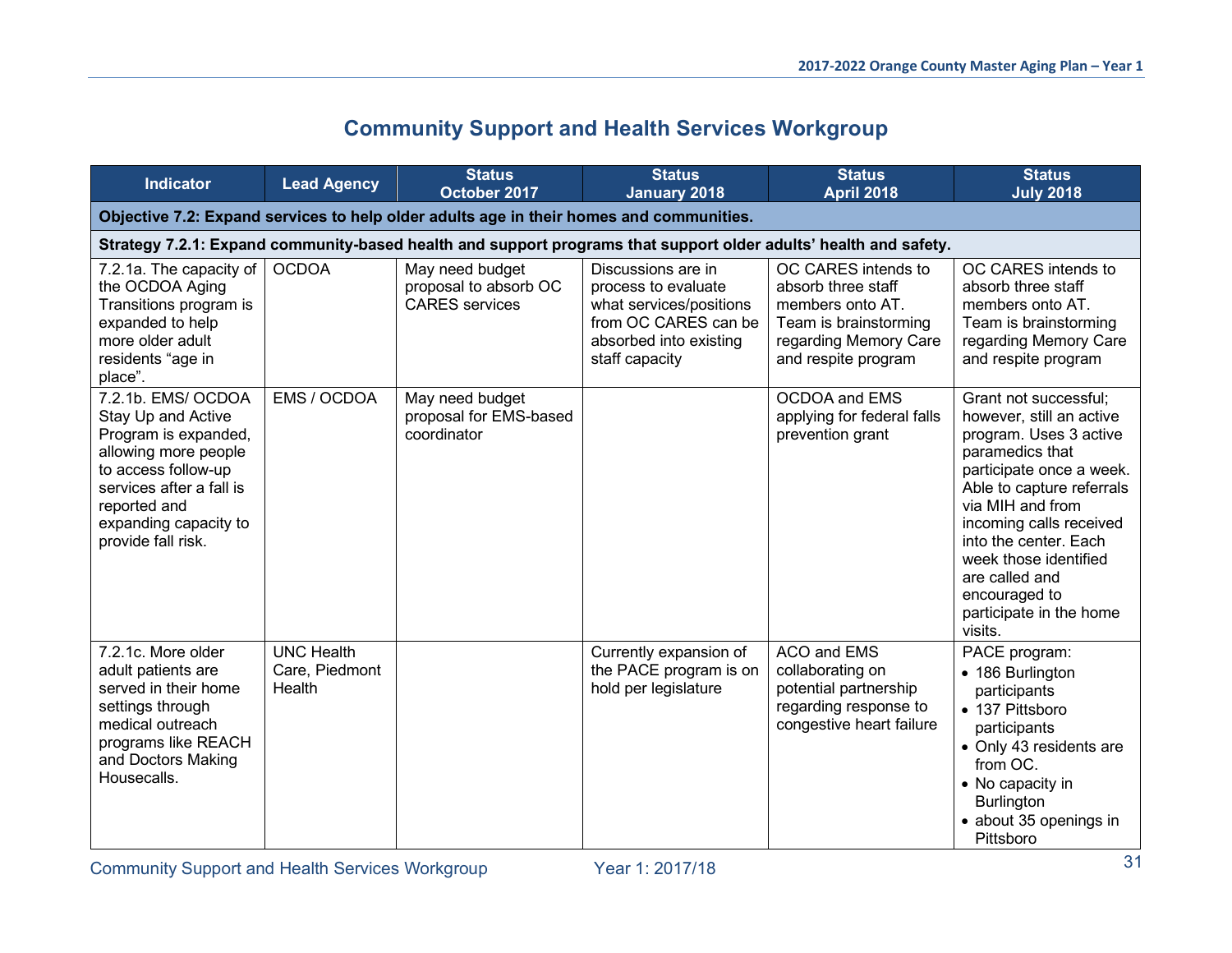| <b>Indicator</b>                                                                                                                                                                                        | <b>Lead Agency</b>                      | <b>Status</b><br>October 2017                                                                                                       | <b>Status</b><br><b>January 2018</b>                                                                                                                                                                     | <b>Status</b><br><b>April 2018</b>                                                                     | <b>Status</b><br><b>July 2018</b>                                                                                                                                        |
|---------------------------------------------------------------------------------------------------------------------------------------------------------------------------------------------------------|-----------------------------------------|-------------------------------------------------------------------------------------------------------------------------------------|----------------------------------------------------------------------------------------------------------------------------------------------------------------------------------------------------------|--------------------------------------------------------------------------------------------------------|--------------------------------------------------------------------------------------------------------------------------------------------------------------------------|
| 7.2.1d. "Remembering<br>When" home<br>inspections to correct<br>fire-related concerns<br>(e.g., batteries,<br>smoke/CO2 detectors,<br>minor<br>electrical/lighting,<br>dryer venting) are<br>conducted. | OC Emergency<br>Services                |                                                                                                                                     |                                                                                                                                                                                                          |                                                                                                        | Beginning in July,<br>Remembering When:<br>fire and home safety<br>prevention program that<br>will be implemented with<br>the home visits. Will<br>take effect in year 2 |
| 7.2.1e. Educational<br>programs are provided<br>at the senior centers<br>yearly to increase<br>awareness and use of<br>technology for home<br>safety.                                                   | OCDOA / Senior<br>Centers               | All-day Technology<br>Expo to be held Oct 21 <sup>st</sup><br>at the Seymour Center                                                 | • First Tech Expo in<br>October was a huge<br><b>SUCCESS</b><br>• Next tech expo is<br>scheduled for spring<br>2018                                                                                      | Tech expo was held in<br>spring 2018                                                                   |                                                                                                                                                                          |
|                                                                                                                                                                                                         |                                         | Strategy 7.2.2: Identify and expand service areas that volunteers can assist with or create to reduce cost and expand availability. |                                                                                                                                                                                                          |                                                                                                        |                                                                                                                                                                          |
| 7.2.2a. A resource<br>pool of retired nurses<br>and doctors is created<br>that can help older<br>adults successfully<br>use the healthcare<br>system for prevention<br>and curative services.           | OCDOA/<br>$VC55+$                       |                                                                                                                                     | • Possible resource<br>pool identified: local<br><b>CCRCs</b><br>• Exploring a possible<br>pilot in summer of<br>2018                                                                                    | Subcommittee formed<br>to plan pilot project                                                           | Subcommittee<br>continues to explore<br>pilot project; possibly<br>hiring MPH student to<br>assist this Fall.                                                            |
| 7.2.2b. A health<br>coordination pilot<br>program is established<br>between UNC<br>Hospital-Hillsborough<br>and at least one faith-<br>community.                                                       | OCDOA with<br><b>UNC Health</b><br>Care | Pilot being discussed -<br>will either use<br>Community Approach or<br>Memphis model.                                               | • Piedmont Health<br>identified as possible<br>contributor/partner to<br>the Faith Outreach<br>initiative<br>• PACE identified as<br>presenter for the next<br><b>Faith Outreach</b><br><b>Breakfast</b> | <b>PACE and Piedmont</b><br>Health will be the<br>presenter at upcoming<br>Faith Outreach<br>breakfast | Faith Outreach<br>breakfast was held in<br><b>June 2018</b>                                                                                                              |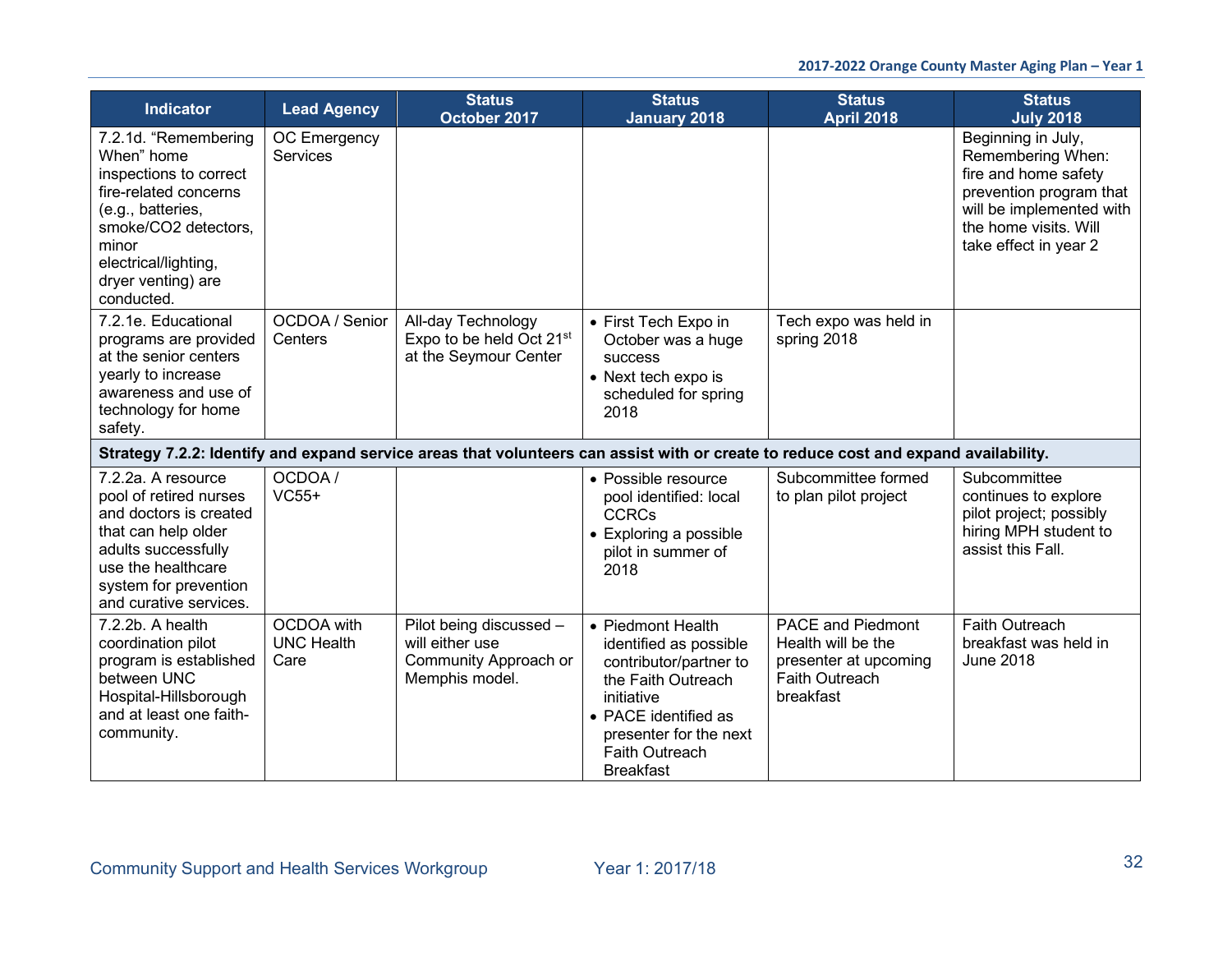| <b>Indicator</b>                                                                                                                                                                                    | <b>Lead Agency</b> | <b>Status</b><br>October 2017                                                                                                                                                                                                     | <b>Status</b><br><b>January 2018</b>                                                                                                                                                                                                                                                                                                         | <b>Status</b><br><b>April 2018</b>                                                                                | <b>Status</b><br><b>July 2018</b>                                                                                                                                                                                                                                   |
|-----------------------------------------------------------------------------------------------------------------------------------------------------------------------------------------------------|--------------------|-----------------------------------------------------------------------------------------------------------------------------------------------------------------------------------------------------------------------------------|----------------------------------------------------------------------------------------------------------------------------------------------------------------------------------------------------------------------------------------------------------------------------------------------------------------------------------------------|-------------------------------------------------------------------------------------------------------------------|---------------------------------------------------------------------------------------------------------------------------------------------------------------------------------------------------------------------------------------------------------------------|
| 7.2.2c. Volunteers are<br>recruited and<br>supported to help<br>older adults manage<br>instrumental tasks of<br>daily living (e.g., mail<br>processing, check<br>writing, bookkeeping,<br>$etc.$ ). | OCDOA/<br>$VC55+$  | Pilot program may be<br>created via VC55+<br>Friend to Friend service                                                                                                                                                             | • Small work group was<br>formed in January<br>2018 to discuss the<br>development of this<br>new service<br>• A second work group<br>meeting scheduled for<br>February to discuss<br>possible<br>policies/volunteers/<br>requirements<br>• Meeting scheduled<br>with All Good Things<br>Durham non-profit<br>Representative Payee<br>Program | Met with stakeholders.<br>Will continue to<br>research and analyze<br>best program<br>implementation              | • Project EngAGE<br>member is leading the<br>efforts to research<br>best practices/<br>procedures/<br>development for this<br>project.<br>• Looking into the<br>possibility of hiring<br>MPH student to assist<br>with the development<br>of this project this Fall |
| 7.2.2d. Policies at<br>OCDoA are reviewed<br>to make it easier for<br>volunteers and<br>concerned citizens to<br>refer at-risk individuals<br>to the OCDOA for<br>services.                         | OCDOA / AT         | Policies are being<br>reviewed. Protocols<br>being developed to<br>receive direct referrals<br>from SALT, med<br>providers, and<br>concerned neighbors                                                                            | • SALT volunteers may<br>now complete referral<br>forms and have<br>recipient sign form to<br>allow AT to initiate<br>contact<br>• New methods are<br>being introduced to<br>allow ease of access<br>for receiving services<br>for those living with<br>Dementia                                                                             | Referrals continue to<br>come from SALT, care<br>manager, Helpline, and<br>direct referrals                       | Referrals continue to<br>come from SALT, care<br>manager, Helpline, and<br>direct referrals                                                                                                                                                                         |
| 7.2.2e. Handy Helpers<br>volunteer home<br>maintenance team is<br>expanded to serve<br>more older adults.                                                                                           | OCDOA/<br>$VC55+$  | 12+ ramps built this<br>quarter with assistance<br>from local churches and<br>other volunteers. Wait<br>time is 1-3 mos.<br>Strategy 7.2.3: Emergency preparedness education reflects and incorporates the needs of older adults. | • During first 6 months<br>a total of 76 Handy<br>Helper jobs were<br>completed<br>• approximately 10<br>ramps were built                                                                                                                                                                                                                    | 10 ramps built during<br>quarter. Program is a<br>part of Orange County<br><b>Home Preservation</b><br>Coalition. | Need update from<br>Archie for HH                                                                                                                                                                                                                                   |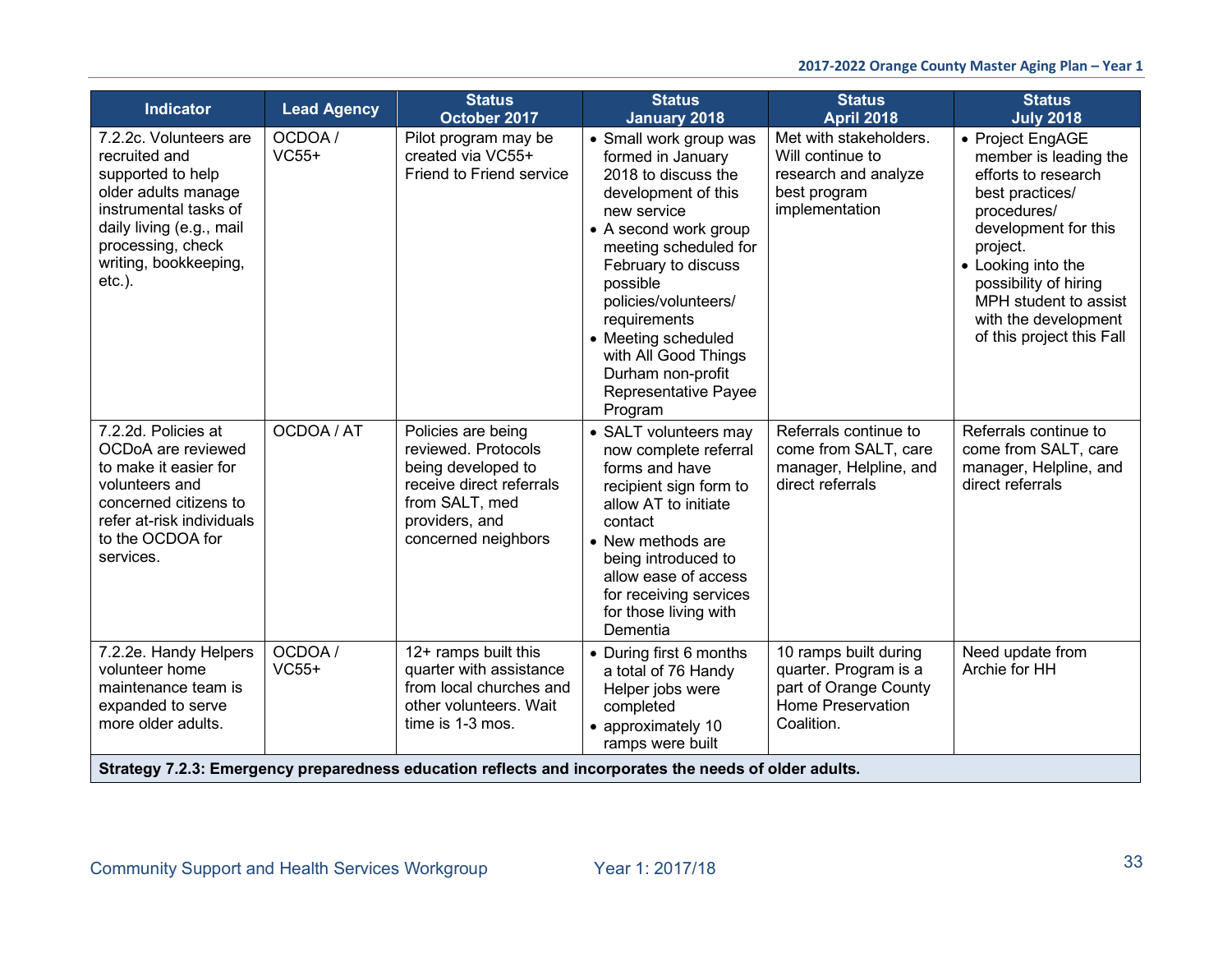| <b>Indicator</b>                                                                                                                                                                                                                                   | <b>Lead Agency</b>                                                | <b>Status</b><br>October 2017                                                                                  | <b>Status</b><br><b>January 2018</b> | <b>Status</b><br><b>April 2018</b> | <b>Status</b><br><b>July 2018</b>                                                                                                                                                    |  |  |  |
|----------------------------------------------------------------------------------------------------------------------------------------------------------------------------------------------------------------------------------------------------|-------------------------------------------------------------------|----------------------------------------------------------------------------------------------------------------|--------------------------------------|------------------------------------|--------------------------------------------------------------------------------------------------------------------------------------------------------------------------------------|--|--|--|
| 7.2.3b. Issues specific<br>to older adults are<br>included in crisis<br>intervention team<br>training.                                                                                                                                             | ES, Health<br>Dept, Sherff's<br>Dept, Town<br><b>Police Depts</b> |                                                                                                                |                                      |                                    |                                                                                                                                                                                      |  |  |  |
|                                                                                                                                                                                                                                                    |                                                                   | Objective 7.3: Improve collaboration between medical providers and OCDOA.                                      |                                      |                                    |                                                                                                                                                                                      |  |  |  |
|                                                                                                                                                                                                                                                    |                                                                   | Strategy 7.3.1: Develop collaborative projects between OCDOA and healthcare providers.                         |                                      |                                    |                                                                                                                                                                                      |  |  |  |
| 7.3.1a. At least one<br>collaborative project is<br>created between the<br>OCDoA and UNC<br>Health Care (Senior<br>Alliance), focused on<br>assembling an<br>inventory of social<br>services available to<br>seniors in a<br>centralized database. | OCDOA / AT<br>and UNC Health<br>Care (Senior<br>Alliance)         | <b>UNC's NowPow</b><br>community resource<br>now available for use by<br>OCD <sub>o</sub> A.                   |                                      |                                    | • Connected with the<br>NowPOW system<br>(builds and maintains<br>a list of care<br>resources)<br>• possible pilot program<br>patient/client facing<br>program using kiosk<br>system |  |  |  |
|                                                                                                                                                                                                                                                    |                                                                   | Objective 7.4: Address the problem of food insecurity among older adults.                                      |                                      |                                    |                                                                                                                                                                                      |  |  |  |
|                                                                                                                                                                                                                                                    |                                                                   | Strategy 7.4.2: Improve representation for older adults on food and nutrition-related community organizations. |                                      |                                    |                                                                                                                                                                                      |  |  |  |
| 7.4.2a. Person<br>advocating for the<br>needs of older adults<br>is represented on the<br><b>Orange County Food</b><br>Council.                                                                                                                    | <b>OCDOA</b><br><b>Advisory Board</b>                             | OCRA is encouraged to<br>join Council in Year 1                                                                |                                      |                                    |                                                                                                                                                                                      |  |  |  |
|                                                                                                                                                                                                                                                    |                                                                   | Strategy 7.4.3: Increase awareness of food services for older adults.                                          |                                      |                                    |                                                                                                                                                                                      |  |  |  |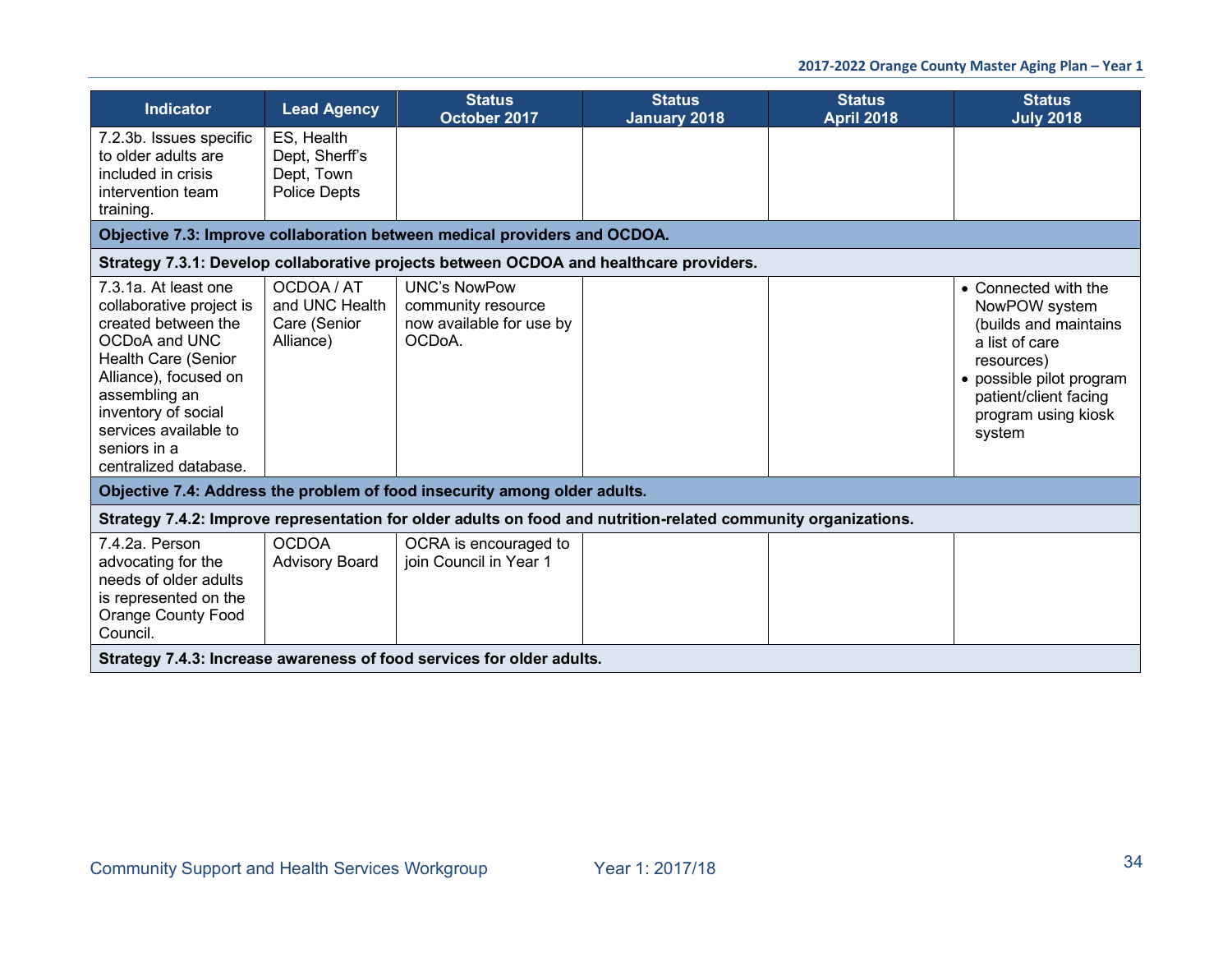| <b>Indicator</b>                                                                                                                   | <b>Lead Agency</b>                     | <b>Status</b><br>October 2017                                                                                                                           | <b>Status</b><br><b>January 2018</b>                                                                                                                                                                                                                                                                                                                                  | <b>Status</b><br><b>April 2018</b>                                                                                                                | <b>Status</b><br><b>July 2018</b>                                                                                                                               |
|------------------------------------------------------------------------------------------------------------------------------------|----------------------------------------|---------------------------------------------------------------------------------------------------------------------------------------------------------|-----------------------------------------------------------------------------------------------------------------------------------------------------------------------------------------------------------------------------------------------------------------------------------------------------------------------------------------------------------------------|---------------------------------------------------------------------------------------------------------------------------------------------------|-----------------------------------------------------------------------------------------------------------------------------------------------------------------|
| 7.4.3a. Increased<br>participation in<br>programs like SNAP,<br>Commodity<br>Supplemental Food<br>Program, and Meals<br>on Wheels. | OCDOA, DSS<br>IFC OCIM,<br><b>OCRA</b> | #s in Commodity Food<br>Program continue to<br>grow; now exceeding<br>100                                                                               | • OCRA, now officially a<br>Meals on Wheels<br>affiliate, has delivered<br>a total of 2870 meals<br>• OCDOA CSFP<br>currently serving 130<br>participants<br>throughout Orange<br>County<br>• CSFP has 3<br>distribution sites<br>(Carrboro/CH/<br>Hillsborough) the Hills.<br>location is also<br>serving the Cedar<br>Grove and Efland<br><b>Cheeks communities</b> | <b>Commodity Food</b><br>Program continues to<br>grow, and has partnered<br>with Efland Cheeks and<br>Cedar Grove as are<br>distributor partners. | <b>Commodity Food</b><br>Program continues to<br>grow, and now has 196<br>participants. Efland<br><b>Cheeks and Cedar</b><br>Grove are distributor<br>partners. |
| individuals aging in their homes.                                                                                                  |                                        |                                                                                                                                                         |                                                                                                                                                                                                                                                                                                                                                                       | Objective 7.5: Promote and support the growth of the "Village"/neighborhood model of community support across all of Orange County for            |                                                                                                                                                                 |
|                                                                                                                                    |                                        |                                                                                                                                                         | Strategy 7.5.1: Increase the number and variety of "village" model programs/neighborhoods.                                                                                                                                                                                                                                                                            |                                                                                                                                                   |                                                                                                                                                                 |
| 7.5.1a. Increased<br>number of village<br>groups in Orange<br>County.                                                              | <b>OCDOA</b>                           | Project EngAGE<br>Neighborhood<br><b>Connections SRT</b><br>continues to support<br>and nurture new and<br>developing<br>neighborhood village<br>groups | • NC SRT has<br>produced a "How to<br>Age in Place" Guide<br>• Several SRT<br>members have given<br>presentations/talks to<br>other communities on<br>how to create their<br>own committees                                                                                                                                                                           | "How to Age in Place"<br>guide is completed,<br>workgroup will meet to<br>discuss distribution.                                                   | Planning to distribute<br>"How to Age in Place"<br>guide at table events in<br>front of libraries and<br>farmers markets this<br>Fall                           |
|                                                                                                                                    |                                        |                                                                                                                                                         | Objective 7.6: Support planning for and fulfillment of individual goals in all stages at the end of life.                                                                                                                                                                                                                                                             |                                                                                                                                                   |                                                                                                                                                                 |
|                                                                                                                                    |                                        | conversations, and supporting educational initiatives for community members.                                                                            |                                                                                                                                                                                                                                                                                                                                                                       | Strategy 7.6.1: Build awareness about end of life planning by increasing visibility of end of life issues, normalizing end of life                |                                                                                                                                                                 |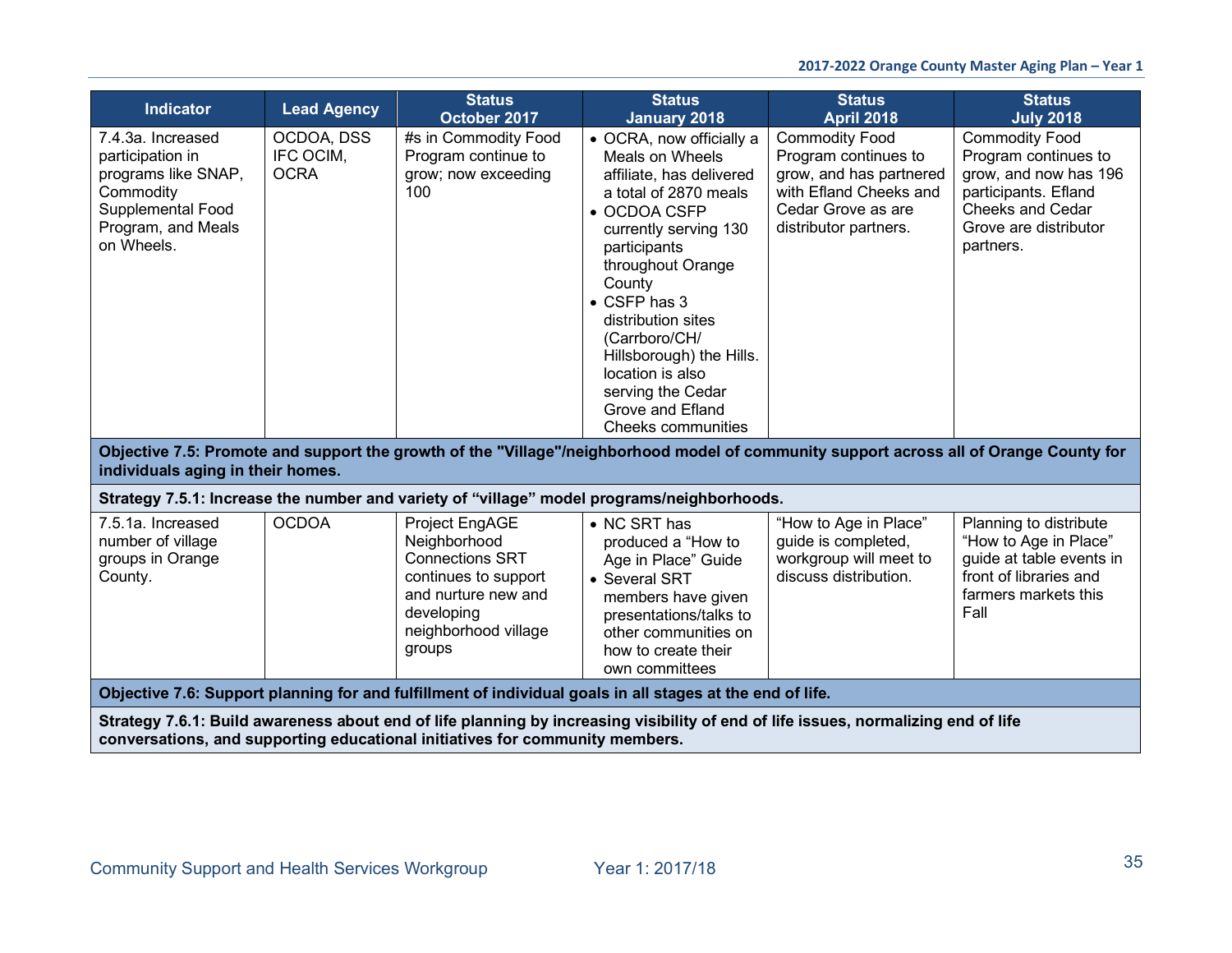| <b>Indicator</b>                                                                                                                                                                                                                                                                  | <b>Lead Agency</b>                                                                                                                                                           | <b>Status</b><br>October 2017                                                                                                                                                                                                                                                                                                                                           | <b>Status</b><br><b>January 2018</b>                                                        | <b>Status</b><br><b>April 2018</b>                                                                                                | <b>Status</b><br><b>July 2018</b>                                                                                                                                                                                                                                   |
|-----------------------------------------------------------------------------------------------------------------------------------------------------------------------------------------------------------------------------------------------------------------------------------|------------------------------------------------------------------------------------------------------------------------------------------------------------------------------|-------------------------------------------------------------------------------------------------------------------------------------------------------------------------------------------------------------------------------------------------------------------------------------------------------------------------------------------------------------------------|---------------------------------------------------------------------------------------------|-----------------------------------------------------------------------------------------------------------------------------------|---------------------------------------------------------------------------------------------------------------------------------------------------------------------------------------------------------------------------------------------------------------------|
| Strategy 7.6.1: Build<br>awareness about end<br>of life planning by<br>increasing visibility of<br>end of life issues,<br>normalizing end of life<br>conversations, and<br>supporting educational<br>initiatives for<br>community members.<br>(includes all<br><i>indicators)</i> | OCDOA, in<br>collaboration<br>with the UNC<br>Partnerships in<br>Aging Program,<br><b>UNC Health</b><br>Care, Orange<br><b>County Health</b><br>Department,<br>OCIM, and IFC | Project EngAGE End of<br>Life Choices SRT held<br>two-part series in<br>October on essential<br>end of life documents:<br>"Death Documents<br>Dues & Don'ts,"<br>covering medical, legal<br>and educational<br>perspectives (55<br>attendees), and follow-<br>up workshop to<br>complete The Five<br>Wishes (20 attendees);<br>100 Five Wishes<br>booklets distributed. | Preparing to offer<br>several EOL events at<br>the Passmore Center<br>over the next quarter | "How to Talk to your<br>Loved Ones and<br>Doctors about Death<br>and Dying" event will be<br>held June 7th                        | • "How to Talk to your<br>Loved Ones and<br>Doctors about Death<br>and Dying" event held<br>June 7th with $~25$<br>attendees<br>• "The Conversation"<br>Project" groups being<br>planned for Fall 2018<br>(scheduled for<br>October 2018)                           |
| provider education.                                                                                                                                                                                                                                                               |                                                                                                                                                                              |                                                                                                                                                                                                                                                                                                                                                                         |                                                                                             | Strategy 7.6.2: Reduce provider-side barriers to access and use of completed Advanced Care Planning forms when needed and support |                                                                                                                                                                                                                                                                     |
| Strategy 7.6.2:<br>Reduce provider-side<br>barriers to access and<br>use of completed<br><b>Advanced Care</b><br>Planning forms when<br>needed and support<br>provider education<br>(includes all<br><i>indicators)</i>                                                           | <b>UNC Health</b><br>Care, Duke<br>Health, UNC<br>Allied Health,<br>Piedmont<br>Health, UNC<br>Partnerships in<br>Aging Program,<br><b>EMS</b>                               |                                                                                                                                                                                                                                                                                                                                                                         |                                                                                             |                                                                                                                                   | <b>Emergency Services &amp;</b><br>UNC partnership<br>provided funding for first<br>100 bracelets to<br>complete the DNR-<br>bracelet pilot project<br>with a Group of 10<br>individuals at Carol<br>Woods. Project should<br>go completely live at<br>CW in August |
|                                                                                                                                                                                                                                                                                   |                                                                                                                                                                              | Objective 6.4: Expand enriching volunteer opportunities for older adults.                                                                                                                                                                                                                                                                                               |                                                                                             |                                                                                                                                   |                                                                                                                                                                                                                                                                     |
|                                                                                                                                                                                                                                                                                   |                                                                                                                                                                              |                                                                                                                                                                                                                                                                                                                                                                         |                                                                                             | Strategy 6.4.1: Create and expand substantive, skills-based, and intergenerational volunteer opportunities for older adults.      |                                                                                                                                                                                                                                                                     |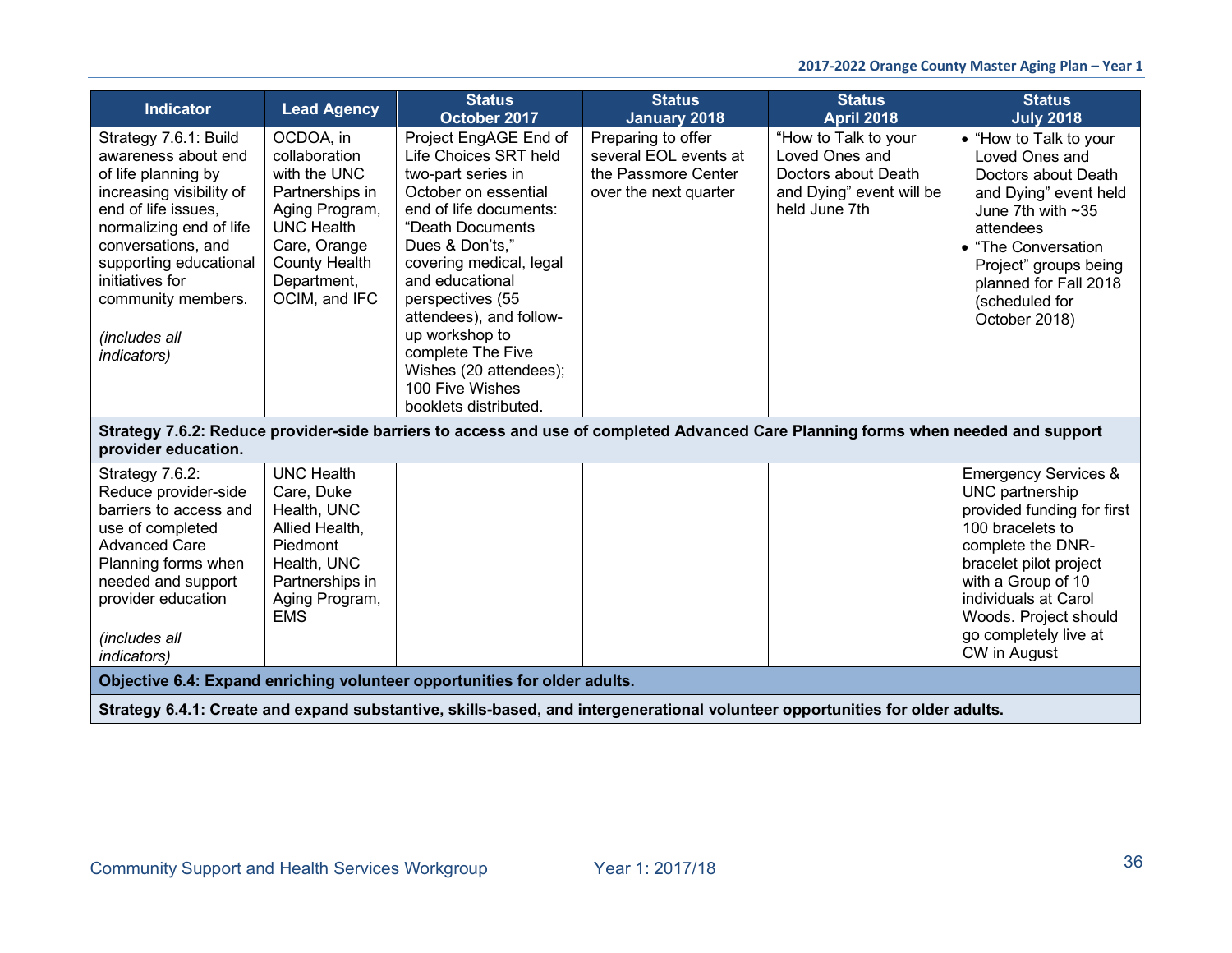| <b>Indicator</b>                                                                                                                                                                                      | <b>Lead Agency</b> | <b>Status</b><br>October 2017                                                                                                                                                                                                                                                        | <b>Status</b><br><b>January 2018</b>                                                                                                                                       | <b>Status</b><br><b>April 2018</b>                                                                            | <b>Status</b><br><b>July 2018</b>                                                                                                                                                      |
|-------------------------------------------------------------------------------------------------------------------------------------------------------------------------------------------------------|--------------------|--------------------------------------------------------------------------------------------------------------------------------------------------------------------------------------------------------------------------------------------------------------------------------------|----------------------------------------------------------------------------------------------------------------------------------------------------------------------------|---------------------------------------------------------------------------------------------------------------|----------------------------------------------------------------------------------------------------------------------------------------------------------------------------------------|
| Strategy 6.4.1: Create<br>and expand<br>substantive, skills-<br>based, and<br>intergenerational<br>volunteer opportunities<br>for older adults.<br>(includes all<br><i>indicators)</i>                | OCDOA/<br>$VC55+$  | 4 <sup>th</sup> Project EngAGE<br>class (with 11 members)<br>began in Sept.; will<br>complete training in<br>Dec.                                                                                                                                                                    | • During the $1st 6$<br>months of this FY,<br>VC55+ enrolled 42<br>new volunteers, with a<br>total of 290 active<br>volunteers<br>• Project EngAGE now<br>has 52 graduates | Project EngAGE class<br>four developed 5 new<br>SRTs.                                                         | Creating new volunteer<br>visiting opportunity at<br><b>Signature Healthcare</b><br>nursing home,<br>launching in Fall<br>(visiting F2F program<br>specifically for LTC<br>facilities) |
|                                                                                                                                                                                                       |                    | Strategy 6.4.2: Plan and implement community-based volunteer programs that support persons to age in community.                                                                                                                                                                      |                                                                                                                                                                            |                                                                                                               |                                                                                                                                                                                        |
| 6.4.2a: Existing<br>community-based<br>volunteer programs<br>around aging in<br>community are<br>sustained and<br>expanded (i.e., Handy<br>Helpers, Volunteer<br>Drivers, Friend to<br>Friend, SALT). | OCDOA/<br>$VC55+$  | By the end of the year,<br>SALT will make over<br>9000 senior contacts,<br>Handy Helper will have<br>completed over 100<br>repair jobs and Vol<br>Driver program will have<br>doubled in volume over<br>last year; new<br>volunteers recruited for<br>each program.                  | • Friend to Friend has 5<br>active partnerships<br>• Handy Helpers has<br>completed<br>approximately 890<br>hours of volunteer<br>jobs (76 total jobs/10<br>ramps)         | SALT and OCRA<br>visiting 275 adults. VC<br>55+ intends to create<br>more intergenerational<br>opportunities. | SALT and OCRA<br>visiting 275 adults. VC<br>55+ crating more<br>intergenerational<br>opportunities by working<br>with local high schools,<br>and through new<br>Intergenerational SRT  |
| 6.4.2b: New<br>community-based<br>volunteer programs<br>are planned and<br>implemented that<br>address social<br>isolation and support<br>persons to age in<br>community.                             | OCDOA /<br>$VC55+$ | Friend to Friend<br>program expanded to<br>nursing homes. Project<br>EngAGE Falls<br>Prevention & Health<br>Promotion SRT holding<br>three-part series at<br>Signature Healthcare<br>(Sept – Nov) to better<br>integrate its residents/<br>family members into OC<br>aging services. | Falls Prevention &<br><b>Health Promotion SRT</b><br>will be holding a 3-part<br>series at the Efland<br><b>Cheeks Community</b><br>Center (beginning in<br>April)         | <b>Falls Prevention series</b><br>will be held at Efland<br><b>Cheeks Community</b><br>Center                 | <b>Falls Prevention series</b><br>held at Efland Cheeks<br><b>Community Center from</b><br>April - June                                                                                |
|                                                                                                                                                                                                       |                    | Objective 5.1: Ensure a welcoming, inclusive, and livable community.                                                                                                                                                                                                                 |                                                                                                                                                                            |                                                                                                               |                                                                                                                                                                                        |
|                                                                                                                                                                                                       |                    | Strategy 5.1.3: Continue and expand efforts to make Orange County a dementia-capable community.                                                                                                                                                                                      |                                                                                                                                                                            |                                                                                                               |                                                                                                                                                                                        |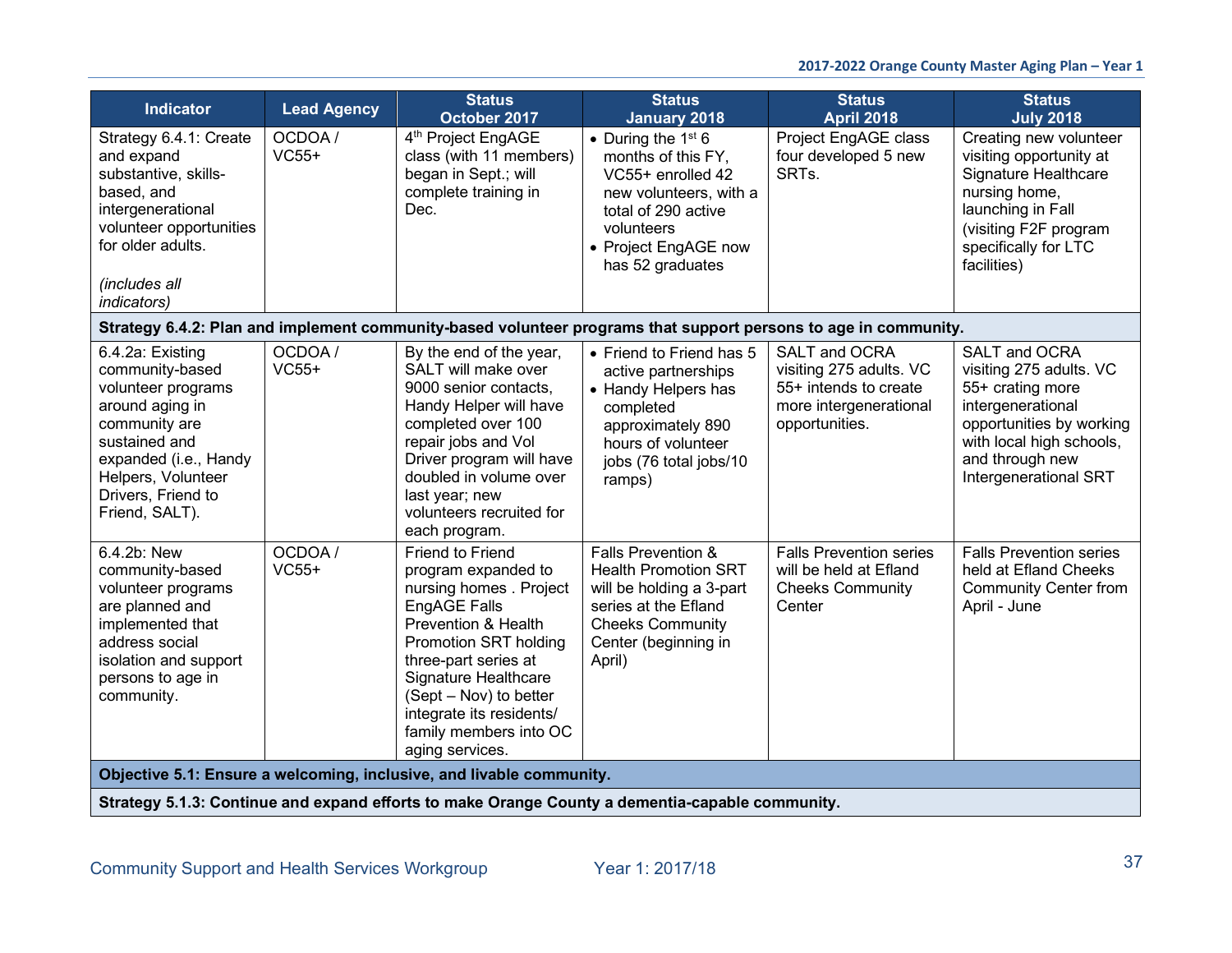| <b>Indicator</b>                                                                                                                                                                                | <b>Lead Agency</b>                                                   | <b>Status</b><br>October 2017                                                                                                                                                                                                                                 | <b>Status</b><br>January 2018                                                                                                                                                        | <b>Status</b><br><b>April 2018</b>                                                                                               | <b>Status</b><br><b>July 2018</b>                                                                       |
|-------------------------------------------------------------------------------------------------------------------------------------------------------------------------------------------------|----------------------------------------------------------------------|---------------------------------------------------------------------------------------------------------------------------------------------------------------------------------------------------------------------------------------------------------------|--------------------------------------------------------------------------------------------------------------------------------------------------------------------------------------|----------------------------------------------------------------------------------------------------------------------------------|---------------------------------------------------------------------------------------------------------|
| 5.1.3e. Strategies and<br>supports are<br>developed for<br>individuals living alone<br>with dementia.                                                                                           | OCDOA / AT,<br><b>DSS</b>                                            | AT team is working with<br>individuals as they are<br>identified.                                                                                                                                                                                             | On-going                                                                                                                                                                             | Ongoing                                                                                                                          | Ongoing                                                                                                 |
|                                                                                                                                                                                                 |                                                                      |                                                                                                                                                                                                                                                               |                                                                                                                                                                                      | Objective 3.5: Activate the community to support and improve quality of life for older adults living in long-term care settings. |                                                                                                         |
|                                                                                                                                                                                                 |                                                                      | Strategy 3.5.1: Engage community volunteers in long-term care facilities and home care services.                                                                                                                                                              |                                                                                                                                                                                      |                                                                                                                                  |                                                                                                         |
| $3.5.1a$ :<br>Vc55+ to provide<br>volunteer opportunities<br>for people interested<br>in enriching the lives<br>of persons receiving<br>long-term care<br>services                              | OCDOA/<br>$VC55+$                                                    | VC55+ staff met with<br>staff from Signature<br>Healthcare to identify<br>volunteer opportunities<br>there                                                                                                                                                    | Persons living in LTC<br>facilities eligible for<br><b>Friend to Friend</b><br>matches through VC55+                                                                                 | New Project EngAGE<br>Long-Term Care SRT<br>formed                                                                               | Project EngAGE Long-<br>Term Care SRT forms<br>partnership with<br>Signature Healthcare<br>nursing home |
| $3.5.1b$ :<br>Opportunities are<br>created for long-term<br>care residents to get<br>out into the<br>community, with help<br>of volunteers                                                      | OCDOA/<br>$VC55+$                                                    | VC55+ working with<br>Signature Healthcare to<br>identify residents<br>wishing to participate in<br>the Friend to Friend<br>program. OCDOA<br><b>Transportation Spec</b><br>helping Signature<br>residents to use Easy<br>Rider to access<br>community events |                                                                                                                                                                                      | New Project EngAGE<br>Long-Term Care SRT<br>formed                                                                               | Project EngAGE Long-<br>Term Care SRT forms<br>partnership with<br>Signature Healthcare<br>nursing home |
| 3.5.1c: Nursing Home<br>and Adult Care Home<br><b>Advisory Committee</b><br>members promote<br>activities that support<br>resident and staff well-<br>being and that reduce<br>social isolation | Community<br>Advisory<br>Committee<br>(CAC)<br>members,<br>Ombudsman | New advocacy roles<br>being discussed in CAC<br>meetings                                                                                                                                                                                                      | Nursing Home CAC<br>creating list of questions<br>that could be asked<br>during visits, related to<br>activities and<br>considering what "well-<br>being" means in a LTC<br>facility | Members will work with<br>CACs to advocate for<br>more and better<br>activities and use of<br>community volunteers.              |                                                                                                         |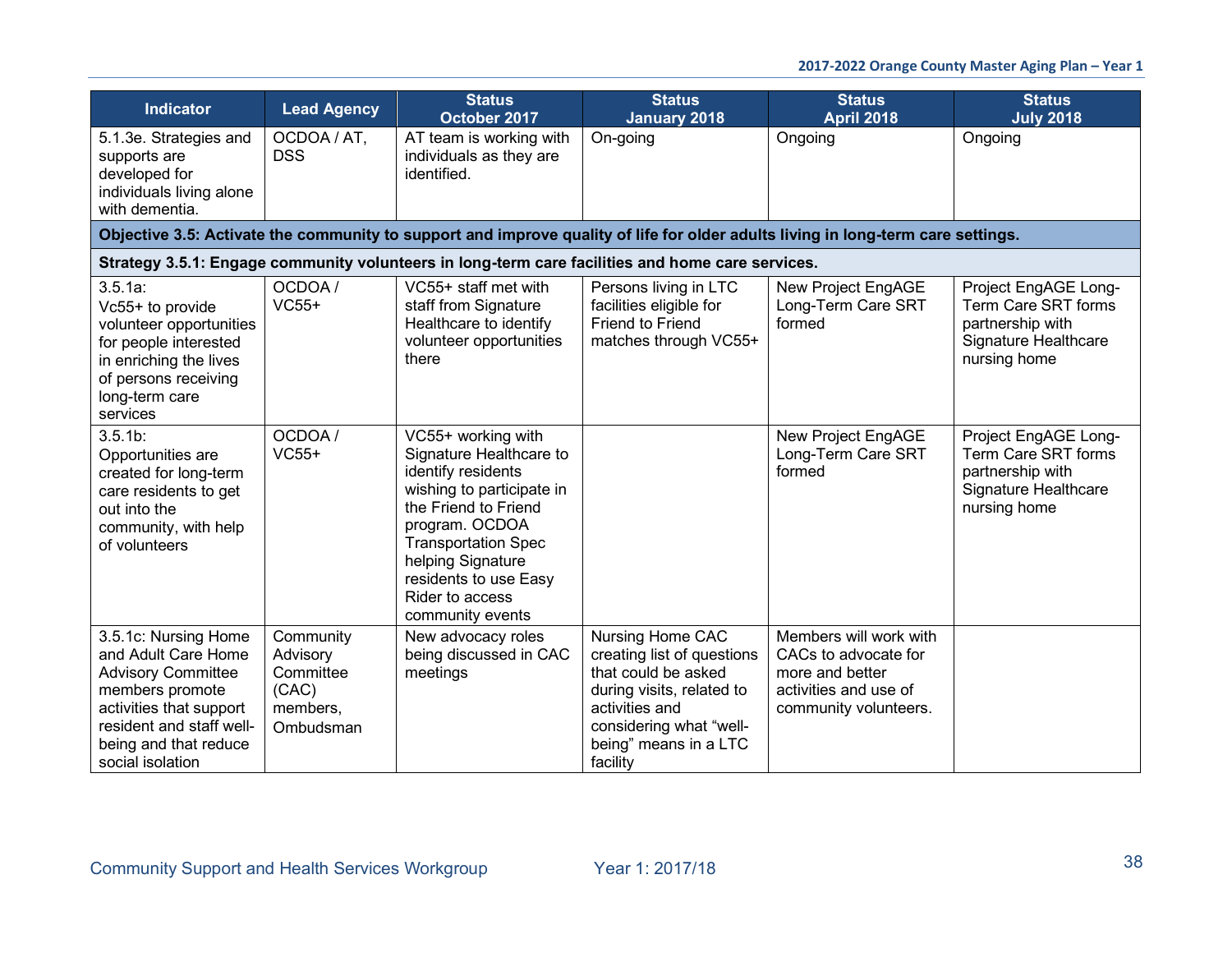## **Communication and Information (cross cutting across all workgroups)**

| <b>Indicator</b>                                                                            | <b>Lead Agency</b>                                            | <b>Status</b><br>October 2017                                                                                                              | <b>Status</b><br><b>January 2018</b> | <b>Status</b><br><b>April 2018</b> | <b>Status</b><br><b>July 2018</b>                                                                                                                                                                                                                                                                                                                                                                                                           |
|---------------------------------------------------------------------------------------------|---------------------------------------------------------------|--------------------------------------------------------------------------------------------------------------------------------------------|--------------------------------------|------------------------------------|---------------------------------------------------------------------------------------------------------------------------------------------------------------------------------------------------------------------------------------------------------------------------------------------------------------------------------------------------------------------------------------------------------------------------------------------|
|                                                                                             |                                                               | Objective 8.1: Increase the accessibility of information regarding available programs, services, and resources.                            |                                      |                                    |                                                                                                                                                                                                                                                                                                                                                                                                                                             |
| post/distribute OCDOA information.                                                          |                                                               | Strategy 8.1.1: Identify liaisons within medical offices, faith-based organizations, civic and community organizations, libraries, etc. to |                                      |                                    |                                                                                                                                                                                                                                                                                                                                                                                                                                             |
| 8.1.1a. Comprehensive<br>list of liaisons is created<br>and maintained.                     | <b>OCDOA</b>                                                  | OCDOA has identified<br>over 150 faith based<br>organizations, and<br>collected specific<br>liaisons for more than<br>half.                |                                      |                                    | Have identified eight<br>medical office liaisons.                                                                                                                                                                                                                                                                                                                                                                                           |
| 8.1.1b. Information<br>sharing is facilitated by<br>liaisons within their<br>organizations. | OCDOA,<br>SHIIP,<br>Partnerships in<br>Aging<br>Program(PiAP) | Partnerships in Aging<br>Program Director posts<br>OCDOA events on<br>Website                                                              |                                      |                                    | • OCDOA staff shares<br>OCDOA events with<br>OC Health Dept.,<br>OCPL, CHPL, and<br><b>DEAPR</b><br>• SHIIP coordinator &<br>volunteers share<br>Medicare events and<br>information with<br>medical offices &<br>pharmacies<br>• OCDOA distributes<br>aging-related<br>resources and events<br>through quarterly faith<br>outreach breakfasts<br>and email lists; faith-<br>based liaisons share<br>information with their<br>congregations |
| 8.1.1c. Information is<br>distributed at least<br>quarterly to designated<br>liaisons.      | <b>OCDOA</b>                                                  | See 4.1.3b/c                                                                                                                               | See 4.1.3b/c                         | See 4.1.3b/c                       | See 4.1.3b/c                                                                                                                                                                                                                                                                                                                                                                                                                                |

Communication and Information – cross cutting Vear 1: 2017/18 39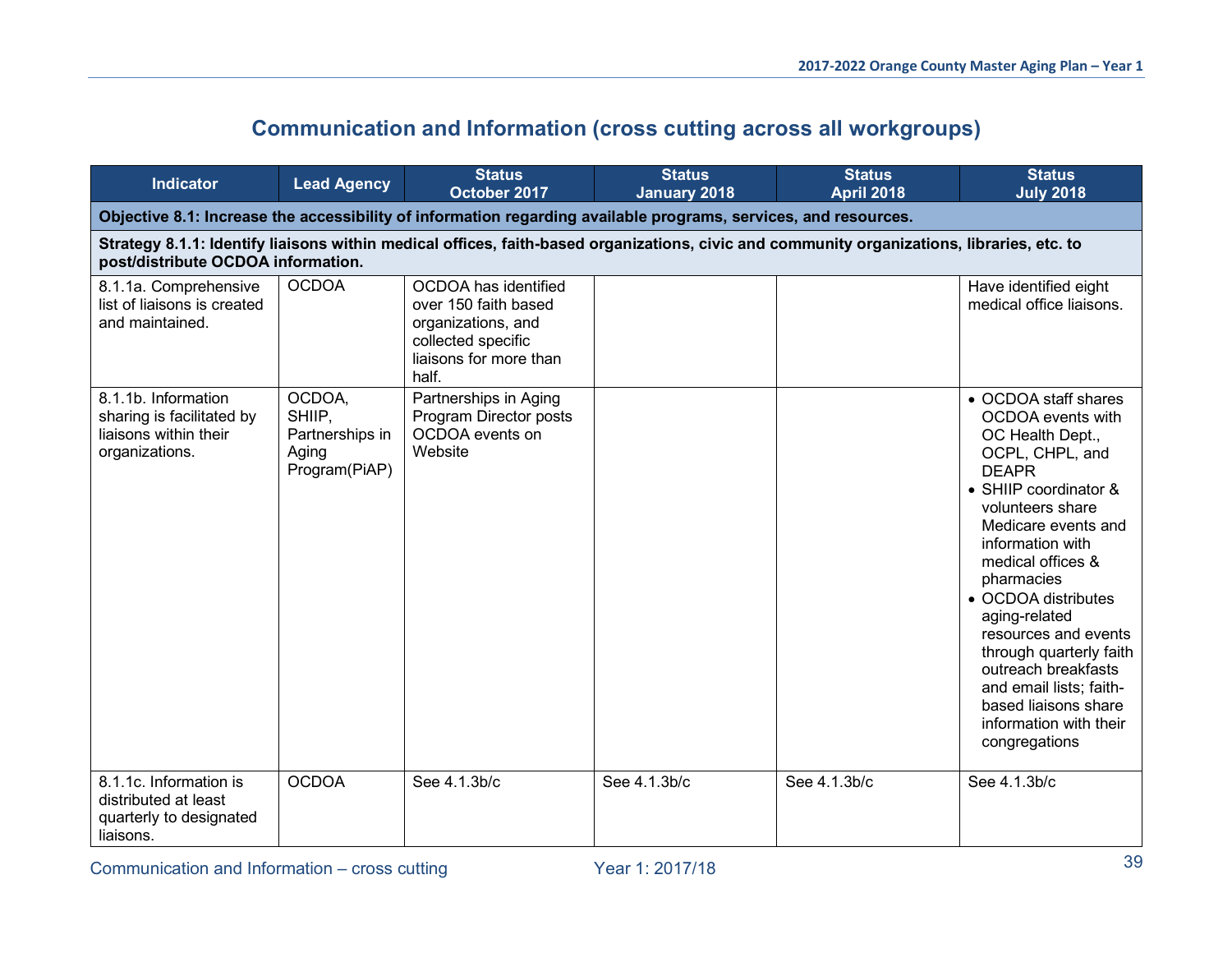| <b>Indicator</b>                                                                                                                                                                                          | <b>Lead Agency</b> | <b>Status</b><br>October 2017                                                                                                                                                                                                                                              | <b>Status</b><br><b>January 2018</b> | <b>Status</b><br><b>April 2018</b> | <b>Status</b><br><b>July 2018</b>                                                                                                     |  |
|-----------------------------------------------------------------------------------------------------------------------------------------------------------------------------------------------------------|--------------------|----------------------------------------------------------------------------------------------------------------------------------------------------------------------------------------------------------------------------------------------------------------------------|--------------------------------------|------------------------------------|---------------------------------------------------------------------------------------------------------------------------------------|--|
| 8.1.1d. Liaisons are<br>created with non-English<br>organizations.                                                                                                                                        | <b>OCDOA</b>       | See 4.1.3b/c and<br>5.1.2a/b                                                                                                                                                                                                                                               | See 4.1.3b/c and<br>5.1.2a/b         | See 4.1.3b/c and<br>5.1.2a/b       | See 4.1.3b/c and<br>5.1.2a/b                                                                                                          |  |
| 8.1.1e. Liaisons are<br>created with<br>neighborhood groups.                                                                                                                                              | OCDOA /<br>$VC55+$ | Project EngAGE<br>Neighborhood Senior<br>Resource Team is<br>comprised of several<br><b>Orange County</b><br>neighborhoods,<br>organized into aging in<br>place communities.<br>Neighborhood groups<br>disseminate aging<br>related resources within<br>their communities. | Continuing                           | Continuing                         | Continuing                                                                                                                            |  |
|                                                                                                                                                                                                           |                    | Strategy 8.1.2: Make OCDOA communications available in a variety of languages.                                                                                                                                                                                             |                                      |                                    |                                                                                                                                       |  |
| 8.1.2a. Communications<br>are sent out to non-<br>English media sources<br>and posted at relevant<br>locations and community<br>agencies.                                                                 | <b>OCDOA</b>       |                                                                                                                                                                                                                                                                            |                                      |                                    | Press releases go to<br>Spanish language<br>media outlets, El<br>Centro, UnaVision, La<br>Connexion UA, Que<br>Pasa Media, La Noticia |  |
| Strategy 8.1.3: Improve the Senior Times to be more readable and user-friendly.                                                                                                                           |                    |                                                                                                                                                                                                                                                                            |                                      |                                    |                                                                                                                                       |  |
| 8.1.3a. Print versions of<br>the Senior Times are in<br>larger print and with less<br>information.                                                                                                        | <b>OCDOA</b>       | Began July 2017                                                                                                                                                                                                                                                            |                                      |                                    |                                                                                                                                       |  |
| 8.1.3b. Additional<br>versions of the Senior<br>Times are explored,<br>including print and<br>online versions in<br>Spanish and Mandarin<br>(and other languages as<br>needed) and an audible<br>version. | <b>OCDOA</b>       |                                                                                                                                                                                                                                                                            |                                      |                                    | This has been explored,<br>but we do not have the<br>technology to convert<br>the documents in a cost<br>effective way.               |  |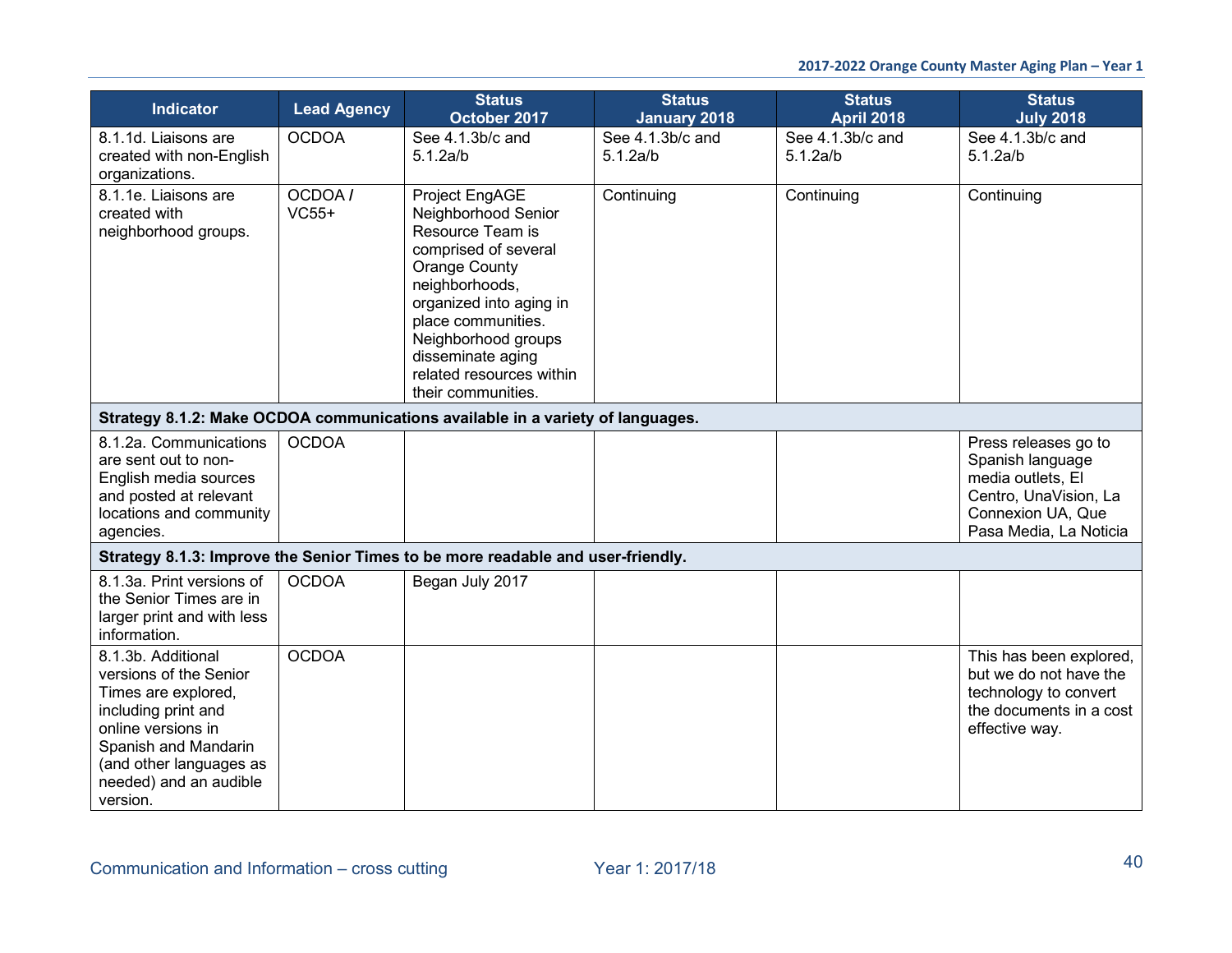| <b>Indicator</b>                                                      | <b>Lead Agency</b> | <b>Status</b><br>October 2017                                                                                                                                                                                | <b>Status</b><br>January 2018                                                                                                                                                               | <b>Status</b><br><b>April 2018</b>                                                                                                                                                                  | <b>Status</b><br><b>July 2018</b>                                                                                                                                                             |
|-----------------------------------------------------------------------|--------------------|--------------------------------------------------------------------------------------------------------------------------------------------------------------------------------------------------------------|---------------------------------------------------------------------------------------------------------------------------------------------------------------------------------------------|-----------------------------------------------------------------------------------------------------------------------------------------------------------------------------------------------------|-----------------------------------------------------------------------------------------------------------------------------------------------------------------------------------------------|
| 8.1.3c. Drop off<br>locations are expanded.                           | <b>OCDOA</b>       |                                                                                                                                                                                                              |                                                                                                                                                                                             |                                                                                                                                                                                                     | Drop off locations were<br>expanded this year by<br>5%.                                                                                                                                       |
|                                                                       |                    | Strategy 8.1.4: Expand capacity for electronic/digital information dissemination.                                                                                                                            |                                                                                                                                                                                             |                                                                                                                                                                                                     |                                                                                                                                                                                               |
| 8.1.4a, OCDOA<br>webpage hits increased<br>each year.                 | <b>OCDOA</b>       | Total Sessions (Hits):<br>7,552. Top 5 pages:<br>• Aging Homepage:<br>2,891<br>• Sr. Ctr. Programs:<br>1,833<br>• Sr. Times & Resource<br>Guide: 381<br>• Locations & Hours:<br>341<br>• Aging Services: 307 | Total Sessions (Hits):<br>7,431. Top 5 pages:<br>• Aging Homepage:<br>2,761<br>• Sr. Ctr. Programs:<br>1716<br>$\bullet$ SHIIP: 630<br>• Locations & Hours:<br>357<br>• Aging Services: 233 | Total Sessions (Hits):<br>10,686. Top 5 pages:<br>• Aging Homepage:<br>3,136<br>• Sr. Ctr. Programs:<br>2,186<br>• Tax Assistance:<br>2,018<br>• Locations & Hours:<br>520<br>• Aging Services: 300 | Total Sessions (Hits):<br>7,976. Top 5 pages:<br>• Aging Homepage:<br>2,719<br>• Sr. Ctr. Programs:<br>1,789<br>• Tax Assistance: 374<br>• Aging Services: 361<br>• Locations & Hours:<br>341 |
| 8.1.4b. OCDOA<br>Facebook page has<br>more friends/hits each<br>year. | <b>OCDOA</b>       | Total Facebook "Likes":<br>370                                                                                                                                                                               | Total Facebook "Likes":<br>384                                                                                                                                                              | Total Facebook "Likes":<br>395                                                                                                                                                                      | Total Facebook "Likes":<br>407                                                                                                                                                                |
| 8.1.4c. Number of<br>Listsery members<br>increased each year.         | <b>OCDOA</b>       |                                                                                                                                                                                                              |                                                                                                                                                                                             |                                                                                                                                                                                                     | Listserv increases<br>weekly as new persons<br>connect with OCDOA.<br>This year 400 additional<br>subscribers were<br>added.                                                                  |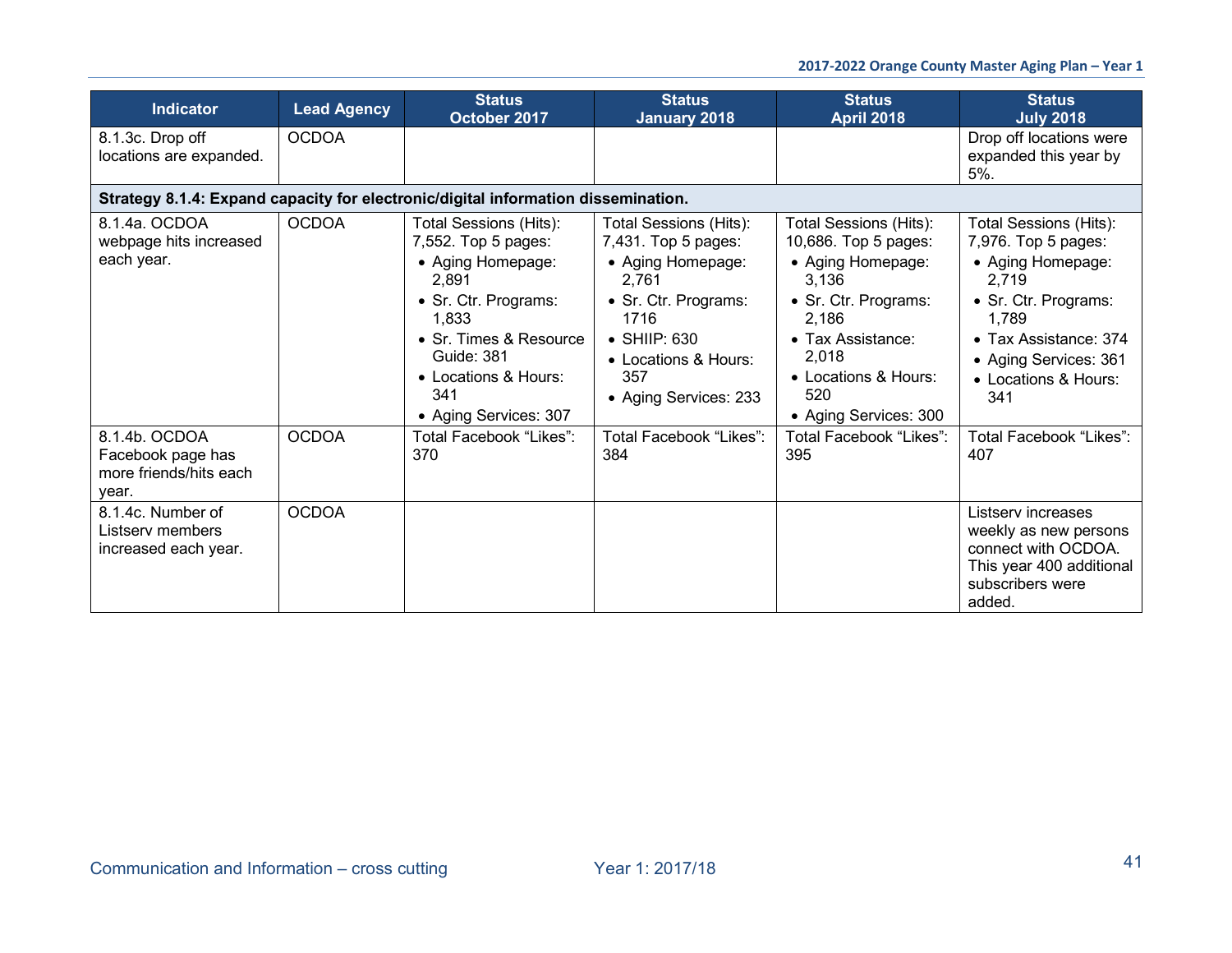| <b>Indicator</b>                                                                                                      | <b>Lead Agency</b> | <b>Status</b><br>October 2017 | <b>Status</b><br><b>January 2018</b> | <b>Status</b><br><b>April 2018</b> | <b>Status</b><br><b>July 2018</b>                                                                                                                                                                                                                                                                                                                                                                                                                                                                                                                                                                           |
|-----------------------------------------------------------------------------------------------------------------------|--------------------|-------------------------------|--------------------------------------|------------------------------------|-------------------------------------------------------------------------------------------------------------------------------------------------------------------------------------------------------------------------------------------------------------------------------------------------------------------------------------------------------------------------------------------------------------------------------------------------------------------------------------------------------------------------------------------------------------------------------------------------------------|
| 8.1.4d. New methods<br>established to keep up<br>with technological<br>advances.                                      | <b>OCDOA</b>       |                               |                                      |                                    | OCDOA staff worked<br>with OC Community<br>Relations to implement<br>digital monitor signage<br>at both senior centers.<br>• Provided training to<br>staff on monitor<br>software and<br>assigned staff<br>update daily<br>schedules, lunch<br>menus, and special<br>events (ongoing).<br>Communication<br>volunteers assist in<br>updating events on<br>online community<br>calendars<br>• Chapelboro.com,<br>News of Orange,<br>Visit Hillsborough,<br>Hillsborough<br>Chamber of<br>Commerce, Daily<br>Tar Heel, Southern<br>Neighbor.<br>• Events are tracked &<br>assigned using<br>AirTable software. |
| 8.1.4e. People report<br>they are hearing about<br>events/programming<br>through these sources<br>when they register. | <b>OCDOA</b>       |                               |                                      |                                    | <b>Orange County Senior</b><br><b>Centers Annual survey</b><br>53% of 228 survey<br>respondents reported<br>they received info from<br>a combination of Senior<br>Times, brochures,<br>newspaper and<br>internet.                                                                                                                                                                                                                                                                                                                                                                                           |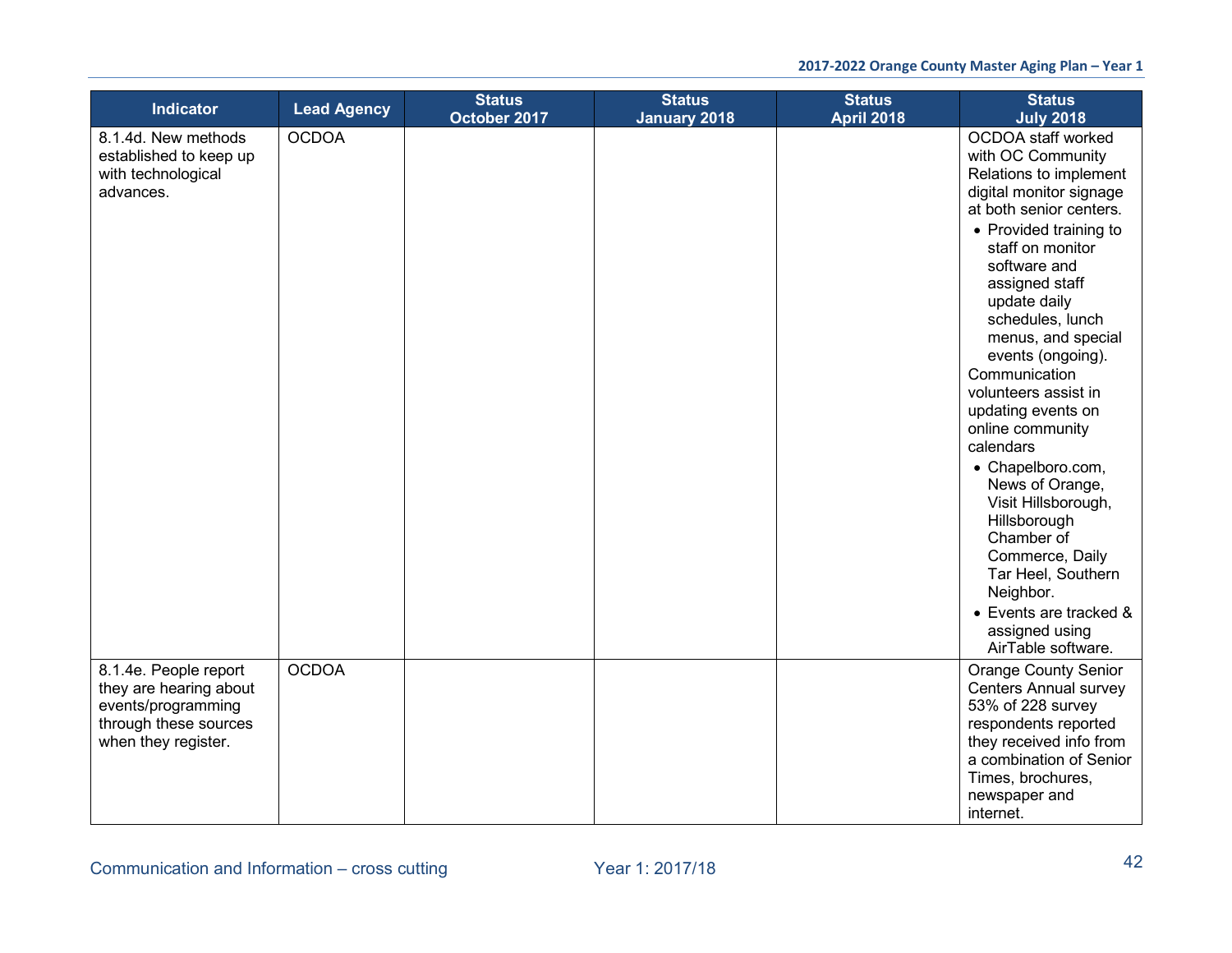| <b>Indicator</b>                                                                                                                 | <b>Lead Agency</b>                                                                                               | <b>Status</b><br>October 2017                                                                                                                                                                                                                                                                                                                    | <b>Status</b><br><b>January 2018</b>                                                                                                                                                                                                                                                                                                                                                                                                                                                                       | <b>Status</b><br><b>April 2018</b>                                                                                                                                                                                                             | <b>Status</b><br><b>July 2018</b>                                                                                                                                                                                                                                                                                                             |  |
|----------------------------------------------------------------------------------------------------------------------------------|------------------------------------------------------------------------------------------------------------------|--------------------------------------------------------------------------------------------------------------------------------------------------------------------------------------------------------------------------------------------------------------------------------------------------------------------------------------------------|------------------------------------------------------------------------------------------------------------------------------------------------------------------------------------------------------------------------------------------------------------------------------------------------------------------------------------------------------------------------------------------------------------------------------------------------------------------------------------------------------------|------------------------------------------------------------------------------------------------------------------------------------------------------------------------------------------------------------------------------------------------|-----------------------------------------------------------------------------------------------------------------------------------------------------------------------------------------------------------------------------------------------------------------------------------------------------------------------------------------------|--|
| Strategy 8.1.5: Continue to use media sources that do not rely on electronic sources.                                            |                                                                                                                  |                                                                                                                                                                                                                                                                                                                                                  |                                                                                                                                                                                                                                                                                                                                                                                                                                                                                                            |                                                                                                                                                                                                                                                |                                                                                                                                                                                                                                                                                                                                               |  |
| 8.1.5a. Local radio<br>stations, television<br>stations, and<br>newspapers are used to<br>advertise OCDOA<br>events/programming. | <b>OCDOA</b>                                                                                                     | <b>OCDOA</b><br>Communications<br>Specialist submits<br>special program/event<br>press releases, PSA's<br>advertisements to the<br><b>Community Relations</b><br>director for release on<br>County and local media<br>outlets.                                                                                                                   | Continuing                                                                                                                                                                                                                                                                                                                                                                                                                                                                                                 | Continuing                                                                                                                                                                                                                                     | Continuing                                                                                                                                                                                                                                                                                                                                    |  |
| 8.1.5b. OCDOA<br>program, service, and<br>resource information is<br>distributed at community<br>events.                         | OCDOA, city<br>and county<br>government<br>departments<br>and services,<br>community<br>service<br>organizations | OCDOA staff<br>coordinated registration<br>& staffing at the following<br>resource fairs:<br>• UNC Health Care's<br>Annual Employee<br><b>Benefits Fair</b><br>• Orange County<br><b>Schools Family</b><br>Health & Resource<br>Fair<br>• Habitat for Humanity<br>Community<br>Celebration - Rogers<br>Road<br>• Parkinson's Moving<br>Day Event | OCDOA staff<br>coordinated registration<br>& staffing at the<br>following resource fairs:<br>• Third Sector Alliance<br>Fair<br>• 12th Annual UNC<br><b>Wellness Centers</b><br><b>Health &amp; Wellness</b><br>Expo<br>• SAS Eldercare Fair<br>• Operation Medicine<br>Drop<br>• UNC Stroke Survivor<br>Event<br>• Project Connect End<br>Homelessness<br>Event<br>• UNC Hospitals-<br>Hillsborough<br>Campus Geriatric<br>Fair<br>• FHI 360 Volunteer<br>Fair<br>• HCOC Healthcare<br><b>Access Fair</b> | OCDOA staff<br>coordinated registration<br>& staffing at the<br>following resource fairs:<br>• UNC Employee<br><b>Total Well-Being</b><br>Expo<br>• YMCA Resource<br>Fair<br>• UNC Hillsborough<br>Hospital Health and<br><b>Wellness Fair</b> | OCDOA staff<br>coordinated registration<br>& staffing at the<br>following resource fairs:<br>• NC-HCAP Health on<br>the Block Comm.<br>Fair<br>• Aging in Community<br>Symposium<br>• Dementia Education<br>Caregiver Conf.<br>• Orange County<br>Earth Evening<br>• 21st Annual<br><b>Community Dinner</b><br>• Caregivers Summit-<br>Durham |  |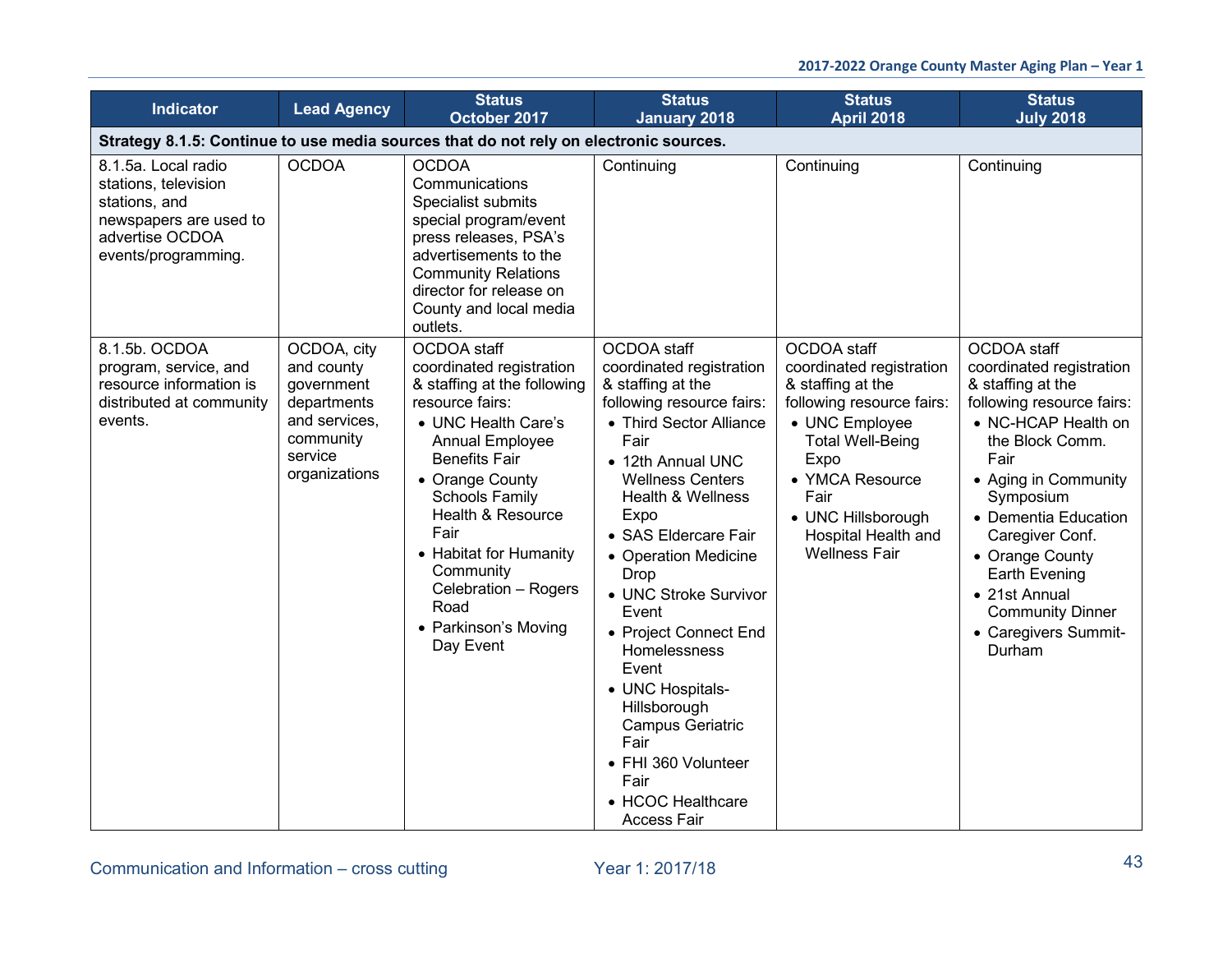| <b>Indicator</b>                                                                                                                              | <b>Lead Agency</b>                                                                                                                  | <b>Status</b><br>October 2017                                                                                                                                                                 | <b>Status</b><br><b>January 2018</b>                                         | <b>Status</b><br><b>April 2018</b> | <b>Status</b><br><b>July 2018</b> |
|-----------------------------------------------------------------------------------------------------------------------------------------------|-------------------------------------------------------------------------------------------------------------------------------------|-----------------------------------------------------------------------------------------------------------------------------------------------------------------------------------------------|------------------------------------------------------------------------------|------------------------------------|-----------------------------------|
| 8.1.5c. Information<br>"Toolkits" are created<br>that volunteers can use<br>to share OCDOA<br>program and service<br>information with others. | <b>OCDOA</b>                                                                                                                        |                                                                                                                                                                                               |                                                                              |                                    |                                   |
| 8.1.5d. The number of<br>Project EngAGE<br>graduates is increased<br>each year.                                                               | <b>OCDOA</b>                                                                                                                        |                                                                                                                                                                                               | Graduated 11 in Project<br>EngAGE Class Four for<br>a total of 52 graduates. |                                    |                                   |
| 8.1.5e. People report<br>they are hearing about<br>events/programming<br>through these sources<br>when they register.                         |                                                                                                                                     |                                                                                                                                                                                               |                                                                              |                                    |                                   |
|                                                                                                                                               |                                                                                                                                     | Strategy 8.1.6: Partner with other organizations to promote and publicize each other's events and information.                                                                                |                                                                              |                                    |                                   |
| 8.1.6a. Community<br>groups, organizations,<br>and key liaisons are<br>identified.                                                            | <b>OCDOA</b>                                                                                                                        | See 8.1.1b; 8.1.5b                                                                                                                                                                            |                                                                              |                                    |                                   |
| 8.1.6b. Events are<br>publicized by multiple<br>organizations.                                                                                |                                                                                                                                     | See 8.1.1b                                                                                                                                                                                    |                                                                              |                                    |                                   |
| 8.1.6c. Senior center<br>events/programming is<br>advertised in community<br>center newsletters.<br>calendars, and on-site.                   | <b>OCDOA</b>                                                                                                                        | Senior Times and flyers<br>are placed at all<br>community centers. -<br>on-going.                                                                                                             | On-going                                                                     | On-going                           | On-going                          |
| 8.1.6d. Community<br>center events are posted<br>at senior centers and<br>included in listserv<br>mailings.                                   | OCDOA,<br><b>Efland-Cheeks</b><br>Community<br>Center, Rogers<br>Road<br>Community<br>Center, Cedar<br>Grove<br>Community<br>Center | Requested community<br>center events and<br>OCDOA programs held<br>at local community<br>centers are promoted at<br>the senior centers and in<br><b>ODCOA</b> listserv<br>mailings, on-going. |                                                                              |                                    |                                   |